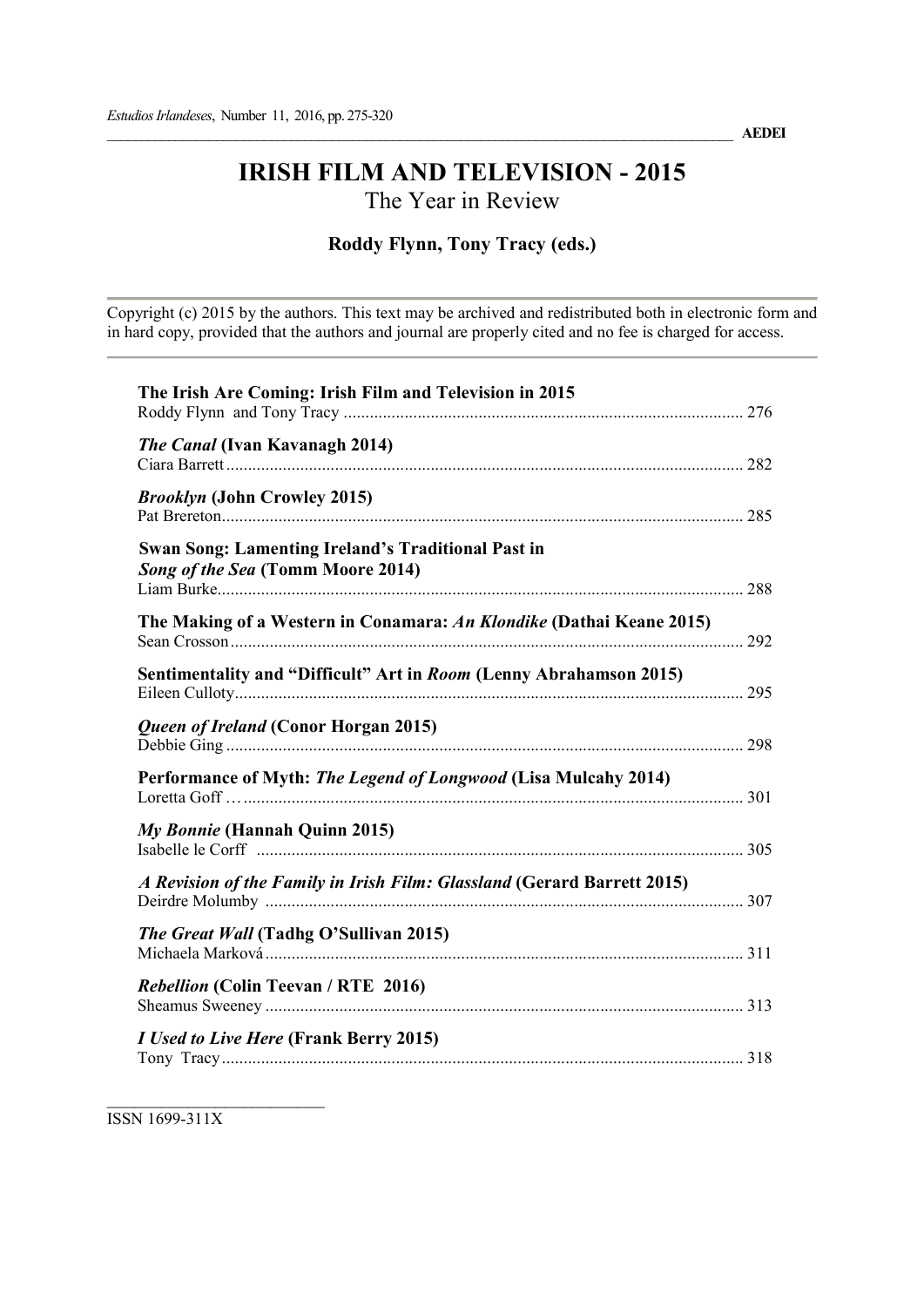## The Irish Are Coming: Irish Film and Television in 2015

Roddy Flynn and Tony Tracy

Stephen Colbert: "How did *I* do with your name? 'Sursha'." Saoirse Ronan: "'Sursha" is perfect. 'Sursha' like inertia. SC: "What's the worst pronunciation of your name that you've ever had?" SR: "I've had a lot of 'Sore-sees', 'Suarez', 'Sair-she', 'Sheer-says'... SC: "You do look a little bit like a Suarez."

 *The Late Show,*12 January 2016.

Recent months have seen the "absurd" discrepancy between the spelling and pronunciation of Saoirse Ronan's first name repeatedly exploited for comic effect on the American chat show circuit. Before Colbert, Ellen de Generes did it twice (producing cards with Irish names and challenging the audience to guess the correct pronunciation) while Jimmy Fallon couldn't avoid referring to the Ronan's brogue during a *Tonight Show* appearance in November 2015. Behind the cheap laughs, however, these exchange simply that US audiences need to get used to Irish accents and idioms (*Interview* magazine featured a similar encounter between Domhnall Gleeson and Angelina Jolie), pointing to a 'mainstreaming' of young Irish actors and – perhaps – Irish film within the US entertainment firmament.<sup>1</sup>

This 'greening' owes much to the critical success and extensive coverage afforded two recent Irish films – the screen adaptations of *Brooklyn* and, to a lesser extent, *Room* (reviewed in this year's edition by Pat Brereton and Eileen Culloty respectively) – although for a variety of reasons, Saoirse has proven the more marketable personality. In the case of *Brooklyn,* the remarkable success of Colm Tóibín's novel was replicated by John Crowley's screen version. After

premiering at the Sundance Film Festival in January 2015, a carefully planned festival release strategy built critical momentum over nine months, paying dividends on the US and UK awards circuits, most notably for Saoirse Ronan's central performance as Eilis.

The comparable success of Lenny Abrahamson's *Room* (the nomination of Abrahamson in Best Director category in some senses outshone *Brooklyn*'s considerable achievements) came as a late bonus given that the film didn't receive a world premiere (notably at Telluride, not Dublin) until September 2015. Both films featured prominently among the nominees for the Screen Actors Guild, the Golden Globes, the New Film Critics Awards and, of course the Academy Awards. When Colin Welland, on receiving the Best Screenplay Oscar for *Chariots of Fire* in 1982, famously proclaimed that "the British are Coming", he could only point to that single film. In 2016, the<br>Oscar nominations created a hitherto Oscar nominations created a hitherto unimaginable scenario: two Irish films vying not only in the Best Actress Category but also for the high status and financially critical Best Picture Oscar. The Irish, it would seem, have arrived.

So overwhelming has the critical praise and coverage of these films been that they have all but eclipsed other films produced in Ireland over the past year and become, inevitably perhaps, the benchmarks by which such films are measured. Notwithstanding their extraordinary achievements, *Brooklyn* and *Room* nevertheless raise provocative

ISSN 1699-311X

 $\mathcal{L}$  , we have the set of the set of the set of the set of the set of the set of the set of the set of the set of the set of the set of the set of the set of the set of the set of the set of the set of the set of the

<sup>1. &</sup>quot;So, Brad had a question for you. What the hell is the *M* doing in your name if you're not going to use it?"Angelina Jolie to Domhnall Gleeson, *Interview Magazine*, 6 April 2015.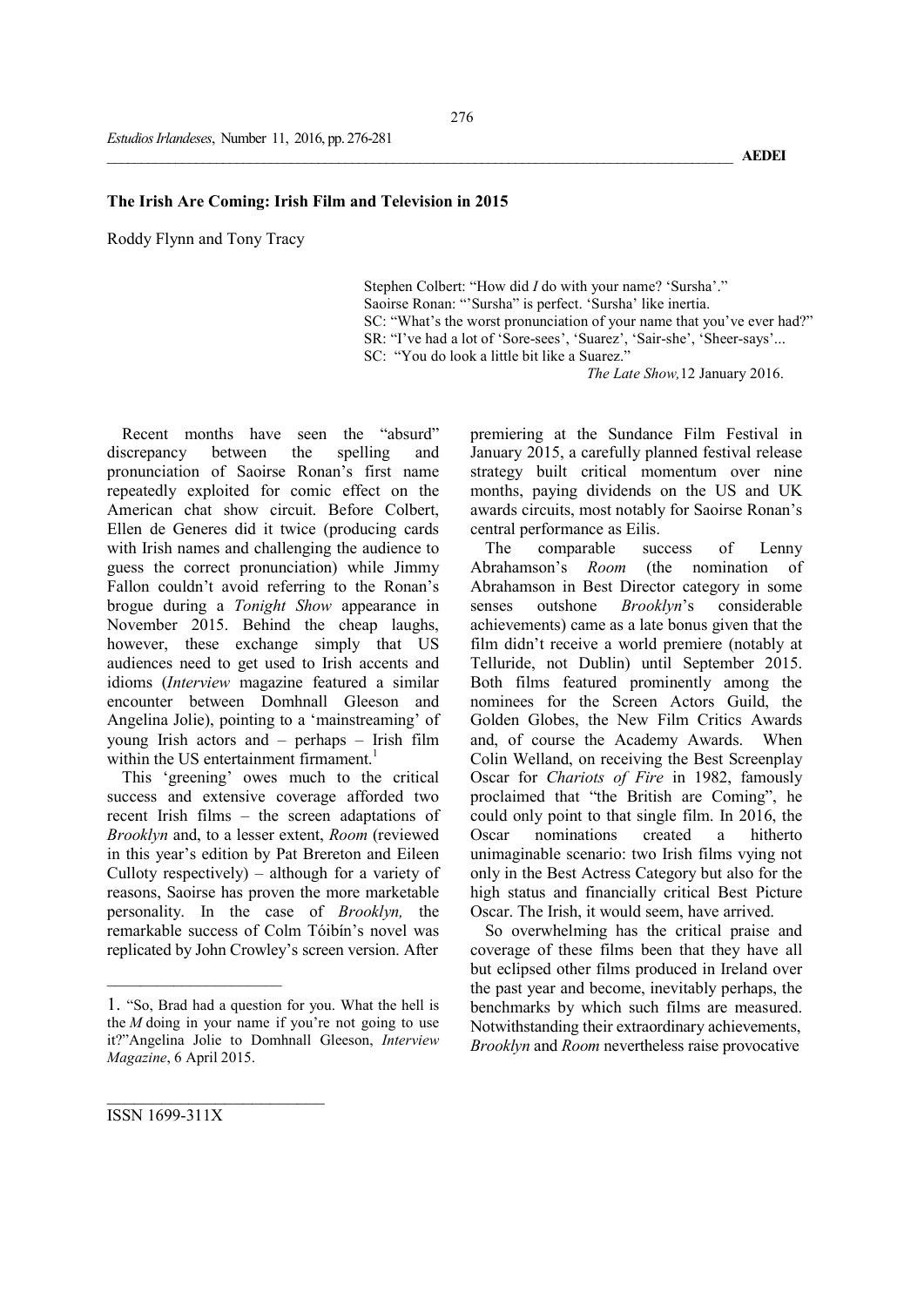issues around the definition and ambitions of Irish cinema in 2016. (Along with the not-yet unreleased *Viva* – a Cuba-set Spanish language film shortlisted as Ireland's entry in the Best Foreign Language category). While *Room* can unproblematically be identified as Irish at a production level, led by director Lenny Abrahamson and producer Ed Guiney (and substantial development and production funding from the Irish Film Board),the setting and characters are unequivocally North American. Outside Ireland, some media coverage has referred to the film as Canadian, reflecting Guiney's creative exploitation of screenwriter Emma Donoghue's dual Irish/Canadian citizenship to access Canadian funding. (The film is adapted from Donoghue's novel). In this regard it's worth recalling that the previous Abrahamson/Guiney collaboration, *Frank* (2014) had scarcely any textual relationship to Ireland at all (bar a brief stop-over for the band) and while two of its principle actors were Irish – Michael Fassbinder and Domhnall Gleeson – they were cast as American and British characters respectively.

*Brooklyn,* of course, is an overtly Irish text. Based on Irish writer Colm Tóibín's novel, it stars the most prominent Irish screen actress since Maureen O'Hara in a familiar story of Irish emigration to the United States. Director John Crowley was previously best known for *Intermission* (2003) and the Irish Film Board, the Broadcasting Authority of Ireland and – in a rare move – RTE contributed towards the production budget. But, as the producers acknowledged in an interview with *Screen International*, the rest of the budget was a patchwork of international finance: the UK (the BFI, the BBC, Lionsgate UK and the UK tax credit), Canada (Telefilm Canada and distributor Mongrel Media) and Australasia (Transmission Films), with some gap financing on top. Although Irish production company Parallel facilitated the Irish shoot and secured the Irish funding, they were clearly the junior partner in a production led by Londonbased Wildgaze Films. Tellingly – but somewhat awkwardly for any "Irish are coming" narrative – the film qualified for the Best British Film category at the January 2016 BAFTAs, which it then won.

The point of all this is not to nitpick, or to

undermine the efforts of the Irish Film Board, production companies and creative talent, which have unquestionably made decisive contributions to these productions. It is rather to raise the question of whether it even makes sense to think of Irish cinema in national terms anymore. And if not, then how might we conceptualise and relate the diversity of activities in Ireland's audio visual sector.

Admittedly this is scarcely an original observation, nor is it one that uniquely applies to Ireland: for at least two decades, the idea that national cinemas can be treated as discrete entities has been increasingly difficult for the film academics to sustain. From the early 1990s, when scholars like Stephen Crofts and Andrew Higson sought to delineate the range of approaches which might be included under the rubric of national cinema, they had to include some categories which, on the fact of it, seemed to have very little to do with the notion of the national. Croft's "Imitating Hollywood" category (into which he placed much Anglophone production from the UK, Australia and Canada) noted the extent to which such nations had become offshore production bases for Hollywood. While this has some bearing on Ireland – more in relation to high-end television than film these days, it does not quite capture the complexities of the situation.

For some years, this annual Review has traced an evolving trajectory whereby Irish screen policy has, in line with the wider industrial policies of Ireland's open economy, sought to 'balance' what might be described as cultural priorities with a desire to maximize the potential for foreign investment – through tax breaks, coproductions, location facilities or other means. Behind the celebration of 'Irish' film, such policies continued to be developed this year by Minister for Finance Michael Noonan's October 2015 decision to raise the cap on eligible expenditure using the Section 481 tax credit to  $E70m$ , a figure simply not relevant to Irish indigenous production. Similarly, in November 2015 a subsidiary of Ardmore, Troy Studios signed long term deal with Limerick City and County Council to lease the former Dell Factory in Castletroy (a company once attracted to Ireland for tax purposes but who have since relocated to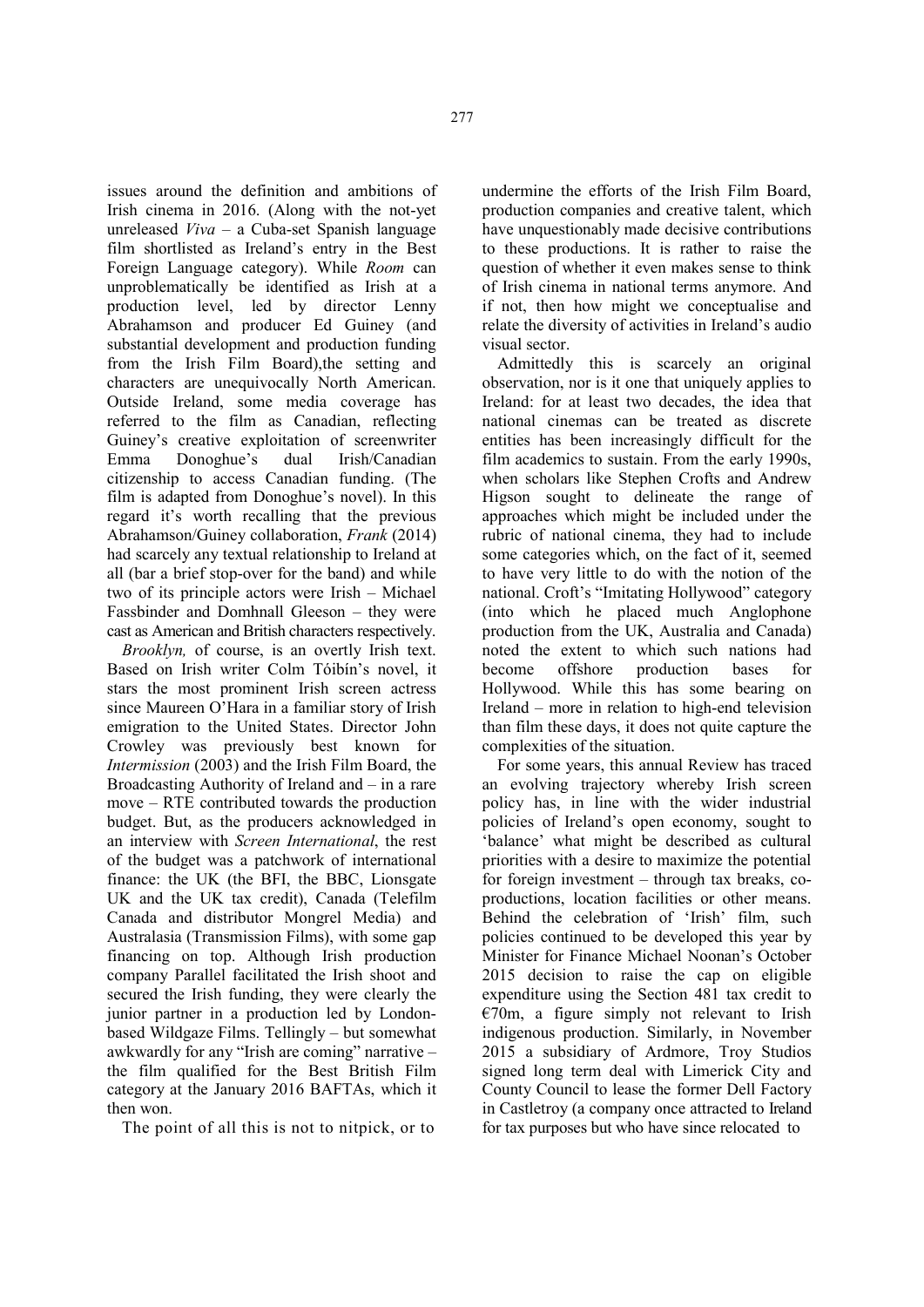cheaper Poland), promising to add 70,000 square feet to the existing 110,000 sq. foot of studio space already in Ireland, clearly with a view to luring international film and TV productions.

Such policies have borne fruit for Ardmore who are clearly keen to extend their successful business model: in March 2015 the History Channel renewed *Vikings* for a fourth season whilst the third season of Showtime's *Penny Dreadful* began shooting at Ardmore in September. Having been revived by Amazon Prime for a third series, *Ripper Street* secured a further two season renewal from the online retailer (and a Royal Television Society award to postproduction house Screen scene for their work on the series). Additionally, of course, in September 2015, the *Star Wars* franchise returned to the Skelligs to begin principal photography on Episode VIII.

The scale of studio expansion suggests an expectation that Ireland will share in anticipated future global production growth. This is a highly contested market – even within the boundaries of this small island. Similar strategies north of the border are paying serious dividends, perhaps to the detriment of inward production levels in the Republic. The Northern Ireland Screen/Invest NI-backed *Game of Thrones* (now in it sixth season on HBO) continued to shoot at Titanic Studios and carry out some of it post-production activity in Belfast. Endemol's large budget series *The Frankenstein Chronicles* completed an NI shoot in 2015 and there were renewals for two major BBC police procedurals shot there, *Line of Duty* and *The Fall*. Even the Brad Pitt-produced *Lost City of Z* feature spent five weeks in Belfast.

Regardless, the bifurcatory manner in which the Review has traditionally characterized the Irish screen industries – a financially dominant overseas production sector on the one hand and (much) smaller scale indigenous production on the other – no longer captures the complexities of the sector. It may now be worth considering a third, overlapping category that encompasses content, production and distribution contexts: a transnational Irish 'cinema'.

In her survey of how the concept of transnational cinema has been deconstructed and reconstructed Deborah Shaw, identifies fifteen possible modes. Key amongst these are transnational practices of

production, distribution and exhibition, such as co-production funding and marketing films to global audiences.<sup>2</sup> This is suggestive for *Room*, a transnational film at the level of funding but where the primary imagined audience is unlikely to ever have been only Irish. Since *Room*, Abrahamson has been linked with a plethora of subsequent projects which – like his past two projects – are textually unconnected to Ireland. These include the story of the gay New York boxer Emile Griffith, a possible adaptation of Laird Hunt's novel *Neverhome* (about a woman who disguises herself as a man to fight in the America Civil War) and an adaptation of Sarah Water's supernatural post-World War Two novel *The Little Stranger.* If, as Eileen Culotty suggests in her review of *Room*, the film is in part a "calling card" to Hollywood, then clearly it has been heard. Less interested in the socio-political complexities of the local than Abrahamson's first three films, and set in a non-specified, 'vanilla' North America, *Room* is a transnational art house film (or Hiberno-Anglo-American at any rate), that eschews the social for the personal, even as it makes strong use of Irish production talent and finance.

It is not unique. Paddy Breathnach's new film *Viva*, just missed out on making the shortlist for Best Foreign Language Film for the 2016 Oscars. However, the language in question was not Irish but rather Spanish, since the Mark O'Halloran–penned script was entirely filmed in Cuba and shot through Spanish. For his part, having made two examples of resolutely national films in *Pilgrim Hill* and *Glassland*, Gerard Barrett's next feature is *Brain on Fire,* a Ireland-US-Canada production filmed in Canada with Chloe Grace Moretz (*Kickass*) in the lead role. Finally Juanita Wilson (*As if I was Not There*) has just completed shooting *Tomato Red*, an Irish-Canadian co-production set in the Missouri Ozarks, starring a largely American cast but with key Irish talent in the roles of cinematographer Piers McGrail (*Out of Here*), and composer Stephen

 $\mathcal{L}$  , we can also the contribution of the contribution of  $\mathcal{L}$ 

<sup>2.</sup> Deborah Shaw, "Deconstructing and reconstructing 'transnational cinema'", in: Stephanie Dennison, ed. *Contemporary Hispanic Cinema: Interrogating the Transnational in Spanish and Latin American Film* (Woodbridge, Suffolk: Boydell & Brewer, 2013).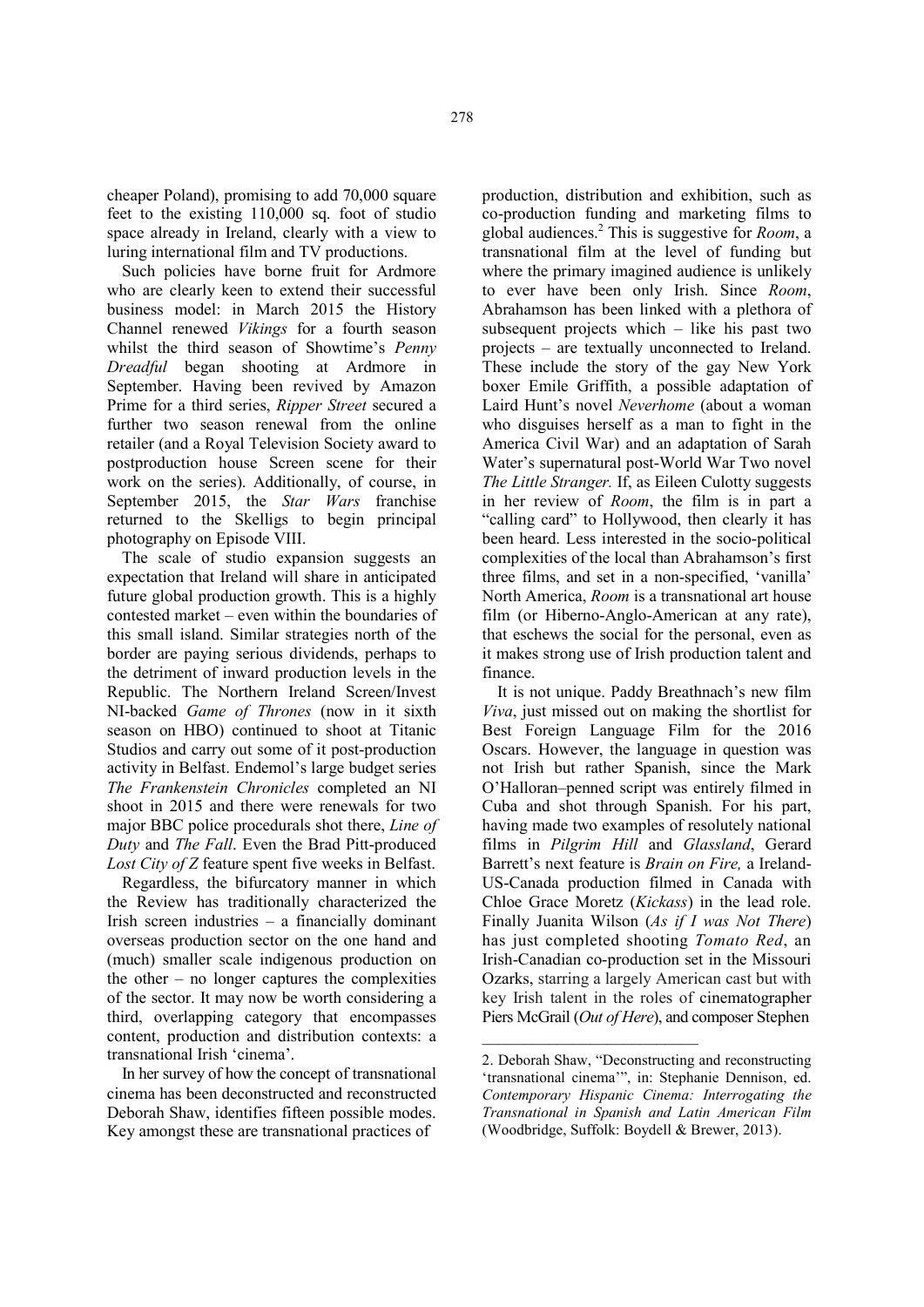Rennick (*What Richard Did*, *Frank, Room*).

Stephen Crofts has also made reference to the risk that Anglophone cinemas may fall prey to Hollywood vampirism, i.e. talent poaching. In this regard the recent ascent of younger Irish actors in the Hollywood firmament has been remarkable – to the established names of Neeson, Brosnan, Byrne, Farrell and (Brendan) Gleeson, the last half decade has seen Saoirse Ronan, Fassbender (nominated this year for a Best Actor Oscar for his performance in *Steve Jobs* [2015]), Domhnall Gleeson (over Christmas 2015 – multiplexes were running a mini-season of his work in the shape of *Brooklyn*, *The Revenant* and *Star Wars: The Force Awakens*), Andrew Scott (*Spectre*), Aidan Gillen and Chris O'Dowd come to the fore. The argument might be made that establishing such star power overseas affords those actors the opportunity to lend their names to indigenous projects. The question is to what extent this actually happens. In some cases, the answer is clearly yes: Brendan Gleeson intersperses character roles in US productions with lead roles in Irish-originated films. Andrew Scott's turns in John Butler's *The Stag* and – this year – *Handsome Devil* were separated by appearances in *Spectre* and a reprise of his Moriarty in the BBC's *Sherlock Holmes*. In many cases, however, these younger actors are developing Anglo-American star personas whereby they move between a geographical range of projects and residences. Fassbender is perhaps the most striking example but Saoirse Ronan and Domhnall Gleeson are also examples of actors seen as both Irish and transnational.

As already indicated the transnational character of contemporary 'Irish' cinema is less value laden when discussing production talent, particularly in relation to TV drama which is seen as intrinsically transnational in the age of Netflix and Sky Atlantic. Director of Photography John Conroy moved from *Penny Dreadful* to key cinematography on Sky's *Fortitude* and the second series of ITV's *Broadchurch*. PJ Dillon who lensed the IFBsupported Australian drama *Strangerland* also saw his work on *Penny Dreadful* earn a British Society of Cinematographers award nomination. Director Ciaran Donnelly has forged a strong

international reputation with big budget productions such as *Vikings, A.D. The Bible Continues* and *Crossbones.* Daniel O'Hara, director of one of the best Irish shorts of the  $21<sup>st</sup>$ century (*Yu Ming is Ainm Dom*) directed two episodes of *Doctor Who*.

This international focus is not limited to individuals. The perpetually ambitious Element Pictures will not only produce Lenny Abrahamson's next overseas picture (whatever it turns out to be) but will reprise their collaboration on *The Lobster* with Greek director Yorgos Lanthimo on *The Favourite,* a story set in the 17th century court of Queen Anne and possibly the director's mooted supernatural thriller *The Killing of a Sacred Deer*. They have also reprised their relationship with Polish director Jerzy Skolimowski's for *11 Minutes,* his follow-up to *Essential Killing* (2010) which they also co-produced.

Amidst all this, the once core element of the Irish screen industry – indigenous production – endures and in some cases thrive. In this issue we review *I Used to Live Here*, a micro-budget and socially committed exploration of teen mental health set in working class Dublin. Frank Berry's deeply responsible and patient effort deserves to be viewed and praised. Stephen Bradley's bio-pic *Noble* garnered much critical attention and was widely distributed internationally as was Mark Noonan's lowbudget debut *You're Ugly* Too which was not only released in South Korea, Israel, Turkey, Denmark, Romania and – on 50 screens – also in Germany and secured a showcase screening as the Directors Guild of America theatre in Los Angeles having won the Directors Finders series. There remains a discernible shift towards overtly generic work within indigenous features. To the horror genre discussed in these pages in previous years, we can now add Ivan Kavanagh's *The Canal* (also reviewed here), Corin Hardy's *The Hallow*, and Brian O'Malley's *Let Us Prey*. In the fantasy/sci-fi mode, there was the children's film *The Legend of Longwood* (included in this year's review) and Stephen Fingleton's *The Survivalist. Cardboard Gangsters* and Paul Mercier'*s Pursuit* can be broadly described as thrillers whilst *Darkness on the Edge of Town* is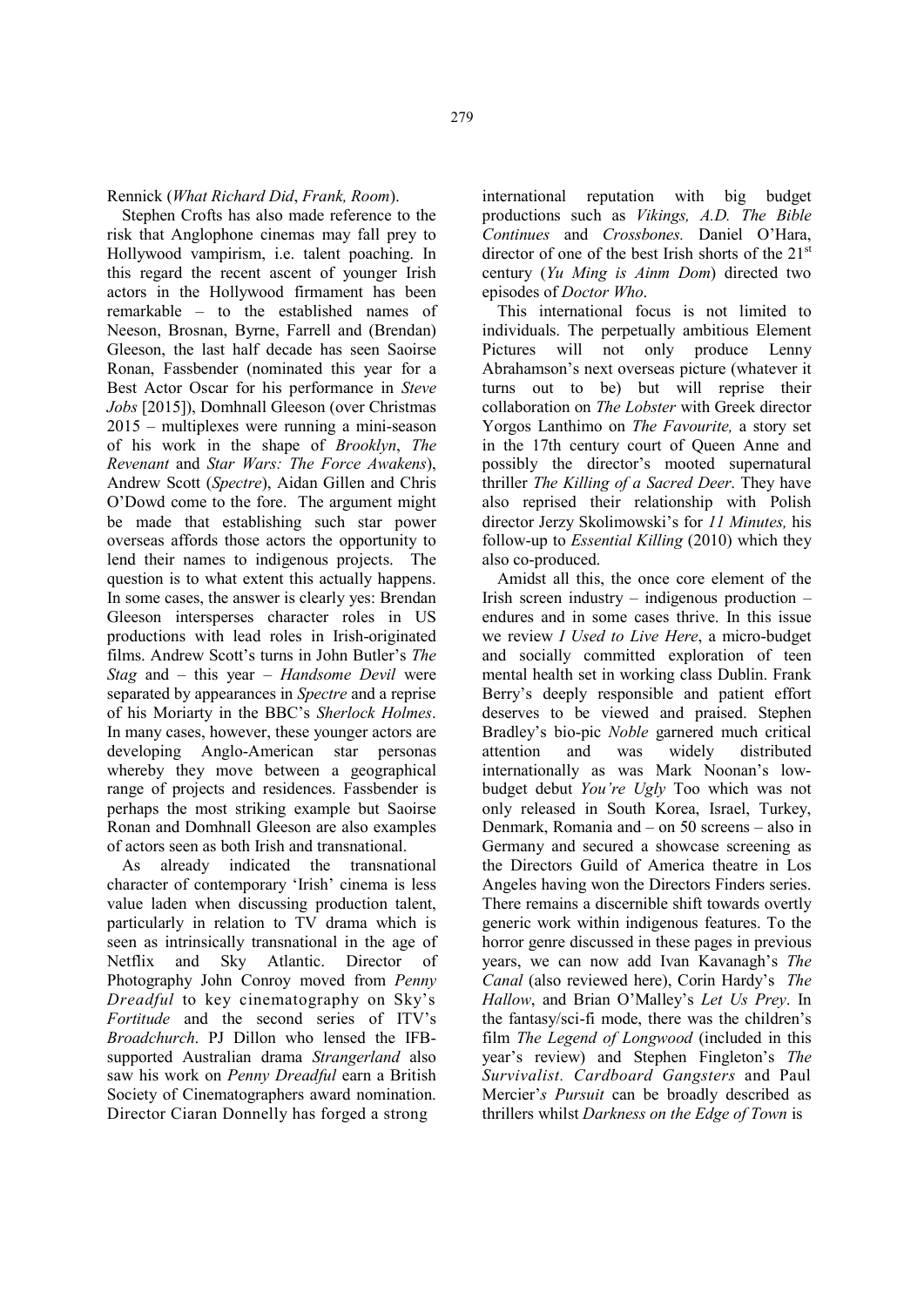a neo-western (appropriately shot on the west coast in Kerry) from newcomer Patrick Ryan. While there is some fine work on display in all these films (*Pursuit* features a stellar Irish cast include Liam Cunningham and Brendan Gleeson), none have made much impression with the wider public. The reasons for this deserve wider examination. One possible explanation is that average production and publicity budgets for such films remain generally low, increasing their appeal to newbie film makers but also reflecting the effective freeze in the Film Board's capital budget at  $E11.2m$  in 2015 – an almost comically small budget given the success and activity within the sector.

It is perhaps telling that unlike so many contemporary fiction films set in Ireland, the Feature Documentary format continues to enjoy relatively rude health; creatively, socially and, more pointedly, commercially. For a country that seems to have been constantly negotiating social change over the past two decades, documentary seems to reach the places of Irish experience that fiction cannot. Following on from the success of *One Million Dubliners* in 2014, several docs made an impact in 2015. *Older than Ireland*  from Snackbox Films (who previously produced the well-received *The Irish Pub*) demonstrated the ongoing potential of the talking heads approach. Dignified and humorous this assemblage of the lives and experiences of Irish centenarians earned €160,000 (on an €100k budget from the Irish Film Board) in Irish cinemas and enjoyed the best opening on DVD of any Irish film in 2015. Conor Horgan's biodoc on Panti/Rory O'Neill *The Queen of Ireland* (reviewed here by Debbie Ging) had the third best cinema opening of any documentary (after *Fahrenheit 9/11* and *Amy*) at Irish box office, taking  $E110k$  by January 2016. There were also significant contributions to the genre from Se Merry Doyle – (the Arts Council-funded *Talking to My Father* on influential Irish architect Robin Walker) and Pat Murphy's *Tana Bana*, a poetic exploration of the impact of globalization on the silk weavers of Varanasi on the Ganges River in India. In October, director Ciarín Scott won the George Morrison Award at the IFTA for an unflinching study of Christina Noble (the subject

of the fiction film *Noble* mentioned above) and her harrowing Dublin upbringing. Two other docs – *Fortune's Whee*l (about a lion-tamer based in Dublin's Fairview in the 1950s) and *A Doctor's Sword* (the remarkable narrative of a Cork-born doctor who as a WWII prisoner of war survived the atomic bombing of Nagasaki) – enjoyed unexpectedly long runs in the localities connected to their respective narratives, clearly demonstrating the appeal of local stories to (intensely) local audiences. Finally, although it technically belongs to next year's review it is worth noting that the most powerful piece of audio-visual work commemorating the Easter Rising has been the sumptuous University of Notre Dame-funded documentary series *1916.*  Co-directed by Ruan Magan and Pat Collins with a Liam Neeson narration, *1916* succeeded not only in delineating the "long history" of the Rising in a clear and engaging manner, but also commercially, selling to an extraordinary 120 television stations across the US and UK.

Overall 2015 was a relatively quiet year for Irish television drama. In straight drama, although Telegael's production of three episodes of the *Jack Taylor* franchise (with Iain Glen) and RTE's Wexford-based *Clean Break* ensured some continuity of crime drama, *Love/Hate* was conspicuous by its absence, having dominated Irish ratings for its first five series. Its absence seems likely to be short-lived as a sixth series has reportedly been commissioned with previous series sold internationally to UK, US, Australia, New Zealand, Asia, the Middle East, Australia and South Korea. The hiatus is notionally to permit additional time to refocus a show that, of its nature, has seen most of its characters suffer violent expirations. However, given RTE's finances, it seems likely that it was impossible to contemplate funding both *Love/Hate* 6 and the 1916 centenary-themed series *Rebellion.* The  $\epsilon$ 6m-budget series (reviewed here by Seamus Sweeney) was not critically well-received although its heavy promotion saw it maintain respectable audiences (500,000 plus per episode) even after negative reviews. (These will be augmented by those US viewers who watch is via via the Sundance TV cable channel later in 2016). Elsewhere TG4's scheduling of the Abu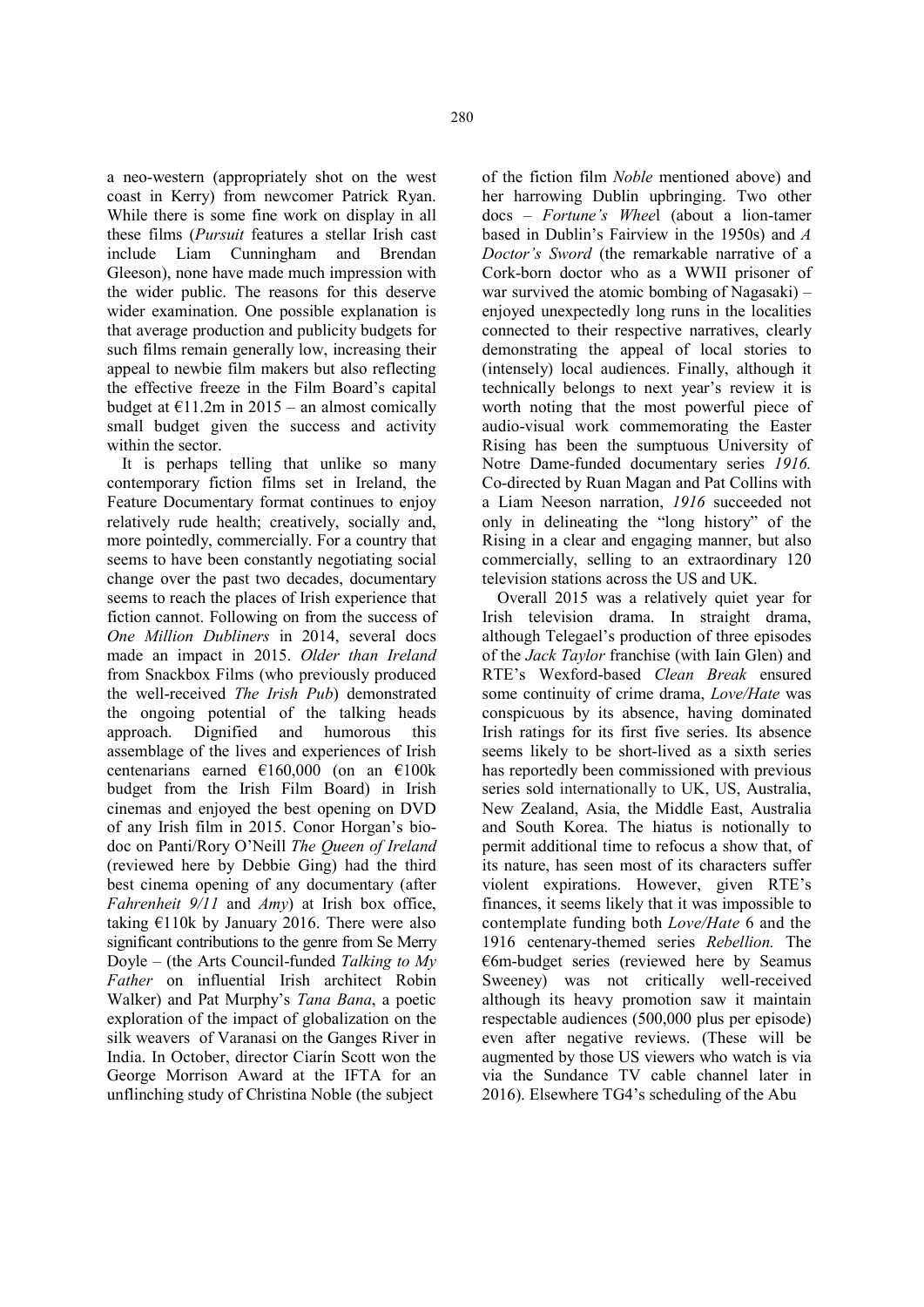Media-produced *An Klondike* (reviewed here by Sean Crosson) tapped into the *Deadwood*  market, leading to a subsequent sale of the series to Netflix UK (where it screens as *Dominion Creek)*. Taken together, along with the sale of TV 3 soap opera *Red Rock* to Amazon Prime, we see an increasingly transnational pattern emerging in small screen production and distribution.

If there is a field of screen production that has long been recognisably Irish, it has been the indigenous animation sector. *Song of the Sea*  (reviewed by Liam Burke) ultimately lost out to Disney's *Big Hero 6* at the 2015 Oscars, but Cartoon Saloon have enjoyed remarkable success by having both their last features nominated by the Academy. Saloon's success is not limited to the big screen – the Chris O'Dowd-voiced *Puffin Rock* was nominated at the 2015 Miami Kidscreen awards. For their part, Jam Media saw their long-running BBC series *Roy* spawn not one but two spinoffs for CBeebies and CBBC commissions, while relative newcomer Geronimo successfully sold their *Nelly and Nora*  series to CBeebies. However, the main animation story of the year, saw a potentially significant dilution in Irish control of the indigenous animation sector in the sale of Brown Bag Films.

Brown Bag has long been the star performer of the indigenous sector, as they moved from commercials work to Oscar-nomination success of *Give Up Yer Aul Sins* in 2001 and ultimately into serial production for a range of international markets, working on both original content (*Granny O'Grimm*) and producing work based on children's books (*Peter Rabbit, Olivia, Henry Hugglemonster* etc.) 2015 saw two of their current show – *Doc McStuffins* and *The Octonauts* – nominated for Producers Guild of America awards. In August 2015 Brown Bag was sold to 9 Story Media Group, a Toronto-based 2-D animation

company. Though framed as a means of developing Brown Bag's distribution reach (whilst bringing the former's 3-D animation heft to 9 Story), the sale raises questions as to the extent to which the interests of Brown Bag (which employ over 200 in Dublin with an additional operation in the UK) interests will be subordinated to those of the new parent. If the corporate element of 9 Story's website is accurate, neither Cathal Gaffney and Daragh O'Connell, the founders of Brown Bag, have been offered senior positions within the higher echelons of 9 Story.

Overall then, 2015 saw a wide variety of developments that augur well for the continued stability and development of a diverse and thriving Irish audiovisual sector. Some of those achievements have been incredible by any standard and represent an ever-growing economy of experience and confidence that would have been unrecognizable twenty years ago. As we reflect on the success and diversity of the sector we recognize that the reality of Irish national cinema, while still the totemic and structuring principle of moving-image production (symbolically and financially), is quite different from what was once meant – and aspired to – by that term. Thus in framing this year's review we have begun to consider a conceptualization of transnational cinema as a means of recognizing both the national and international contributions to that broad effort multiple levels that include content, financing, production, stardom and distribution. As Irish film is increasingly understood and supported on the level of production (finance, personnel) rather than content, the era of the transnational brings with it evident rewards but also risks to the critical and aesthetic function of the local.

Roddy Flynn is a lecturer on film and television at the School of Communications, Dublin City University where he is current Chair of Film and Television Studies. He is co-author (with Pat Brereton and Tony Tracy of the forthcoming second edition of *The Historical Dictionary of Irish Film* (Scarecrow 2016) and (with John Horgan) of the forthcoming *Irish Media*: *A Critical History* (Four Courts 2017).

Dr. Tony Tracy lectures in film theory and history at Huston School of Film and Digital Media, NUI Galway where he directs the BA programme. His research specialisms are Irish Cinema and silent and classical era Hollywood. His most recent publication is "Outside the System: Gene Gauntier and the Consolidation of Early American Cinema", *Film History: An International Journal* 28.1, 2016.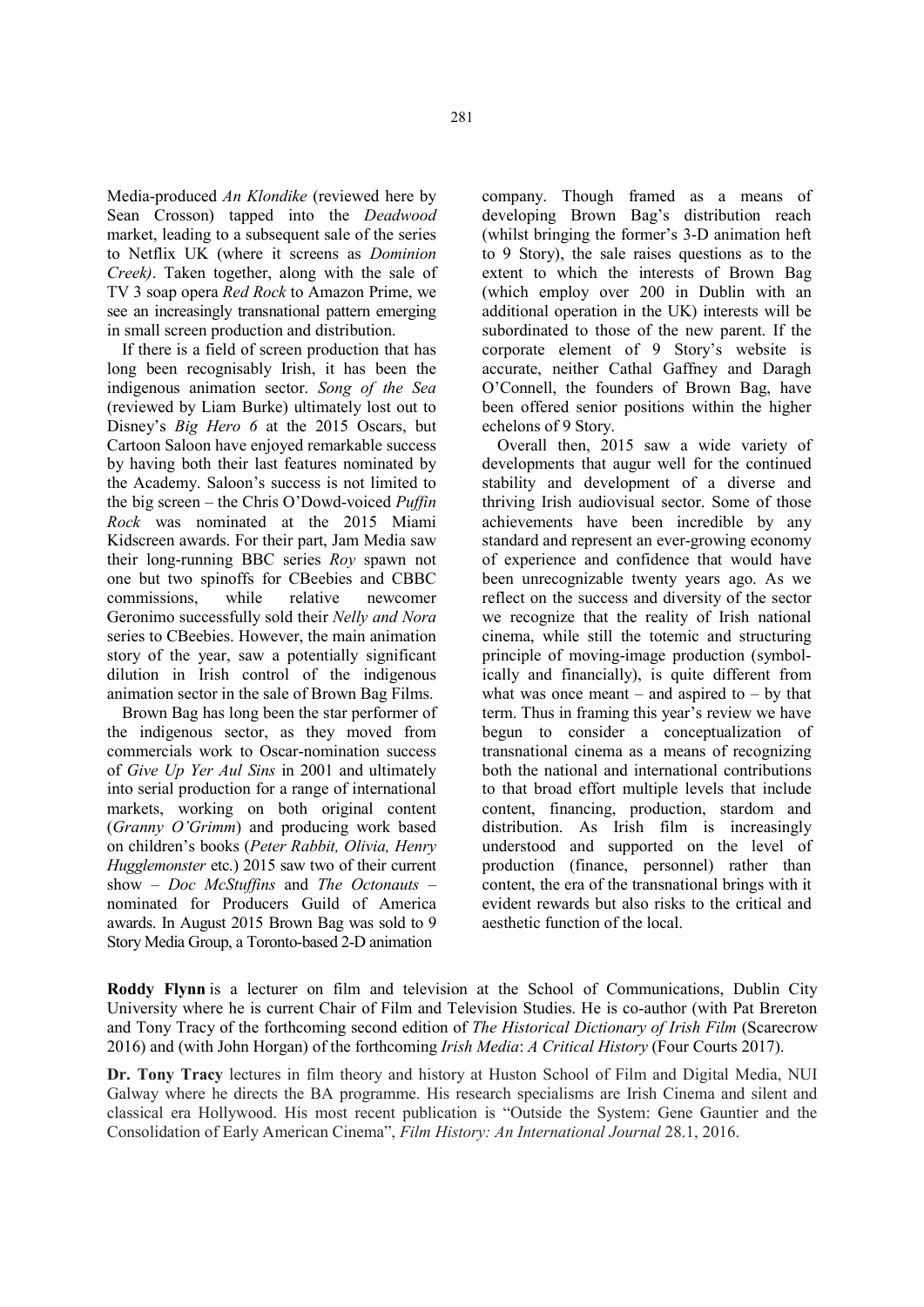#### *The Canal* (Ivan Kavanagh 2014)

#### Ciara Barrett

Thanks to digital film and the possibilities it presents for rapid and cheap filmmaking with relatively sophisticated special effects offerings in post-production, the last ten years have seen a proliferation of horror films shot in Ireland by Irish directors. These films, which include *Boy Eats Girl* (Stephen Bradley 2005), *Shrooms* (Paddy Breathnach 2007), *Stitches* (Conor McMahon 2012), and *Grabbers* (Jon Wright 2012), have inclined towards a pulp-postmodern sensibility and aesthetic by generic convention. Arguably, this is all the more informed and complemented by their essential Irishness, being confirmedly small-time and gleefully camp. Ivan Kavanagh's *The Canal*, however, may be seen as marking a departure from this pulp-Irish cycle as a Serious Horror that conceals, rather than reveals, its Irish location (in both geographic and psychological-identificatory senses) towards an overall project of dislocation and disorientation.

Boasting relatively high production values for a low budget under €1 million, *The Canal* deploys minimalist yet effectively horrific visual effects (by Bowsie Workshop, the Irish company that also provided effects for *Stitches*) in an incredibly efficient manner, amplified by Ceiri Torjussen's musical score and a sophisticated sound design. *The Canal* exchanges gratuitousness of gore for layers of atmospheric dread and disorientation on behalf of both its protagonist David (Rupert Evans) and the audience, whose subjective perspective is purposely linked and confused with his mounting hysteria. Indeed, thematically and in the context of its generic and national filmic heritage, *The Canal* is concerned with slippage and the dissolution of borders.

Plot-wise, the film blends psychological thriller with a poltergeist-horror film premise: David, a film archivist, moves with his pregnant wife into an old house that abuts onto a grim-looking canal

(the exact geographic location of which is, importantly, unspecified: the film was shot in Dublin, but in the absence of any identifiable landmarks, the setting could be anywhere). Five years on, at the same time he and his wife Alice (Hannah Hoekstra), now loving parents to their son Billy (Calum Heath), are having marital difficulties (they are seen having awkward and perfunctory sex at home, and Alice flirts with a coworker at a work function), David views old newsreel footage that would seem to reveal their house was the scene of a crime over a hundred years earlier. At this point, David suffers a psychic break, though whether this is as a result of his failing marriage or from a sort of spiritual possession is unclear: he experiences visions of graphic violence and becomes simultaneously obsessed with historical murdersand with his wife's fidelity. Tracking his wife to an assignation, David dreams/witnesses her assault by aphantom killer. When Alice's body is found in the canal, and evidence of her adultery comes to light, David seeks to prove the influence of sinister forces and clear his name by capturing the ghosts he sees on film. Along the way, he tries unsuccessfully to persuade his son's nanny (Kelly Byrne) and his coworker Claire (Antonia Campbell-Hughes) towards his thinking. Following Claire's demise, which is visualised first subjectively/according to David as an attack by a ghost he filmed at the canal, and re-viewed later, from an alternate/objective perspective, as an assault by David, he acknowledges his own culpability in the death of his wife. This alternate reality is shown through a series of point-of-view flashbacks, which are presumed to be David's recalled memories. David himself then drowns after being chased through a tunnel that connects his house to the canal, as he is pursued by the police and by a ghost-vision of Alice. In the end,

\_\_\_\_\_\_\_\_\_\_\_\_\_\_\_\_\_\_\_\_\_\_\_\_\_\_\_\_\_\_\_\_\_\_\_\_\_\_\_\_\_\_\_\_\_\_\_\_\_\_\_\_\_\_\_\_\_\_\_\_\_\_\_\_\_\_\_\_\_\_\_\_\_\_\_\_\_\_\_\_\_\_\_\_\_\_\_\_\_\_\_\_ AEDEI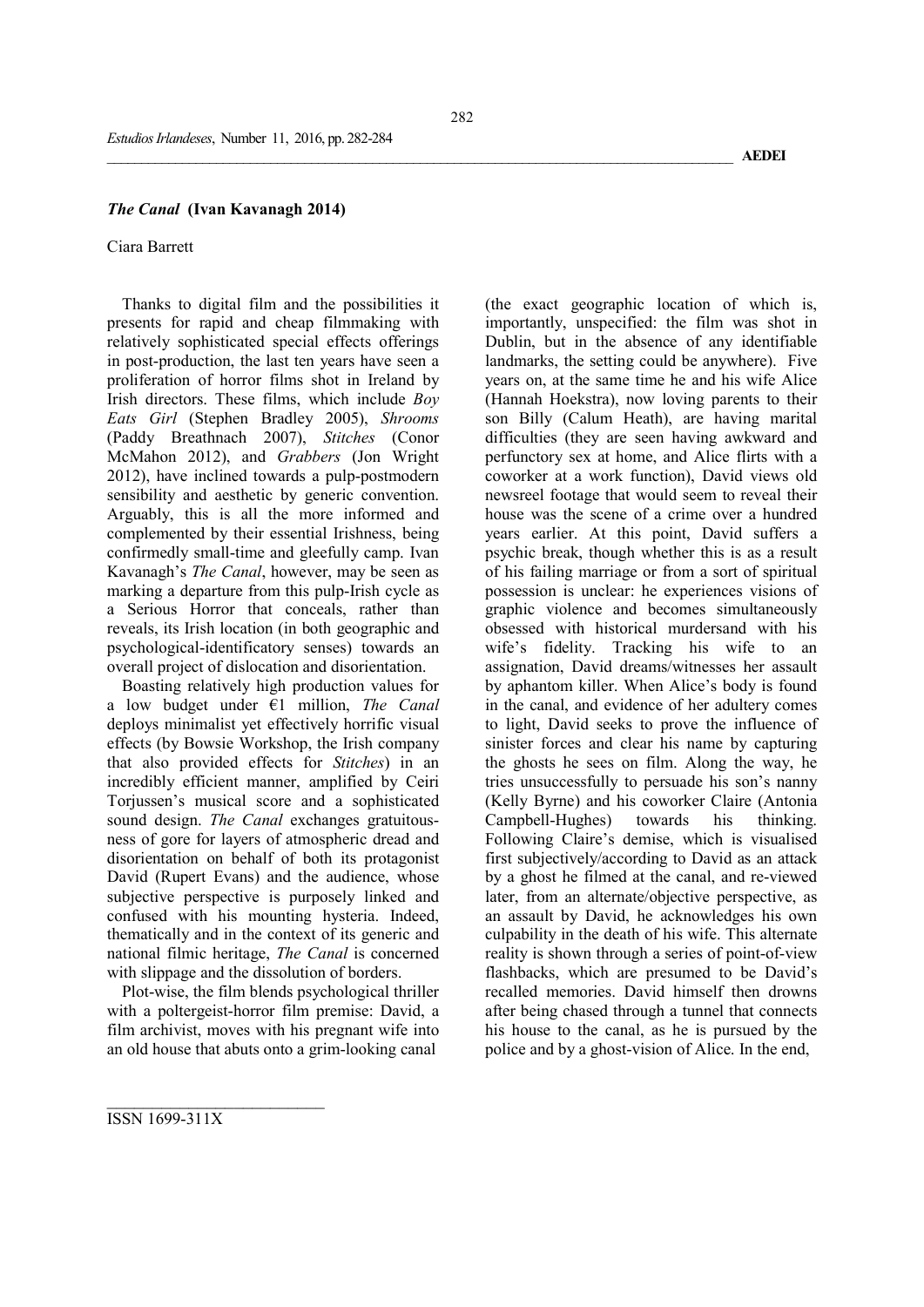Billy, their surviving son, is about to be led away from the home, but he hears his father speaking to him from a crack in the wall: seeming final proof that David's visions were, on a level, real, for he has now become the ghost who haunts the house.

Taken altogether, the film juxtaposes two different versions or levels of reality in conflict with each other: David's experience of reality, which is dreamlike and non-linear, alternating always between past, present, and the inbetween, and the objective story world's, which operates according to rational and linear principles of causation (David is a jealous husband, ergo he kills his wife; David feels guilt, ergo he constructs an alternate reality that shifts the blame away from him: ghosts killed his wife). What is ultimately so unsettling and clever about *The Canal* is that the film refuses, in the end, to privilege one version of reality over the other. David's poltergeist narrative and the 'real world' jealous husband narrative co-exist without, ultimately, satisfying a narrative drive towards the revelation of which version of events *really* took place, and why. In other words, the audience is never quite certain whether they are experiencing/witnessing events from David's subjective viewpoint or from an objective perspective outside his psychological space.

This follows from the film's being shot and edited according a dreamlike aesthetic: jump cuts destabilise the spatio-temporal integrity of seemingly mundane narrative moments like David and Alice walking through their new house in the opening sequence, while the layering of various diegetic and acousmatic sounds expand the perceptible, physical limits of the screen space. The film thus builds an otherworld of narrative, tensions from which the audience is never fully released, as *The Canal* provides a purposely unconvincing retreat from David's dream/ghost-world: After Billy listens to his father through the wall, he gets into a car that will take him away from the house forever. Seconds later, however, he jumps from the moving vehicle, and the film's last shot is of Billy, back in the house – either having survived the jump, or having now become a ghost – closing

the door on the audience and engulfing them in literal and metaphorical darkness.

It is, of course, a trope of classic horror films, from *The Blob* (Irvin Yeaworth 1958) to *Paranormal Activity* (Oran Peli 2009), that they pose a literal or figurative question mark over their ending. In this case, *The Canal* departs neither from broad generic convention nor from Irish-horror narrative tradition. What distinguishes *The Canal*, however, is its essential credulousness in horror as a 'serious' genre. It is postmodern, for sure, as borne out in its selfreflexive references to filmmaking, viewership, and the (re)construction of narrative, but it is never pulpy: the murder scenes, for instance, are not played outwardly for spectacle in and of themselves but rather to punctuate narrative: they are glimpsed fleetingly, thus illustratively, rather than tortuously in their duration. Similarly, the special effects by Bowsie Workshop are restrained and, for that, effective, maintaining a less-is-more approach to visualisation. Thus, when the script calls for horrific images – such as when David encounters the ghost-corpse of Alice in the bowels of the canal tunnel giving birth to a putrid foetus – the audience has not yet become inured to them. In such a way, *The Canal* maintains an effect of disorientation and destabilisation to the last, without resorting to camp performance and over-the-top visualisations, such as those purposely employed in Irish comedy-horrors like *Boy Eats Girl* or *Stitches*.

Further distinguishing *The Canal* from its Irish horror film predecessors – and compounding its overall disorienting effect – the film (purposely or not) appears curiously self-effacing of its root Irishness. As an Irish Film Board production, financed under Section 481 as an incentive to film in Ireland, *The Canal* is rather incidentally Irish, and its avoidance towards geographic contextualisation would appear to show Kavanagh's willful aversion here to invoking the spectre of Irish National Cinema (there are ghosts enough in the film, after all). Therefore there are no farms, no pubs, no nods to irreverent humour – tropes of the pulp Irish horror – to provide a cultural context and genealogy to the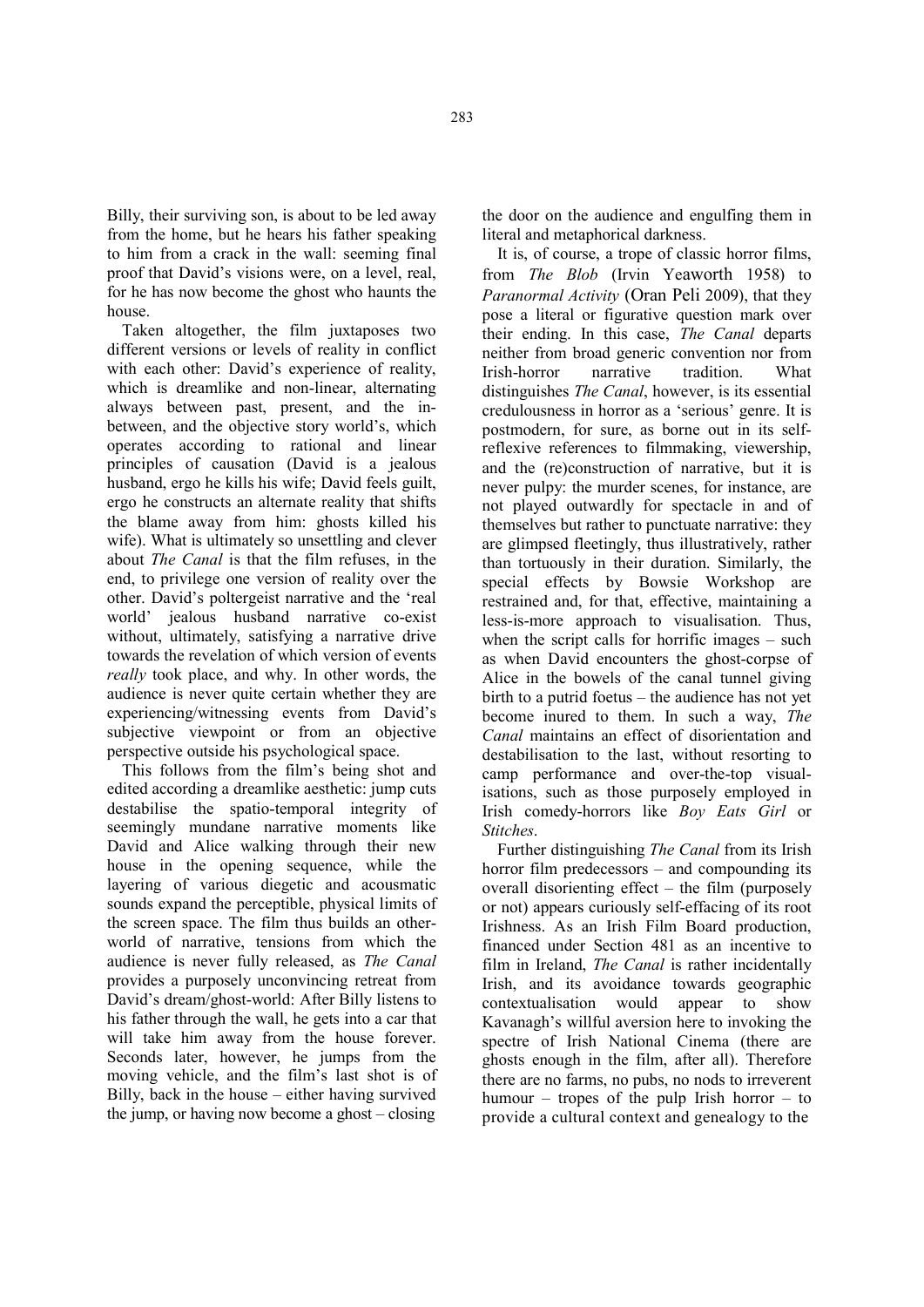film. In such a way, *The Canal* seems as displaced as its mentally unstable protagonist.

Recalling the disorientating effects and affects of its narrative, the characters/actors of *The Canal* literally speak to the film's cultural dislocation and de-centredness. Out of the six main characters – David, Alice, Claire, nanny Sophie, Billy and the detective MacNamara (Steve Oram) – two (Claire and Sophie) speak with Irish accents, while the rest speak primarily with British accents or, in the case of Alice/Hannah Hoekstra and the woman who plays her mother, with Dutch accents. While on the one hand it could be argued this reflects the increasingly multi-cultural demographic of modern Ireland, mirrored by the film's self-consciously transnational circumstances of production, the fact that *The Canal* avoids explicit location within Dublin, and indeed erases any implicit references to such – the cops wear 'police' as opposed to 'garda' badges, as an example – would seem to suggest that Kavanagh is putting

national cinema discourses aside in search of the broader, global reach of postmodern genre filmmaking production (such as Korean horror cinema, for instance, has achieved).

Of course, just because a film or its director rejects the 'national' and/or the culturally specific within its text does not mean it cannot be reclaimed, (re)appropriated and/or analysed by cultural theorists as retaining implicit national/ cultural signification and import. This is, after all, what historians of Irish Cinema have had to do, to flesh out the body of Irish National Cinema by reading Irishness back into, or against the grain of, film texts. One of the things that is so interesting about *The Canal*, however, is that it has been so self-consciously bled of any residual, textural Irishness (if it has not been bled of the Irish money that funded it), towards the intentional (or, again, not) effect of the *unheimlichkeit*, the sense of being in a home that is not home, haunted by the ghosts of Irish Cinema past.

Ciara Barrett is Film Studies Fellow at the Huston School of Film and Digital Media, NUI Galway.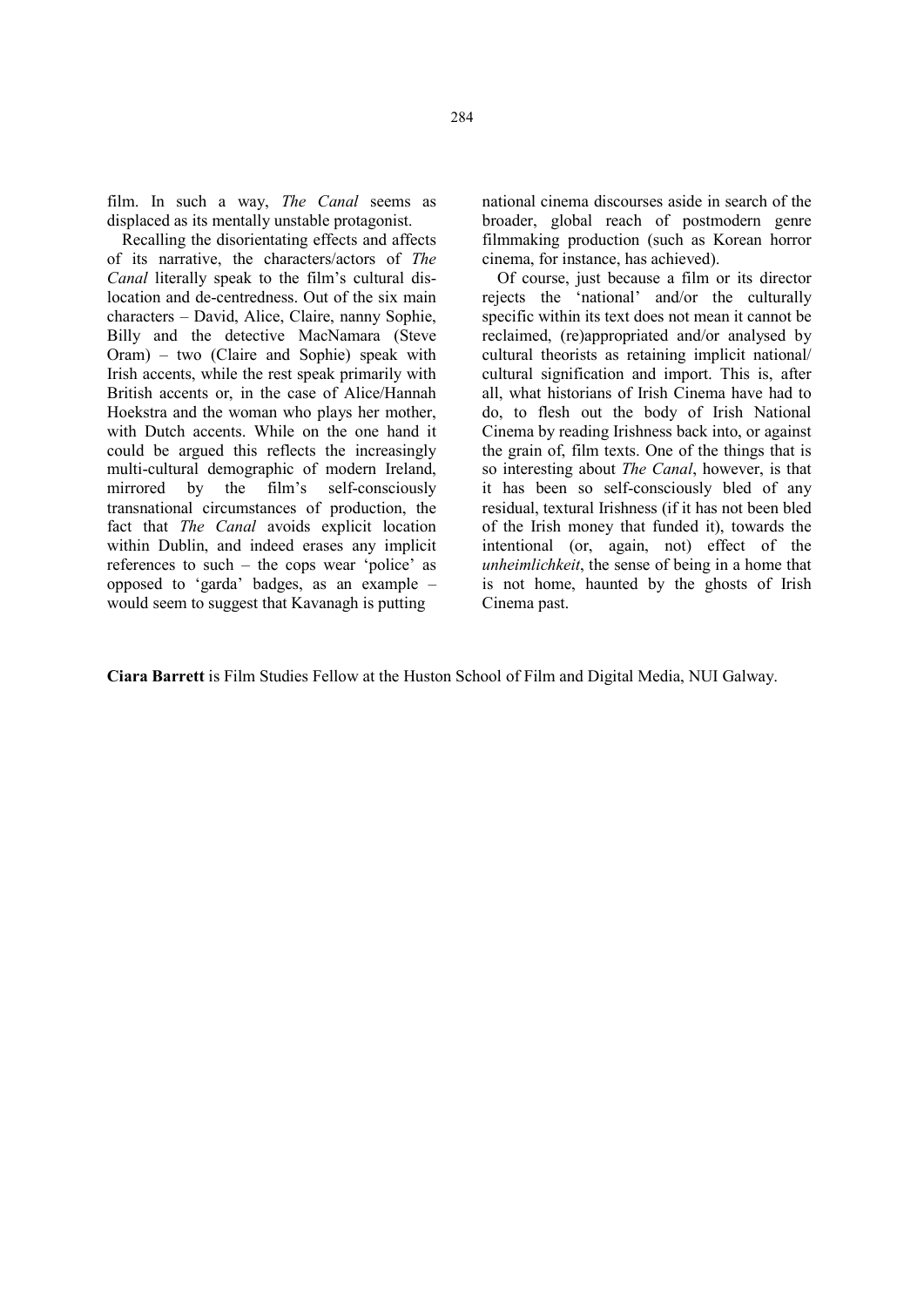### *Brooklyn* (John Crowley 2015)

Pat Brereton

In her 2004 *Irish National Cinema* Ruth Barton codified the notion of the Irish Heritage film, referring to a cycle of 1990s Irish productions which she described as characterised by "a nostalgic, Edenic view of Ireland". Though these films were primarily set in the 1950s, Barton argued that they describe an Ireland of the present, distinguished by its 'pastness'. Barton describes this as a feature of rural Irish films drawing on a British tradition of the heritage film, emphasising a fantasy of innocence and whimsy, the appeal to a rural past and a touristic future now the most recognised manifestation of the genre in an Irish context. She concludes her thesis by arguing that 'Ireland's recovered history is metonymic for a universal loss of innocence, displacing its function as locus of heritage nostalgia' (Barton, 149-56). In that respect is it striking that one reviewer – Mark Kermode in the *Observ*er (Sunday  $8^{th}$  Nov. 2015) – wrote of *Brooklyn* that it "beautifully evokes the sense of being torn between time, place and identity. In Ireland, Eilis is a daughter with a history; in America she is a woman with a future; in both she is filled with displaced longing'.

*Brooklyn* is arguably the most internationally successful – both critically and financially – indigenous Irish film since John Carney's *Once*. Empathetically adapted by Nick Hornby from Colm Toibín's novel, it tells the story of Eilis (Saoirse Ronan – the 'Maureen O'Hara for a new generation'), a young woman from Enniscorthy, County Wexford who emigrates to America where she hooks up with Tony (Emory Cohen), a Brooklyn plumber, neatly fulfilling the romantic drive of such a melodramatic narrative.

Reviews of *Brooklyn*, have invoked its particular nostalgic appeal, while occluding its

somewhat conventional generic features. Kermode eulogised:

What a moving, emotionally intelligent and refreshingly old-fashioned movie this is. The narrative may be perfectly situated in the early '50s, but the style of filmmaking harks back further still, to a time when "women's pictures" were the backbone of popular cinema.

Other reviewers have emphasised its appeal in promoting a surfeit of 'feel good' nostalgia and a solid sense of place and time while tapping into the perennial emigrant condition – initial feelings of loneliness and isolation, followed by adaptation and the assimilation of the emigrant. As Glenn Kenny's review for rogererbert.com (Nov.  $4^{th}$  2015) explains that Eilis is "terribly vulnerable":

In the film she has a beloved mam and older sister (the adaptation excises the older brothers in the novel) and once ensconced in a quasi-boarding house in a nicely brownstone-and-tree-rich neighbourhood of the New York borough to which she's sailed, she misses them terribly.

The filmic result is clearly director John Crowley's most successful picture since 2003's unexpected punchy *Intermission.* Elsewhere, I have suggested that *Intermission* can be considered as Ireland's first "smart movie" (Brereton 2012: 104) and as such represented a significant development in terms of how Irish filmmakers sought to appeal to contemporary audiences. By contrast, *Brooklyn* is formally safer, suggesting a reversion to more established generic and commercially fine tuned material.

In this regard it is worth recalling that while *Intermission* was one the most commercially successful films Irish Film Board funded films, taking over  $\epsilon$ 2.3m at the Irish box office, it did

\_\_\_\_\_\_\_\_\_\_\_\_\_\_\_\_\_\_\_\_\_\_\_\_\_\_\_\_\_\_\_\_\_\_\_\_\_\_\_\_\_\_\_\_\_\_\_\_\_\_\_\_\_\_\_\_\_\_\_\_\_\_\_\_\_\_\_\_\_\_\_\_\_\_\_\_\_\_\_\_\_\_\_\_\_\_\_\_\_\_\_\_ AEDEI

ISSN 1699-311X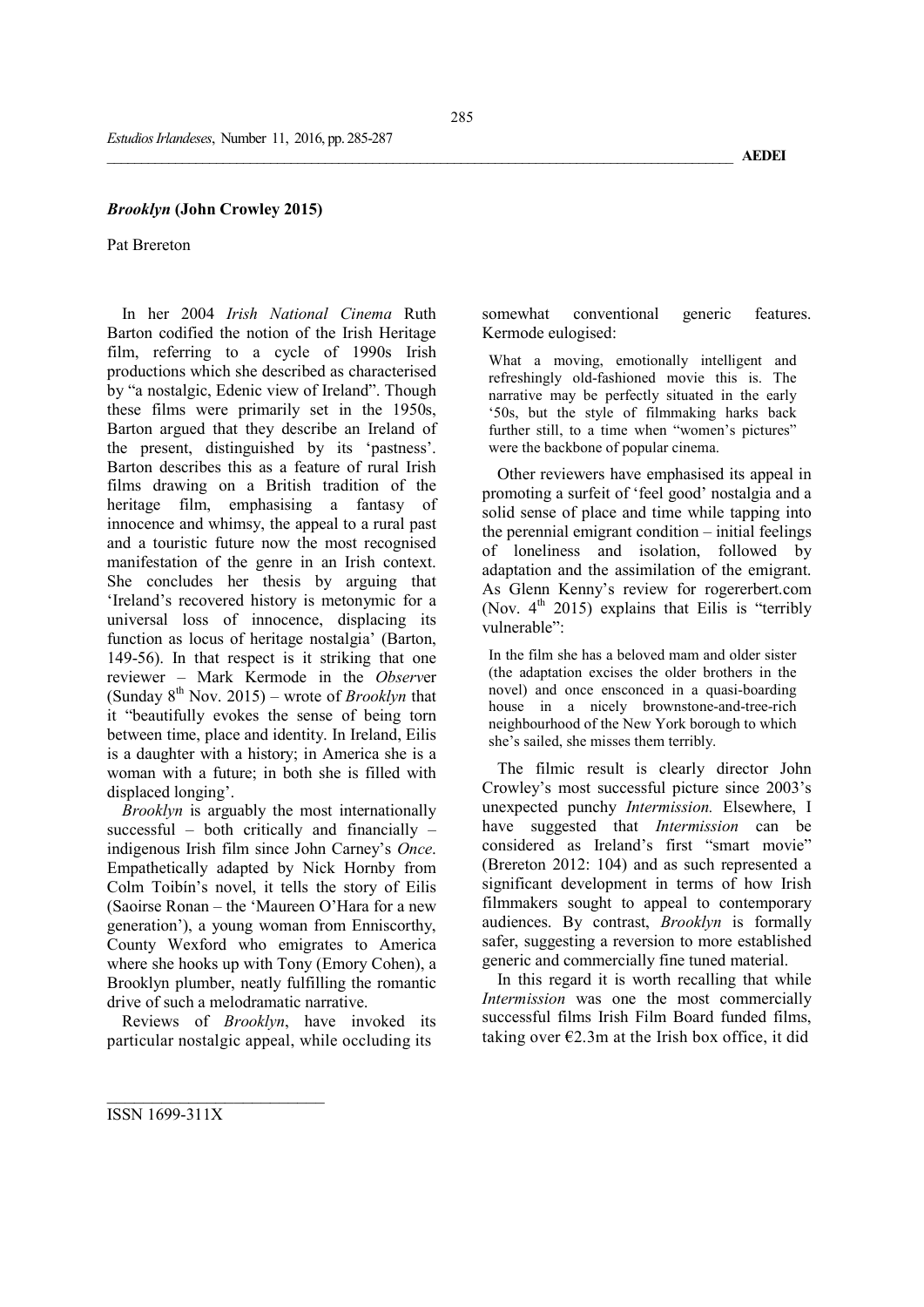not repeat this feature on the other side of the Atlantic. When finally released in March 2004 by the Independent Film Company, it opened in only 10 theatres in America, taking a paltry \$39,540 in its opening weekend.

*Brooklyn* in contrast has become a major commercial success earning over  $\epsilon$ 32m in the US by February 2016 (and a further €8m in the UK and Ireland).

Irish film scholars have drawn attention to prior over-use of mythic excess in similar Irish films seeking to appeal to an American/diasporic audience, suggesting that they often collapse "into a kind of historicist nostalgia" through their "essentially regressive ideologies" (McLoone, 2000: 120). Such criticism might more accurately speak to an earlier foray into Irish émigré territory, Jim Sheridan's *In America*. That film received mixed reactions in this vein, criticised as over-sentimental with a sometimes confusing narrative logic. *Brooklyn* has learned from such dangers, and the resultant film is much more cohesive and engaging for mass audiences, adapting a coherent narrative and structure (drawn from original, successful novel).

Nonetheless, while relatively faithful, the adaptation adds a sequence of Eilis returning to America and re-igniting her marriage, perhaps reflecting the screen medium's demand for narrative closure. Similarly the sequence illustrating her first entry into America, magically appearing on the other side of Ellis island, is not included in the novel, but echoes Sheridan's penchant for mythical and magical excess. Having endured a difficult boat passage, Eilis is witnessed almost literally 'going into the light', emerging through a portal into the utopian space of America.

All emigrants must confront the tension between maintaining one's indigenous cultural identity, and the pressure to integrate/assimilate into the host society. This transition is managed by memorable yet archetypical support roles, most notably Mrs Kehoe (Julie Walters), Eilis's protective land-lady who maintains a hilarious distain for 'giddiness'. She is augmented by Jim Broadbent's Father Flood, an utterly benign priestly presence who assists Eilis to integrate. (There is no hint here of the trauma of child abuse

or other forms of religious discontent commonplace in recent Irish filmic portrayals of the religious, such as *Calvary*).

Like *In America or The Quiet Man, Brooklyn* represents a celebration of an Irish-American encounter, the struggle to find acceptance, and secure a new and alternative family. Such a trajectory is frequently coded as conservative, in the ideological and sentimental readings of a Fordian or a Spielbergian aesthetic for example. For instance *In America* serves as an artefact of Irish-American expressions of identification and constructing a dialogical chain of equivalence, where America is in some ways the 'empty signifier', linking optimism, emancipation, opportunity, redemption, universalism, multiculturalism, magic and progress, while 'Ireland', is metaphorically chained to signifiers of loss, death and 'the emotional wounds of a past sorrow' *(In America*, DVD 2004).<sup>1</sup> Meanwhile, one could argue that *Brooklyn* is more progressive, or at least more optimistic, in permitting the migrant to contemplate a return to Ireland – a possibility that is seldom if ever afforded in earlier Irish émigré tales. The novel usefully addresses this issue by suggesting that the experience radically changes the migrant, rendering them less timid or insular and more confident and appealing – even employable – as a consequence.

By contrast with the sepia-tinted visual palette, the use of indigenous sean nós music emerges as the film's most authentic feature. Diegetic music plays a storytelling role throughout the film, with the new verses and old choruses of Eilis's life rehearsed amid contrasting dancehall scenes. In a

<sup>1.</sup> At the outset this seems to reverse the 'touristic' Irish fixation of many Irish-Americans who make the reverse journey to Ireland. Stephanie Rains' evaluation of Irish-American identity and their "engagement with Ireland is not indicative of an antimodern romanticism that is to be compared with a realistic and modern Irishness. Rather, in this context, the nostalgia evident within the diasporic gaze should be seen as the self-interrogating framework through which the diaspora negotiates reconciliation between its narrativised collective history and its engagement with contemporary Ireland" (2007: 138).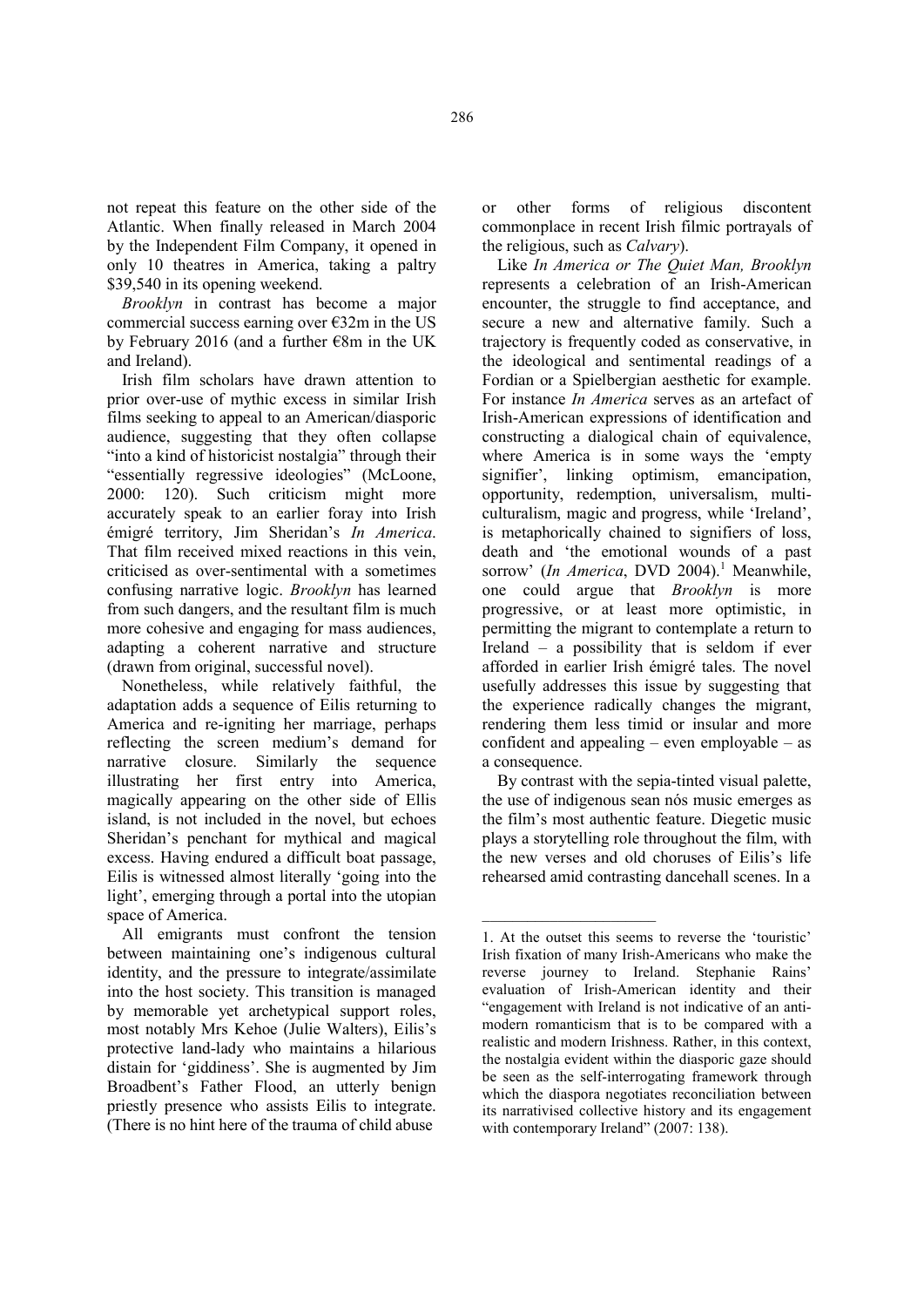truly sublime sequence that echoes the raw poetry of The Pogues' Christmas classic, "Fairytale of New York", Eilis is seen serving a communal Christmas dinner to the downtrodden men who "built the tunnels and bridges" of New York. Similar stories of manual labour are evident in Irish communities in London and elsewhere. One of the unsung migrants (played by angel-voiced Iarla O'Lionaird) stands up at the party to sing the traditional Irish love song 'Casadh an tSugain'. The scene evades cheap sentimentality by dint of the sheer emotional purity and lyrical engagement of the music.

In the original novel, Toibin paints a rich picture of the scene: "His voice was loud and strong and nasal; the Irish he sang in, she thought, must be Connemara Irish because she remembered one teacher from Galway in the Mercy Convent who had that accent. He pronounced each word carefully and slowly, building up a wildness, a ferocity, in the way he treated the melody. It was only when he came to the chorus, however, that she understood the words – 'Ma bhionn tu liom, a stoirin mo chroi'

– and he glanced at her proudly, almost possessively, as he sang these lines. All the people in the hall watched him silently" (2009: 90).

Wisely, Crowley allows O'Lionaird's voice to ring unaccompanied before Michael Brook's orchestration takes over, while focusing on a montage of silent faces offering fleeting portrait of homes left and loves lost. As a seminal and iconic Irish audio-visual image of exile, this is amongst the most memorable across the whole history of Irish cinema.

In a materialist and broadly secular Western culture, the need for some form of identification and belief in the benevolence of human nature, alongside creating strategies to cope with emigration, loss and even bereavement remain paramount. Given this it is perhaps unsurprising that a text which at one level is a generic émigré/heritage film has nonetheless succeeded in winning audiences in the US, speaking to and for the deeply held emotions of a diasporic Irish population who have made America their home.

### Works Cited

Barton, Ruth. 2004. *Irish National Cinema*. London: Routledge

Brereton, Pat. 2012. *Smart Cinema: DVD Add-ons and New Audience Pleasures*. Basingstoke: Palgrave

- Flynn, Roddy and Brereton, Pat. 2007. *Historical Dictionary of Irish Cinema*. Lanham, Toronto, Plymouth: Scarecrow Press
- Kenny, Glenn. 2015. "*Brooklyn*", http://www.rogerebert.com/reviews/brooklyn-2015, 4 November.

McLoone, Martin. 2000. *Irish Film: The Emergence of a Contemporary Cinema*. London: British Film Institute. Rains, Stephanie. 2007. *The Irish-American in Popular Culture 1945-2000*. Dublin: Irish Academic Press. Toibin, Colm. 2009. *Brooklyn*. Viking/Penguin

Professor Pat Brereton is the Head of the School of Communications at Dublin City University. Recent publications include *Environmental Ethics and Film* (Routledge 2015) and *Smart Cinema* (Palgrave 2012).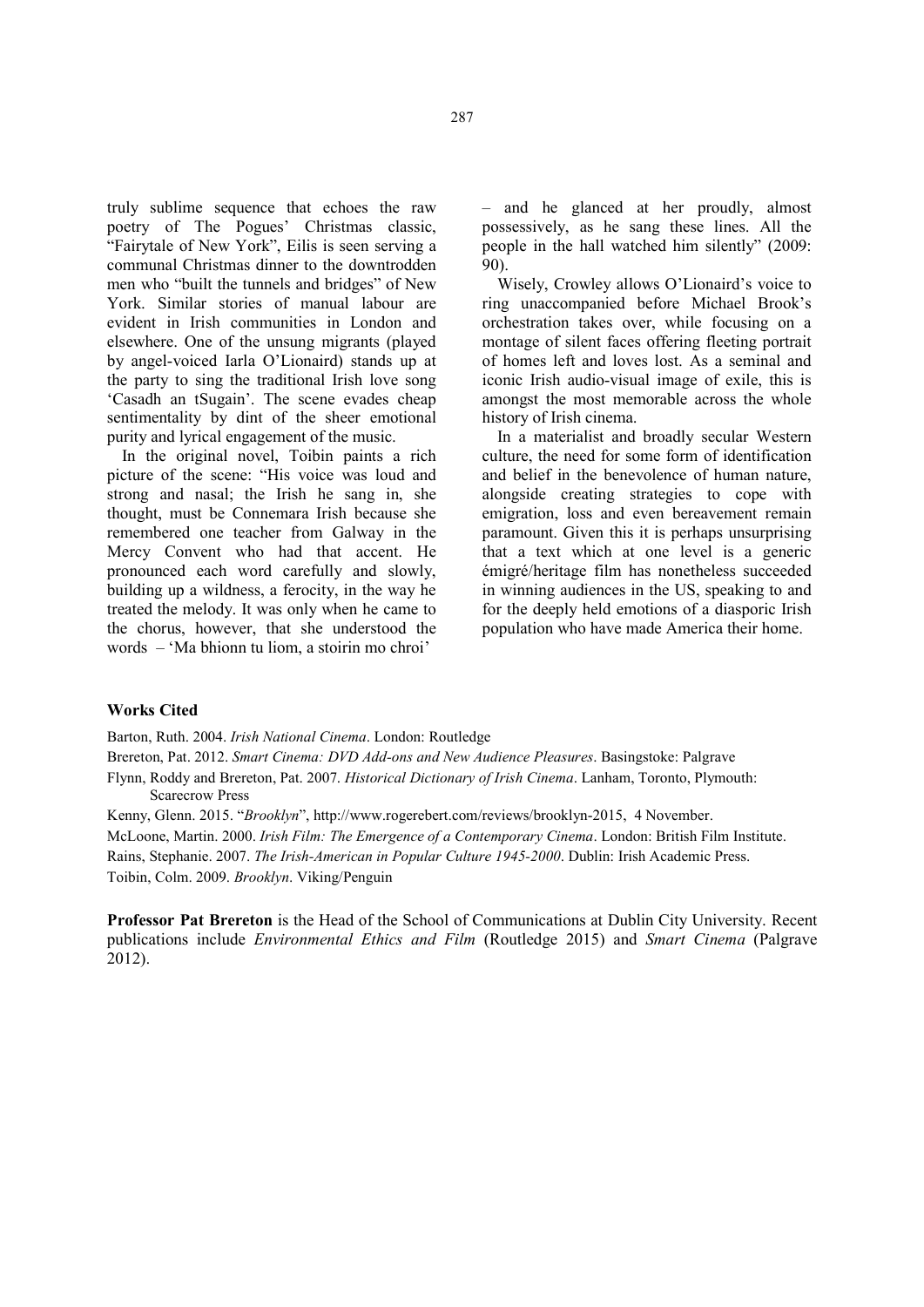### Swan Song: Lamenting Ireland's Traditional Past in *Song of the Sea* (Tomm Moore 2014)

#### Liam Burke

In the 2008 Irish Film and Television Review for this journal I used the release of Tomm Moore's *The Secret of Kells* to chart animation's position within Irish national cinema. In concluding the review I suggested that, "Perhaps sometime in the near-future, the film representing Ireland at the Academy Awards will come from drawing on a national identity" (Burke 2009: 191). These comments seemed prescient just a year later when *The Secret of Kells* received an Academy Award nomination for Best Animated Feature. However further predictions proved less accurate with the review proposing that Tomm Moore's film, alongside the release of Magma Films' *Niko & the Way to the Stars* (Hegner and Juusonen 2008), "found the Irish film industry on the cusp of achieving a consistent level of Irish animated feature production" (Burke 2009: 187). Sustained production of Irish animated features has not been realised in the intervening years, although a number of animation companies have become market leaders in television.

JAM Media, which has offices in Ireland and the UK, expanded its short film *Badly Drawn Roy* (Shannon 2006) about Ireland's only "living" animated character into the BAFTA Award-winning series *Roy* (2009-2015). Brown Bag Films achieved international hits in the preteen market producing animated shows like *Doc McStuffins* (2012- ) and *Henry Hugglemonster* (2013- ) for Disney Junior. Such was the success of the Dublin-based company, that Brown Bag Films was acquired by Canadian studio 9 Story Media Group in 2015 (discussed in the intro to this year's Review). Cartoon Saloon, which had already produced the animated series *Skunk FU!* (2007) prior to the release of *The Secret of Kells*, returned to television in 2015 with *Puffin Rock* about a pair of young puffins on the eponymous Island. Playfully narrated by Irish actor Chris O'Dowd

the series is aimed at three to five year olds yet is realised in the same traditional animation that made *The Secret of Kells* a critical favourite.<sup>1</sup>

To hedge my bets on the success of Irish animated features I offered the caveat in *The Secret of Kells* review that, "It will be up to the box office to see whether this film becomes a standalone achievement, or the future tactic of Irish animated feature production" (190). Although *The Secret of Kells* did not find a wider audience, its critical, if not commercial, triumph has ensured that *The Secret of Kells* is not a singular success, with the 2015 release of Cartoon Saloon's latest feature *Song of the Sea*. 2 Moore describes *Song of the Sea* as a "spiritual follow up" (Powell and Brown n.d.: 4) to *The Secret of Kells* in that it embraces a hand-drawn aesthetic to tell a story based on Irish folklore, in particular selkies – mythological creatures who

 $\overline{\phantom{a}}$  , where  $\overline{\phantom{a}}$  , where  $\overline{\phantom{a}}$  ,  $\overline{\phantom{a}}$  ,  $\overline{\phantom{a}}$  ,  $\overline{\phantom{a}}$  ,  $\overline{\phantom{a}}$  ,  $\overline{\phantom{a}}$  ,  $\overline{\phantom{a}}$  ,  $\overline{\phantom{a}}$  ,  $\overline{\phantom{a}}$  ,  $\overline{\phantom{a}}$  ,  $\overline{\phantom{a}}$  ,  $\overline{\phantom{a}}$  ,  $\overline{\phantom{a}}$  ,

<sup>1.</sup> Prior to *Puffin Rock* Cartoon Saloon had collaborated with Chris O'Dowd on *Moone Boy*, with the company providing the title sequence and animated interludes for O'Dowd's coming-of-age sitcom.

<sup>2.</sup> According to box office analysis website *The Numbers*, *The Secret of Kells* grossed US\$3,582,797 internationally ahead of a US\$8,000,000 budget. While the film would have grossed significantly more through home video and streaming services it also only grossed  $\epsilon$ 72,700 at the Irish box office (Hogan) with Moore reflecting ahead of the release of *Song of the Sea* that Irish people seemed sceptical about local releases, "There's something at play where Irish people are doubtful if it is not from a big studio. There's an embarrassment factor (over Irish films). If a Hollywood film is crap, you'll just laugh it off" (McGreevy). In contrast to its modest box office, *The Secret of Kells* was a critical success holding a 91% approval rating on the review aggregator site *Rotten Tomatoes*.

ISSN 1699-311X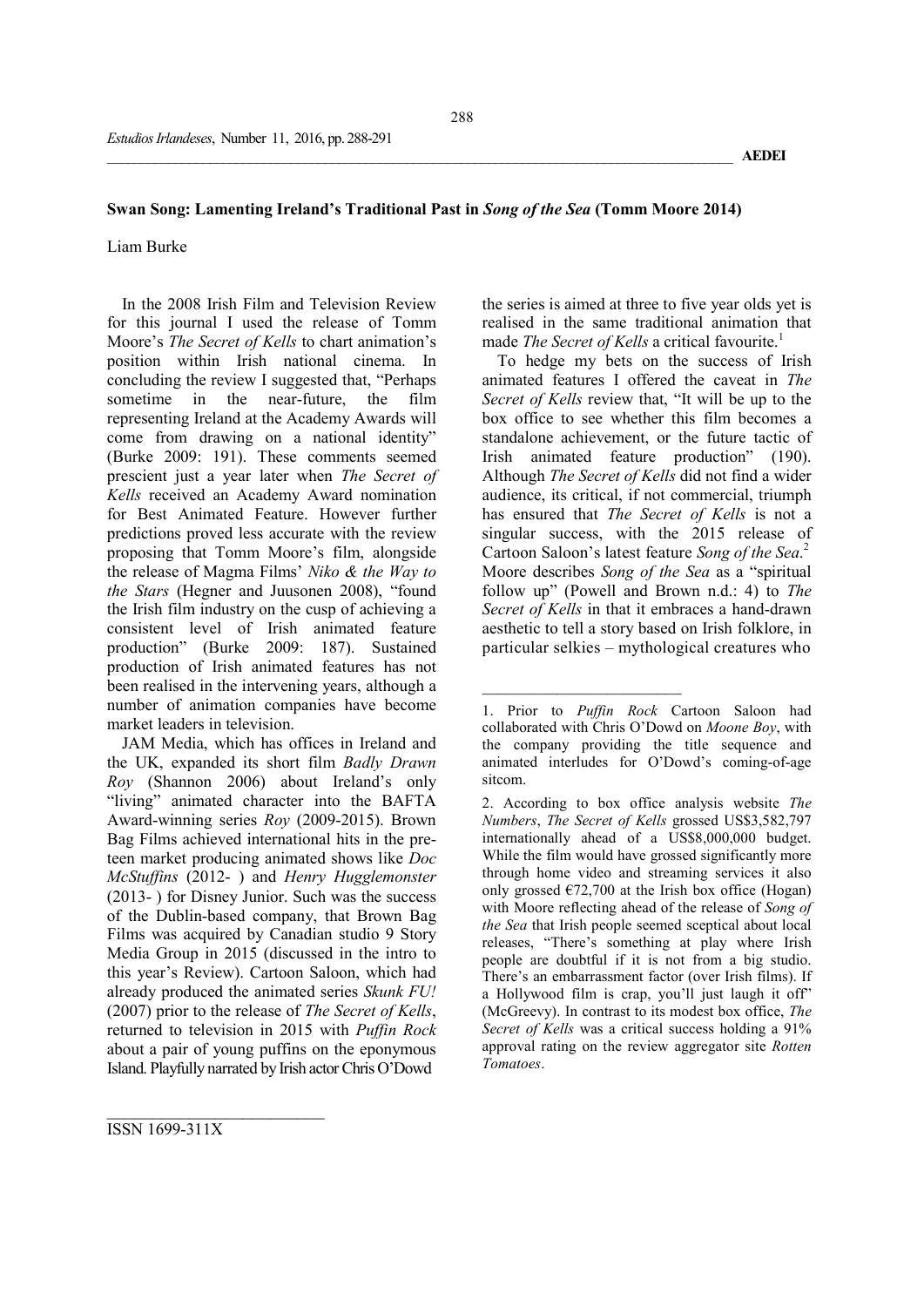live as humans on land but on entering the sea they shed their human form and become seals.

The film opens on a storybook-like scene replete with a watercolour aesthetic. A heavily pregnant mother Bronach (Lisa Hannigan) is painting a selkie-themed mural on a nursery wall with her young son Ben (David Rawle). Ben's father Conor (Brendan Gleeson), the local lighthouse keeper, checks on their progress just in time for Ben to explain to him (and the audience) the legend of the selkies. The fairytale opening is shattered by the apparent death of Bronach following the birth of Ben's sister Saoirse. Cutting to six years later the film picks up on the family at their lighthouse home where the impact of Bronach's death is still strongly felt. Conor has retreated behind his pain barely able to engage with his children, Ben openly torments his younger sister, while the imp-like Saoirse has yet to learn to speak. Yet, unbeknownst to Ben, Saoirse is the last of the selkies whose song is destined to return the fairies (or "Sidhe") to their spiritual home. This destiny is scuppered when Ben's city-dwelling Granny (Fionnula Flanagan) forces the children to move to Dublin. What follows is a road trip through an Irish countryside populated by fairy folk as Ben and Saoirse escape their Granny's clutches in order to return home where the last of the selkies might fulfil her fate.

After the Medieval setting of *The Secret of Kells*, Moore, hoping to appeal to a wider audience, chose a more contemporary backdrop for *Song of the Sea* with the film inhabiting a pre-Celtic Tiger Ireland. The director also enlisted screenwriter Will Collins, whose underseen first feature *My Brothers* (Fraser 2010), like *Song of the Sea*, was a 1980s-set road movie. While still primarily aimed at a younger audience, Moore and Collins have managed to avoid the exposition-laden sequences that stalled *The Secret of Kells*, and crafted a narrative that builds pleasingly to a tense climax on the open sea. While parents may not find the same narrative meat of a Pixar film, the film's stunning watercolour tableaux, which capture the changing light and subtle shades of the Irish countryside, are a joy for all. Borrowing a fantasy film trope familiar to anyone who has seen

*The Wizard Of Oz* (Fleming 1939), Ben and Saoirse encounter mythological analogues of their friends and family on their journey voiced by reliable character actors. Jon Kenny infuses both Ferry Dan and the Great Seanchaí with befuddled charm; Gleeson breathes life into the remote Conor and the giant Mac Lir whose heartbreak turned him into a stone island; while Fionnula Flanagan transforms her crotchety Granny into the villainous Macha, an owl-like menace who stalks the sibling's every move. Appropriately for a film titled *Song of the Sea*, the score, composed by Bruno Coulais in collaboration with Irish folk group Kíla, rounds out the film's traditional tone and atmosphere.

In his oft-cited article "The Concept of National Cinema" Andrew Higson notes "the politics of national cinema can be reduced to a marketing strategy", (1989: 37). Indeed there was some scepticism when *The Secret of Kells* was released that its explicit "Irishness" was an attempt to gain the support of government bodies, with Maria O'Brien suggesting that the film's focus on folklore rather than organised religion might be seen as, "exploitation of Irish myths to obtain funding within Ireland" (2011: 34). However, Moore responded to the dominance of national themes in his work by explaining, "This is the unique viewpoint I feel I can bring to the animation medium. I don't rule out eventually making a comedy set in outer space or something like that, but for now I am exploring the culture I grew up in" (Powell and Brown 5). Indeed, since his early Irish language comics *An Sclábhaí* ("The Slave" 2001) and *An Teachtaire* ("The Messenger" 2003), which told the story of St. Patrick, Moore has maintained an interest in depicting Irish subjects. *Song of the Sea* continues that trend from the film's use of Celtic mythology to its eagerness to flit between Irish and English without explanation. This cultural specificity has enabled the film to stand out in a form of filmmaking crowded by ambiguously set capers.

Similarly Moore rejects the realism that dominates most animated features, a practice Paul Wells traces back to Walt Disney, "Even though Disney dealt with what was a predominantly abstract form, he insisted on verisimilitude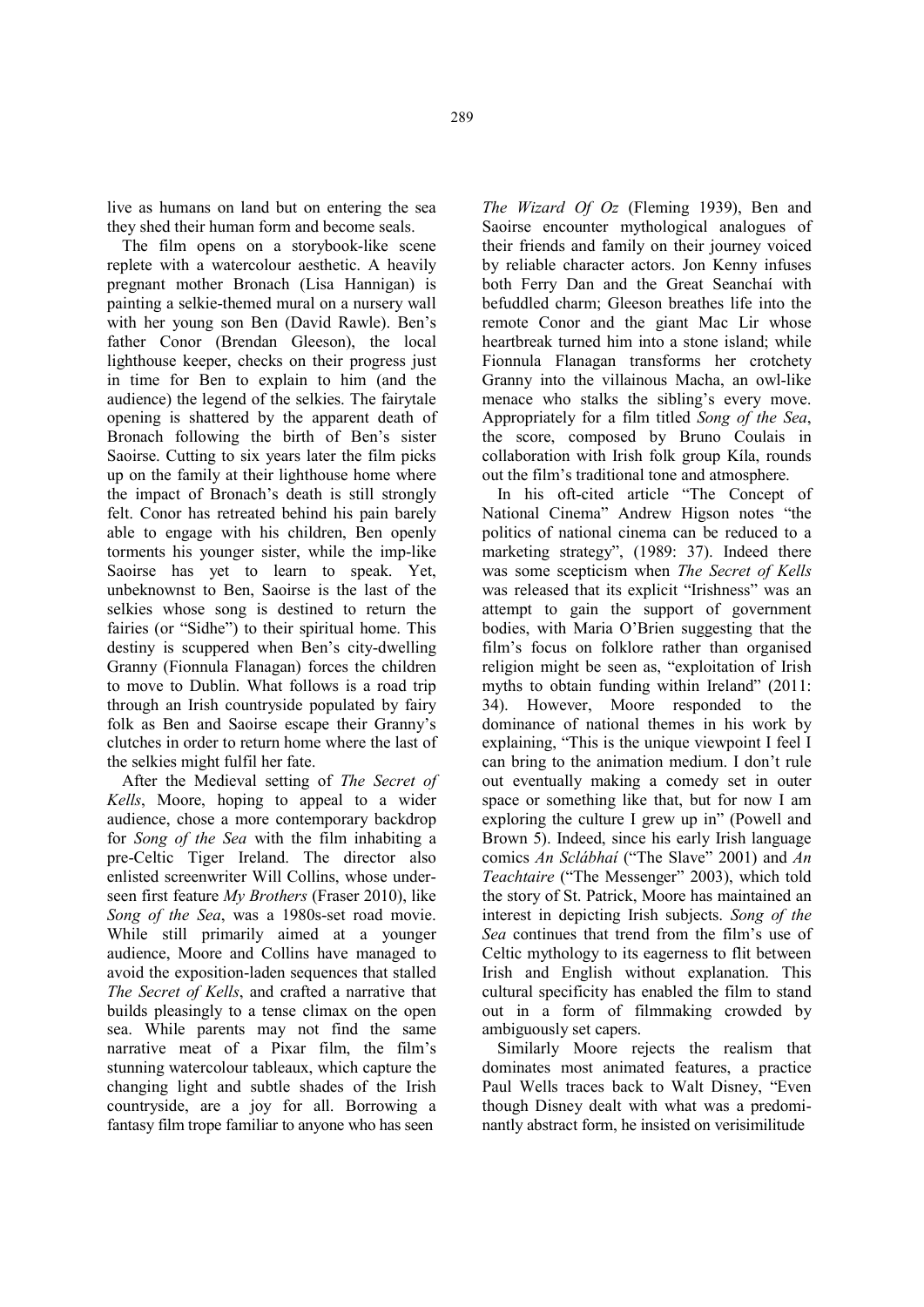in his characters, contexts and narratives" (1998: 23). As in *The Secret of Kells*, Moore embraces the expressivity of the animated form realising the world of *Song of the Sea* in an intricate patchwork of icons with disarming graphic simplicity – this is a film in which emotions are unapologetically represented by rainbows and thunderclouds. These countervailing tendencies – national specificity and expressionistic animation – contributed to the film's rave reviews and another Best Animated Feature Academy Award nomination, even while it struggled to find a cinema audience.<sup>3</sup>

In *Understanding Animation* Wells suggests that "it may be claimed that animation is one of the most auteurist mediums available to the filmmaker" (1998: 245) in that the handcrafted nature of the form allows the filmmaker to more deeply penetrate a topic without the limitations imposed by live action. Yet, despite the rich potential of the form, the themes Moore tackles are very familiar. Martin McLoone noted that at the height of the Celtic Tiger Ireland found "itself in the position of selling itself abroad as both a dynamic and modern economy with a young, highly skilled and energetic population and as a thinly populated rural country with beautiful unspoilt scenery steeped in tradition and removed from the bustle of a busy world" (2000: 92). Moore engages with this tension between progress and the past explaining that *Song of the Sea* stemmed from a "trip to the West coast and my nostalgia for the pre-'Celtic Tiger' Ireland" (Powell and Brown n.d.: 5). Using the structure of the road movie, Moore illustrates this theme through an urban/rural divide with Dublin depicted as a Dickensian slum

\_\_\_\_\_\_\_\_\_\_\_\_\_\_\_\_\_\_\_\_\_\_\_\_\_\_\_

replete with impenetrable fog and burnt out cars while the closer the protagonists get to their coastal destination the more lush and magical their adventures become. Identifying this convention in Irish cinema McLoone summarises, "We have seen how Irish cultural nationalism was constructed, among other things, on an opposition between the country and the city. In its clearest form this opposition posited the traditional Gaelic purity of Ireland's western seaboard and islands against the corruption of Irish identity epitomised by the city of Dublin, the 'strumpet city' that had prostituted itself to foreign cultural influence" (2000: 201).<sup>4</sup> Unsurprisingly, as a traditional animator in a digital world, Moore gravitates towards stories of artists trying to keep ritual alive: illuminated manuscripts in *The Secret of Kells* and the stories and songs of his most recent work. In doing so his films maintain a cultural nationalist dichotomy of the "further away from Dublin, the closer one got to the real Ireland" (McLoone 2000: 201).

*Song of the Sea* finds many thematic and narrative parallels with earlier mythologicallyinflected Irish family films such as *Into the West* (Newell 1992) and *The Secret of Roan Inish* (Sayles 1994). *Into the West* follows a pair of young sibling's efforts to escape Dublin on a (possibly magic) white horse and reach Ireland's west coast. Like *Song of the Sea*, the film concludes on the coast where the siblings reconcile with their widowed father and are briefly reunited with their deceased mother who has taken the form of a mythological animal. *The Secret of Roan Inish* focuses on a young girl, Jeni, from the city who is sent to live with her grandparents on the Irish west coast by her recently widowed father who is unable to care for her. Upon arriving at her grandparent's home Jeni learns the family secret that her younger brother was swept away and raised by a selkie. Ruth Barton argues that the focus on children in magic realist films *Into the West* and *The Secret*

 $\overline{\phantom{a}}$  , where  $\overline{\phantom{a}}$  , where  $\overline{\phantom{a}}$  ,  $\overline{\phantom{a}}$  ,  $\overline{\phantom{a}}$  ,  $\overline{\phantom{a}}$  ,  $\overline{\phantom{a}}$  ,  $\overline{\phantom{a}}$  ,  $\overline{\phantom{a}}$  ,  $\overline{\phantom{a}}$  ,  $\overline{\phantom{a}}$  ,  $\overline{\phantom{a}}$  ,  $\overline{\phantom{a}}$  ,  $\overline{\phantom{a}}$  ,  $\overline{\phantom{a}}$  ,

<sup>3.</sup> *Song of the Sea* was nominated for Best Animated Feature at the 87<sup>th</sup> Academy Awards alongside *The Boxtrolls* (Stacchi and Annable 2014), *How to Train Your Dragon 2* (DeBlois 2014), *The Tale of the Princess Kaguya* (Takahata 2014) and eventual winner *Big Hero 6* (Hall and Williams 2014). *Song of the Sea* holds a 99% approval on the review aggregator site *Rotten Tomatoes*, but, according to box office analysis website *The Numbers*, the film only grossed US \$1,579,826 in cinemas internationally.

<sup>4.</sup> Appropriately the statue of Molly Malone, the street hawker often depicted as a prostitute (Dolby), is one of the few landmarks visible in Moore's Dublin.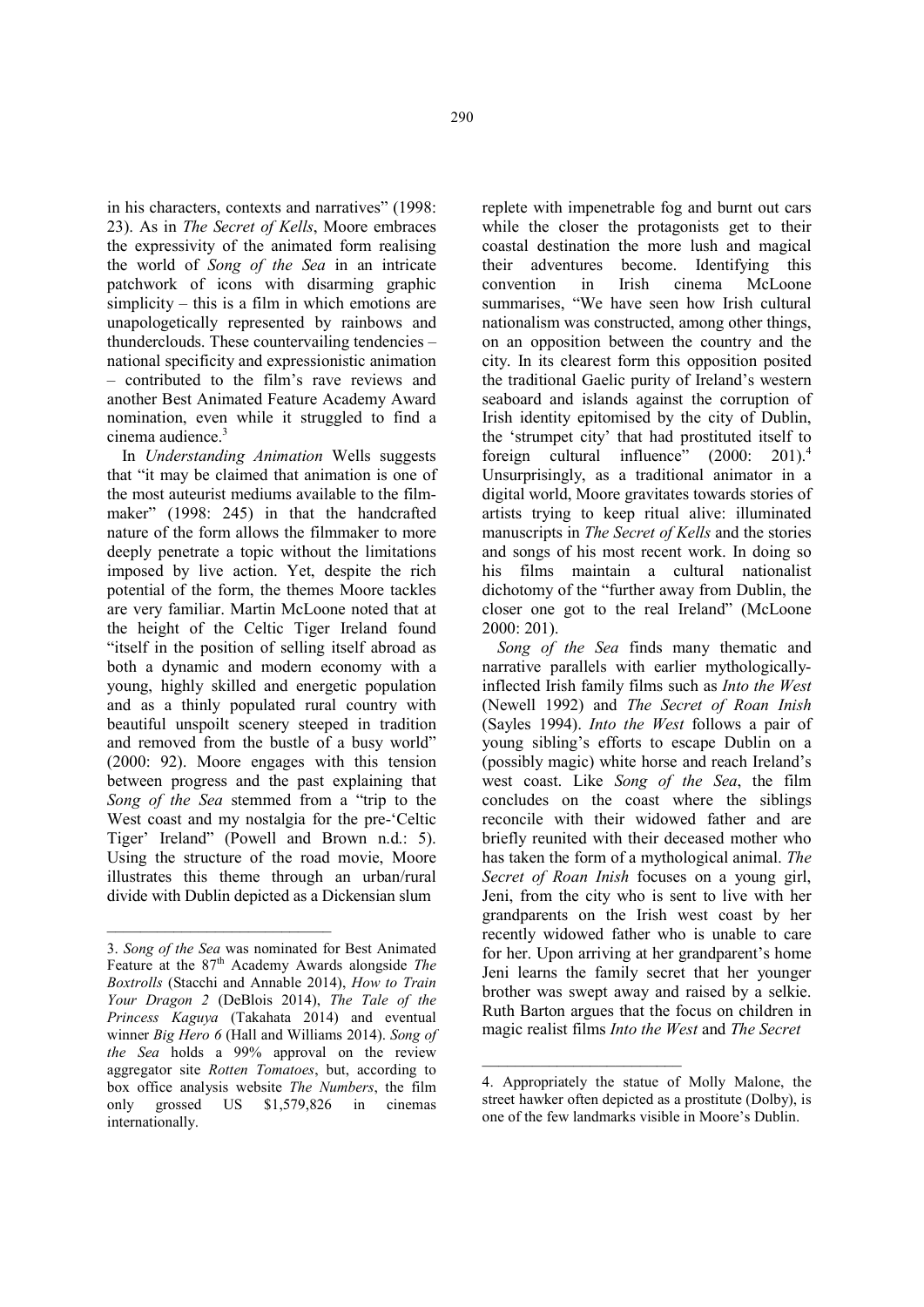*of Roan Inish* further reinforces cultural nationalist sentiment as it "indicates these films' failure to break with the paradigms of colonial representation with its infantilising tendencies" (2004: 150), a view that might also be applied to the fairy-like children and pastoral nostalgia of *Song of the Sea*. Yet, Moore goes some way towards reconciling this tension between progress and the past in the film's climax in which Saoirse sings her song "to send the fairies home across the sea", prompting Bronach to reappear to her family as a white selkie. Saoirse is given the option to continue onto the fairy

world with her mother or stay and give up her selkie coat; she decides to stay. As the fairies begin to leave, taking with them the magic of Ireland's folkloric tradition, Bronach advises Ben to "remember me in your stories and in your songs". In the film's coda the reconciled family (Ben, Saoirse, Conor, and Granny) is shown to be much more content without the ever-present reminders of their personal and cultural past. These traditions, while no longer tenable, are not forgotten, but are maintained through story, song, and, as Moore demonstrates, cinema.

#### Works Cited

Barton, Ruth. 2004. *Irish National Cinema*. London: Routledge.

Burke, Liam. 2009. "Drawing Conclusions: Irish Animation and National Cinema". *Estudios Irlandeses* 4*.* 187-91.

"Companies". n.d. *Animation Ireland*. [Web accessed 25 February 2016].

- Dolby, Karen. 2015. *Auld Lang Syne: Words to Songs You Used to Know*. London: Michael O'Mara.
- Higson, Andrew. 1989. "The Concept of National Cinema". *Screen* 30.4. 36-47.
- Hogan, Louise. 2010. "Blockbuster Year for Cinemas as Box-office Takings Soar 11pc". *Independent.ie*. 18 January [Web accessed 26 February 2016].
- McGreevy, Ronan. 2015. "Oscar-nominated Director: Irish People's Attitude to Film 'post-colonial'" *The Irish Times* 20 February [Web accessed 26 February 2016].
- McLoone, Martin. 2000. *Irish Film: The Emergence of a Contemporary Cinema*. London: British Film Institute.
- "The Numbers Where Data and the Movie Business Meet". n.d. *The Numbers*. Nash Information Services, LLC [Web accessed 28 February 2016].
- O'Brien, Maria. 2011. "The Secret of Kells (2009), a Film for a Post Celtic Tiger Ireland?". *Animation Studies* 6. 34- 9.
- Powell, Lucy, and Jessica Brown. n.d. "*Song Of The Sea* Production Notes". Studio Canal. *Http://press.optimumreleasing.net/* [accessed 28 Feb. 2016].
- Roxborough, Scott. 2015. "Irish Producer Brown Bag Acquired". *The Hollywood Reporter*, 18 August. Hollywoodreporter.com, [accessed 24 February 2016].
- Wells, Paul. 1998. *Understanding Animation*. London: Routledge.

Liam Burke is the Course Director of Media and a Senior Lecturer at Swinburne University of Technology in Melbourne, Australia. His monograph, *The Comic Book Film Adaptation: Exploring Modern Hollywood's Leading Genre*, was published by the University Press of Mississippi in 2015. Past publications include the *Pocket Essential Superhero Movies* and the edited collection *Fan Phenomena Batman* (Intellect 2013).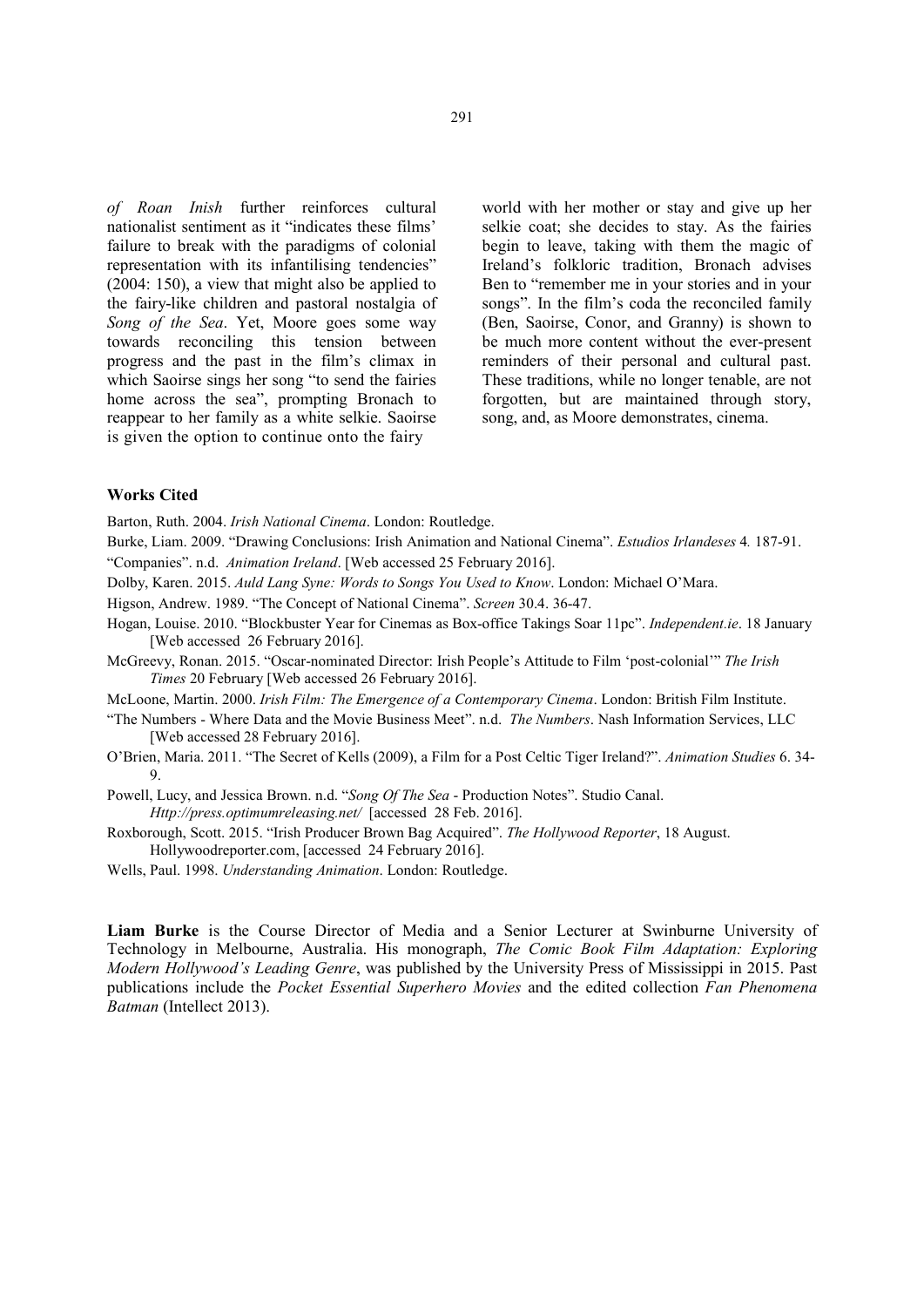## The Making of a Western in Conamara: *An Klondike* (Dathai Keane 2015)

#### Seán Crosson

The Western has been one of cinema's most enduring and versatile genres. Despite the various remarks on the "death of the Western" (Buscombe 1988: 268), the genre has reappeared in new forms, spaces and time periods. No longer is it confined between the 1860s and 1890s on the Western frontier of North America; the Afghanistan set *The Kite Runner* (Mark Forster 2007) has been examined in terms of the Western genre (Kollin 2007: ix-xix) while a similar productive analysis could be undertaken of the Turkish film *Once Upon a Time in Anatolia* (Nuri Bilge Ceylan 2011), a work reminiscent (and not just in its title) of Sergio Leone's *Once Upon a Time in the West* (1968). It would seem therefore overdue for an Irish Western production, though some have suggested that John Ford's (the seminal Western director) Irish-set film *The Quiet Man* (1952) might be regarded as such (Byrne 2009: 30-41; Faraci 2016). Abu Media's *An Klondike* (Dathaí Keane 2015) certainly fits the bill and was welcomed in the considerable (and largely positive) Irish press coverage it received as "the first Irish Western" (e.g. Stacey 2015). In both the four-part series broadcast on TG4 and the edited, feature-length cut screened at the Galway Film Fleadh, the production is replete with many of the tropes of the Western genre; a setting in the 1890s in Western North America (the Klondike region of the Yukon in north-western Canada); conflict between civilized order (represented by the local Mountie Sam Steele played by former Stunning member Steve Wall) and an apparently lawless frontier town, Dominion Creek; and an array of familiar iconography including recognisable Western attire, a local saloon –The Golden Nugget – , a confidence trickster, prostitutes, the local bigwig saloon owner and his gunslinging enforcers.

However what sets *An Klondike* apart from any previous Western is that most of the dialogue is conducted through the Irish language.

Almost ten years ago in issue 3 of *Estudios Irlandeses*, I published a piece on Irish language film and television. In part, 'From Kings to Cáca Mílis: Recent Trends in Irish Film and Television as Gaeilge', was responding to hopeful signs within film and television production in Irish (including the release of two feature films in Irish in 2007) in a context where the language continues to be under considerable pressure and some decline in the Gaeltacht – or Irish-speaking – parts of the country. One of the consequences of this decline has been the challenge it has presented to filmmakers wishing to produce convincing contemporary drama *as Gaeilge*. For Paul Mercier (director of acclaimed and award-winning Irish-Language film and television including the short *Lipservice* (1998) and the TG4 series *Aifric* (2006-2008)) there are primarily three areas in which filmmaking in the Irish language can be made with integrity: films set in the past, films set in the future or films that engage with the challenges of the Irish speaker in Ireland today. The producers of *An Klondike*  have adopted one of the most innovative and productive approaches in this respect by setting their series among Irish emigrants in  $19<sup>th</sup>$  century Canada.

One of the strengths of this approach is that it is based on the actual historical experience of hundreds of thousands of Irish emigrants in the late  $19<sup>th</sup>$  century, allowing the producers to build on existing historical records and strong narrative accounts of the period. Among the most acclaimed modern Irish language texts is Micí MacGabhann's *Rotha Mór an tSaoil* (1959) – republished in English as *The Hard Road to the Klondike* (1962) –, which describes MacGabhann's

ISSN 1699-311X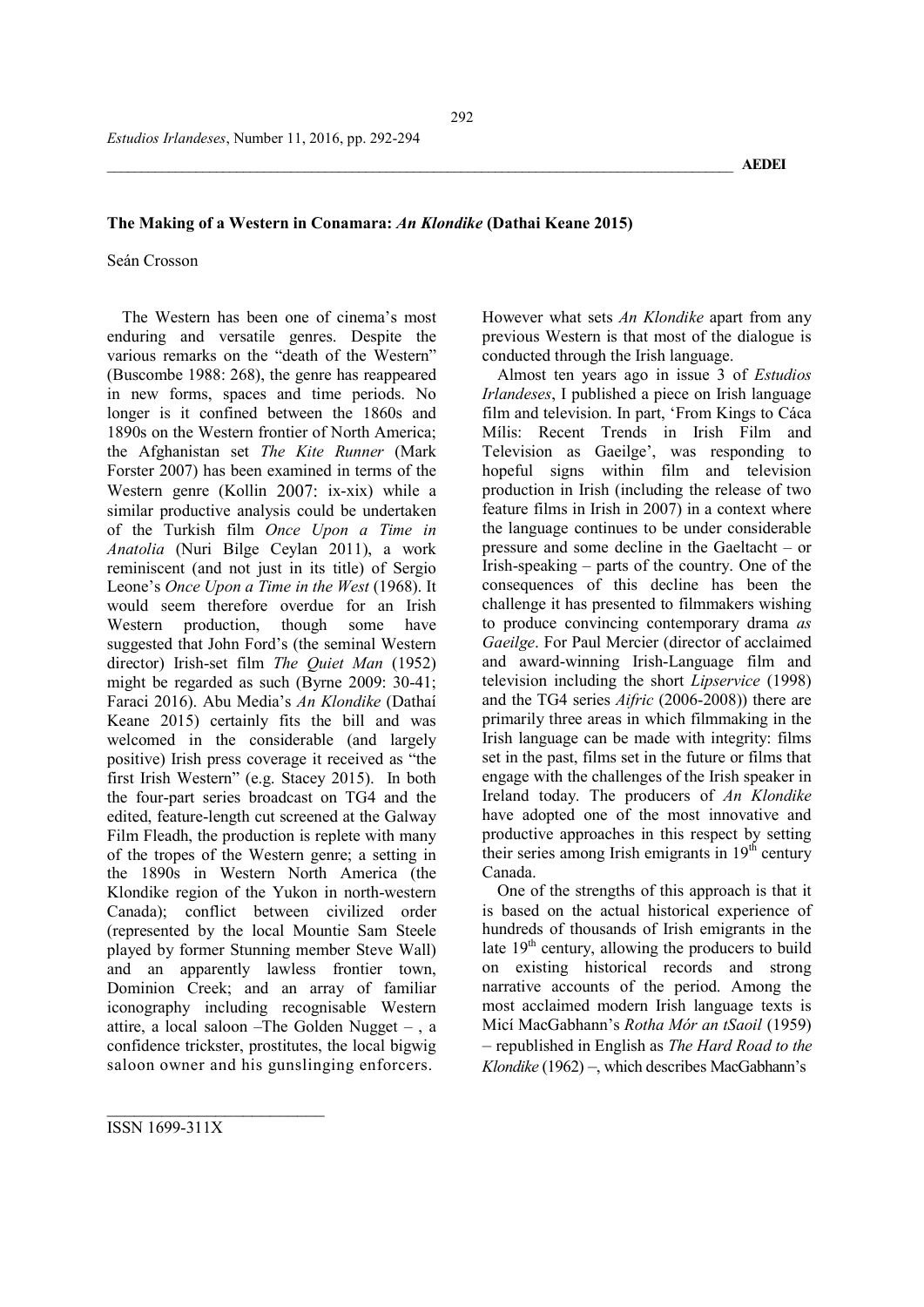experiences during the Klondike gold rush, when an estimated 100,000 prospectors (many of whom were Irish) migrated to the Klondike region of the Yukon in north-western Canada following the discovery of gold there in August 1896. *An Klondike* draws much inspiration from MacGabhann's vivid descriptions of events and characters while other characters in the series are based on actual historical figures, including confidence trickster Soapy Smith (Michael Glenn Murphy), local officer Sam Steele (after whom Canada's fifth tallest mountain, Mount Steele, is named), Native American Skookum Jim (Julian Black Antelope), and Father Judge (Clive Geraghty), who became known as "The Saint of Dawson" for his work providing shelter, food and medicine to poorer and ill miners caught up in Klondike's gold rush.

A further more contemporary inspiration for the production was HBO's *Deadwood*; *An Klondike*'s director Dathaí Keane has recalled watching a scene from David Milch's acclaimed Western series where two men are in a saloon and speaking Irish to each other and being struck by how "Irish people travelled abroad and could easily have been speaking Irish in the Wild West and it made me think "where else could they have been speaking Irish"?" (Keane quoted in Brosnan 2015). Language is an important aspect of Keane's production, with most of the leading cast native speakers, and the series includes several moments where the use of Irish is commented directly upon – including one particularly humorous scene where one of the leads, Tom Connelly (Owen McDonnell, a native speaker), offers to ram the teeth of the local Irish enforcer Galvin (Ned Dennehy, clearly a nonnative speaker of Irish) down his throat in the hope it may improve his Irish language skills.

The focus of the film, however, is primarily on the experiences of three Connolly brothers: the eldest and most ambitious Tom (Owen McDonnell in a role very reminiscent of the character he played in PJ Dillon's excellent short *An Ranger* (2008)), the deeply religious Pádraig (Dara Devaney), and the youngest and feckless Séamus (Seán T. Ó Meallaigh), all of whom travel from Montana to the Yukon in search of their fortune. Their initial decision to do so is

inspired by a family friend who gifts them a claim along with a cryptic Native American map that may lead to its location (if they could only read it). However, before they can set out, Séamus steals the map and claim and heads off alone, only to sell it to the local saloon manager, JJ Hopkins (Ian Toner) in return for gambling money. When his brothers catch up with Séamus, Hopkins offers Tom the chance to earn back the claim by fighting a Native American, Skookum Jim. After regaining the claim and mysterious map (and befriending Skookum Jim), Jim helps Tom to decipher it, leading the brothers to their claim. However, finding the claim brings further conflict among the brothers and with the locals, particularly after the arrival of Hopkins' father, Jacob (brilliantly played by Robert O'Mahoney), the real power in the town who goes to considerable lengths to undermine and destroy the Connollys after Séamus kills his son in a duel. In all of this the film repeatedly reveals the harsh reality that lay beneath the much mythologised 'American Dream' that attracted many of the thousands of Irish emigrants to the Klondike.

The producers of *An Klondike* manage to create a convincing portrayal of the time and place, assisted considerably by the excellent production design of Padraig O'Neill and the evocative musical accompaniment composed by Steve Lynch, who drew on many instruments that would have been heard in the Klondike region during the Gold Rush. Setting many of the series' scenes in the local saloon also offered the opportunity for regular live musical performances, particularly by the excellent Siobhán O'Kelly as Kate Mulryan, a love interest for both the local Mountie Steele and Séamus Connolly. The convincing realisation of time and place is all the more impressive as Klondike was entirely shot in Conamara on the very modest budget of  $E1.8$ million; the town of Dominion Creek was built on a site next to the Glengowla mines (where the mining scenes were shot), near the town of Oughterard. While the landscapes of Conamara and the Klondike share considerable similarities, the extent to which O'Neill and his production design crew went to create this late  $19<sup>th</sup>$  century Canadian town is impressive; research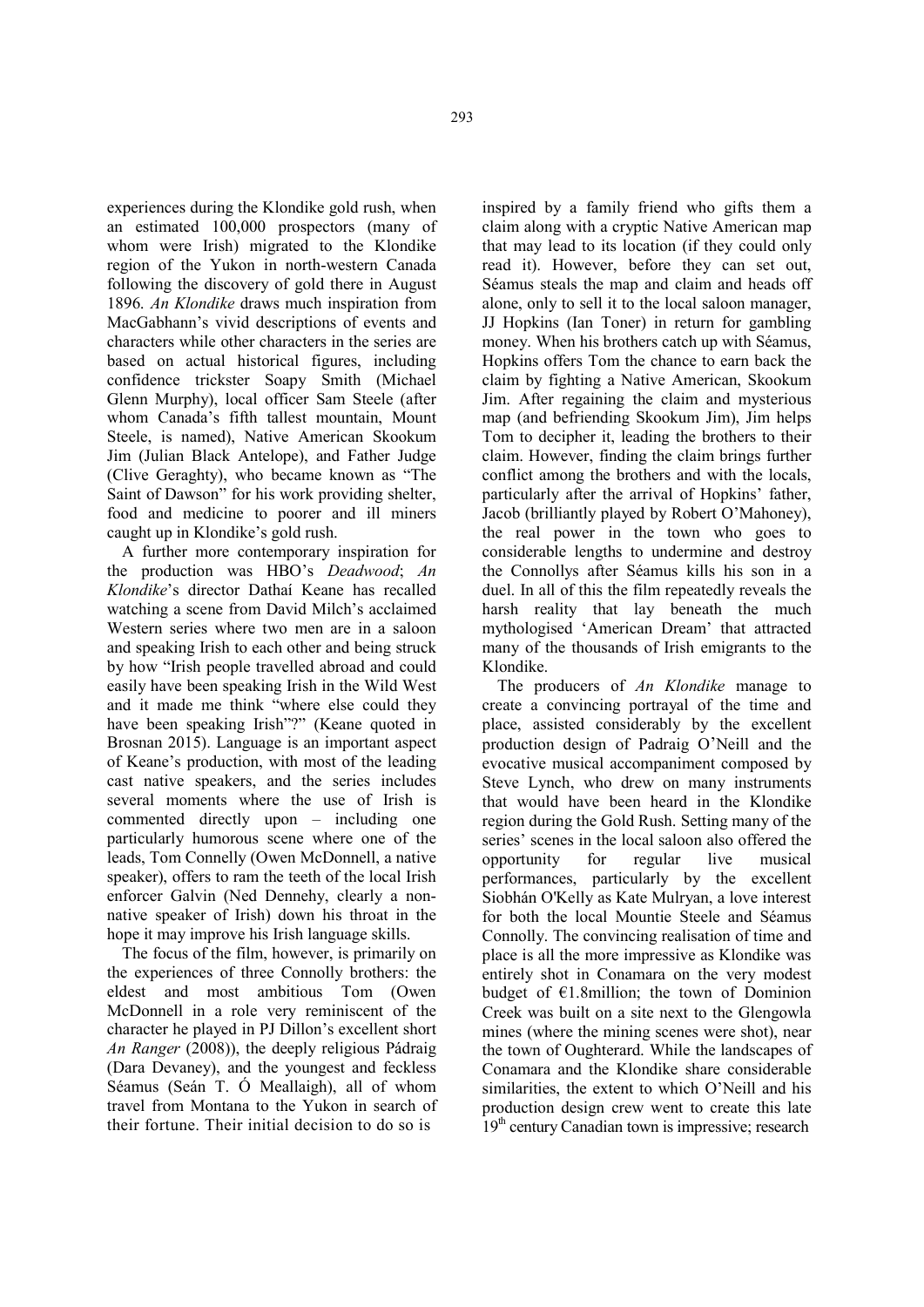was carried out in the Dawson City Historical Conservation Society who advised on the architectural details of each building depicted in the series including features such as doors, windows, cornices, and balconies.

*An Klondike* does have its flaws and the transition from series to feature film is not wholly successful, particularly given the at times convoluted nature of the series' many subplots. Pádraig's role in particular is underwritten and his relationship with Father Judge and the priest's attempts to establish a local church and hospital would have benefited from more development. However, the series as a whole offers a convincing and engaging rendering of the period in question. What is more, *An Klondike* is also revealing regarding the place, position, and ambition of Irish language film and television production today. It speaks to the huge advances made in this area since the advent of TG4 (initially TnaG) in 1996 – advances charted in previous articles in this journal including last year's review of Tom Collins *An Bronntanas* (The Gift) – and provides yet a further reimagining of one of cinema's most significant genres.

#### Works Cited

Brosnan, Seán. 2015. "Interview with *An Klondike* director Dathaí Keane", *Irish Film and Television Network*, 7 September, http://www.iftn.ie/news/?act1=record&only=1&aid=73&rid=4288590&tpl=archnews&force=1

- Buscombe, Edward (ed.). 1988. *The BFI Companion to the Western*. London: André Deutsch/BFI Publishing.
- Byrne, James P. 2009. "Ethnic Revenge: A Structural Analysis of the Western Tropes of Twentieth Century Irish-American Assimilation". In Seán Crosson and Rod Stoneman (eds.), *The Quiet Man … and Beyond: Reflections on a Classic Film, John Ford, and Ireland*. Dublin: Liffey Press, 30-41.
- Faraci, Derek. 2016. "How Green Was My Movie? THE QUIET MAN Is A True Western", *birthmoviesdeath.com*, 8 January. http://birthmoviesdeath.com/2016/01/08/how-green-was-my-movie-the-quiet-man-is-a-true-western
- Kollin, Susan. 2007. "Introduction: Postwestern Studies, Dead or Alive" in *Postwestern Cultures: Literature, Theory, Space,* by Susan Kollin. Lincoln: University of Nebraska Press, ix-xix.
- Stacey, Pat. 2015. "Why you need to watch new Irish western An Klondike", *Evening Herald*, 8 September. http://www.herald.ie/entertainment/tv-radio/why-you-need-to-watch-new-irish-western-an-klondike-31510299.html

Seán Crosson lectures at the Huston School of Film and Digital Media, NUI Galway where he is director of the MA Film Studies programme. His most recent publications include (as Co-editor with Werner Huber), *Towards 2016: 1916 and Irish Literature, Culture & Society* (Irish Studies in Europe, Volume 6) (Wissenschaftlicher Verlag Trier, 2015).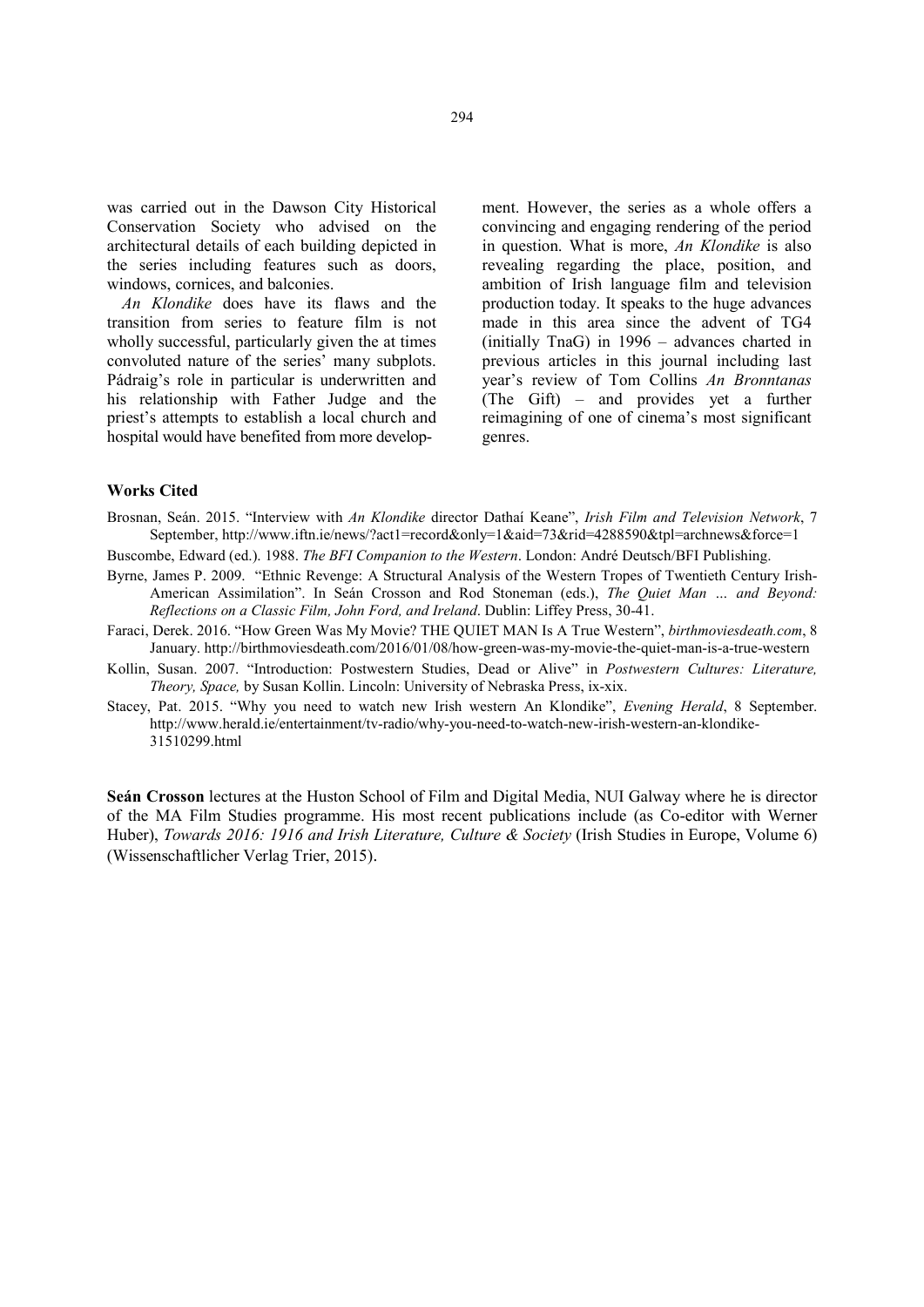## Sentimentality and "Difficult" Art in *Room* (Lenny Abrahamson 2015)

Eileen Culloty

In *The Unbearable Lightness of Being* (1984), Milan Kundera writes that sentimentality or kitsch "causes two tears to flow in quick succession. The first tear says: How nice to see children running on the grass! The second tear says: How nice to be moved, together with all mankind, by children running on the grass". Kundera's biting observation is twofold: he takes aim at artistic short-cuts to emotional engagement, such as those relying on the innocence of children, and at the viewers who bask in their own capacity for feeling. Oscar Wilde expressed this idea more pithily as "the luxury of having an emotion without paying for it".

From the late  $18<sup>th</sup>$ century onwards, seriousminded critics have used sentimentality as a term of abuse to dismiss the emotionality of popular art. More recently, a number of writers have defended sentimentality as an important category of emotional engagement. The philosopher Robert Solomon, for example, persuasively argues that sentimentality promotes the kind of emotional sensitivity that is essential to expanding our capacity for empathy with others.

Kundera and Solomon are both right about sentimentality; it can be cheap and it can be enriching. Unfortunately, Lenny Abrahamson's *Room* has more in common with Kundera's tears than Solomon's emotional sensitivity. It falls into a specific category of "Oscar bait" that is well acted and superficially heavy. Like the treatment of AIDS in *Dallas Buyers Club* (2013) or racism in *Crash* (2004), *Room* takes a weighty subject – the victims of a sexual predator – and creates a work of lightly redemptive cinema.

Serious films do not have to be achingly philosophical or unrelentingly bleak. Yet, *Room*'s pursuit of cuteness and sentimental redemption means glossing over the more difficult elements of the story. This is a questionable pursuit given the horrific nature of the storyline: A young woman Joy (Brie Larson) is abducted and kept as a sex-slave in a small room where she raises Jack (Jacob Tremblay), the child of her captor, for five years until they escape and return to her family.

Adapted by Emma O'Donoghue from her own novel, which was inspired by the Josef Fritzl case, *Room* is awkwardly translated to film. The central conceit of restricting the narration to Jack's perspective is only partially maintained through a naively-wise voice-over. Plot lines involving other characters are hinted at but under-developed because they are beyond Jack's perspective. Yet, the film isn't really from Jack's perspective either. He is very much an object of innocence to be gazed at rather than a developing mind through whose prism we can view the strange new world.

It's interesting to think what might have resulted had the film fully committed to the child's perspective in the manner of *Ponette* (1996) or *Cría Cuervos*/*Raise Ravens* (1976). Through an extraordinary performance by Victoire Thivisol, four year old Ponette negotiates complex thoughts about death and theology as she tries to summon her mother back to life. Throughout, her growing thoughtfulness about the world is credibly born of anguish and confusion. Similarly, *Raise Ravens* draws us into the world of an isolated child who sometimes understands too much and sometimes misunderstands what she sees. The child here is innocent but this innocence is also threatening; the title refers to a Spanish proverb "raise ravens

\_\_\_\_\_\_\_\_\_\_\_\_\_\_\_\_\_\_\_\_\_\_\_\_ ISSN 1699-311X

 $\overline{\phantom{a}}$  , where  $\overline{\phantom{a}}$  , where  $\overline{\phantom{a}}$  , where  $\overline{\phantom{a}}$ 

<sup>1.</sup> Robert C. Solomon, *In Defense of Sentimentality*, Oxford University Press, 2004.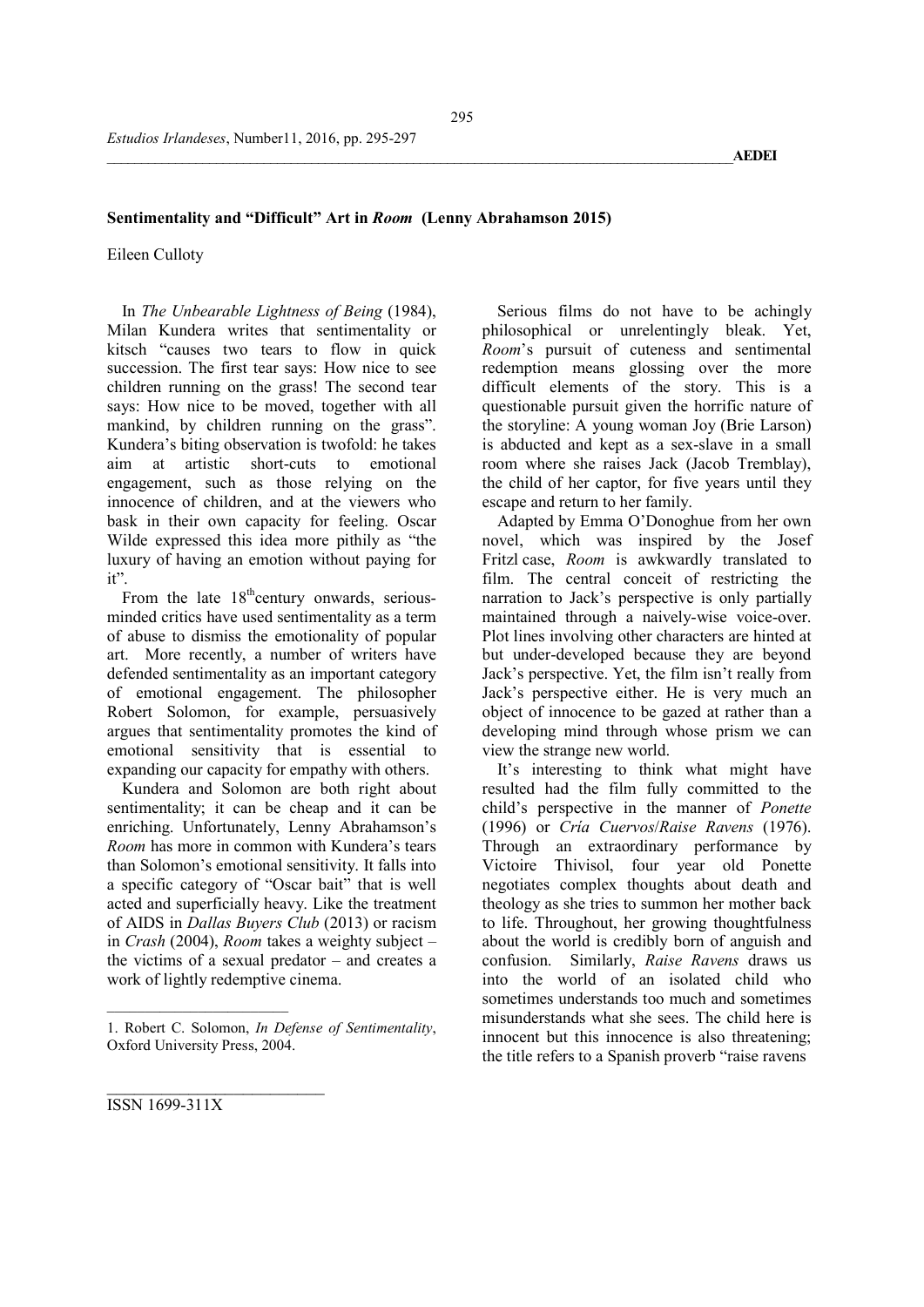and they will pluck out your eyes". Apart from a tantrum in *Room*, Jack is not afforded any such mental nuance. He is a safe adult fantasy about the resilience of children; a symbolic conduit for sentimentality.

Structurally, *Room* is definitively divided into two parts: a study of confinement in room and a study of adjustment in the outside world. In transitioning to part two, the film briefly echoes a suspense thriller as Jack escapes and then rescues his mother via an improbable scene with two suburban cops.

Stylistically and thematically, the film is most interesting in part one. Much like Roberto Benigni in *Life Is Beautiful* (1997), Joy is resourceful in shielding her son from the awfulness of their situation and her emotional state convincingly moves between frustration, resignation and desperation. The camera remains within the room throughout but Abrahamson uses a soft background focus and elevated angles to conceal the true scale of the room. He thereby cleverly creates the impression of a confined space made larger with Jack's imagination.

Part two is where the film begins to unravel. It vacillates between Jack's adjustment to a new world and his mother's struggle to reintegrate. In the novel, Joy continues to breast-feed Jack after they have escaped, which is a source of contention among her family and doctors and partially accounts for the bullying nature of the TV interviewer. With the breastfeeding plotline reduced to brief references, the aggressive TV interview becomes a contrived device to instigate Joy's suicide attempt and take her out of the story.

With Joy in hospital, we watch the wise and accepting grandmother (Joan Allen) take charge in bringing normality to Jack's life. Abrahamson tugs easy heart-strings by showing Jack's late introduction to the ordinary delights of childhood like ice-cream, the pet dog and a new play friend. These scenes invite us to think "how awful" and "how sweet": how awful that Jack was denied the joys of childhood but how sweet that he has found them now. This is where Kundera's second tear starts to flow. When his grandmother cuts his hair for the first-time in his life – prompting a breakthrough "I love you" from

Jack – the family redemption story is nearly complete.

The film is replete with heavy-handed symbolism. In one scene, Jack is framed peering through the balustrade of his grandmother's house as though trapped in his new-found freedom. This isolated image is impactful but doesn't relate to the wider narrative in any meaningful way. The direction frequently calls on melodramatic TV tropes including slowmotion effects to signpost emotional intensity. Meanwhile, the dialogue is often mawkish as when Jack's grandmother greets him for the first time by gushing "thanks for saving our little girl". This is the film's big idea: Jack is the saviour of Joy.

Given the extent of their trauma, Joy's middleclass family are strangely ordinary. Her father does struggle to separate his grandson from the rape of his daughter but he is quickly disappeared from the film along with his complex emotions. The inevitable motherdaughter confrontation scene – "you've no idea what's going on in my head", "you blame me" plays out like a stereotypical teen-parent rift. They could be arguing about anything.

Jack himself is strangely ordinary. Even allowing for the remarkable plasticity of children, it's hard to accept that there is no damage to the psychological development of a child who has been locked in a tiny room and surrounded by sexual abuse for his entire existence. Jack's development is reduced to finding names for toys and bonding with Seamus the dog. It is this trivialisation of abuse and recovery as a simplistic "journey" to love that borders on the insulting. Naturally, the self-help journey to redemption is complete when Joy and Jack make peace with their old prison and say "goodbye" to "Room".

Consider *Spotlight* (2015) as another one of this year's Oscar worthy films addressing sexual abuse. Unlike *Room*, *Spotlight* takes a step back from the abuse to focus on the complicit blindness of a tightly-bound Boston society. The devastating consequences for the victims are only touched on in a few short scenes. Yet, we are never left in any doubt that sexual abuse creates mentally broken individuals prone to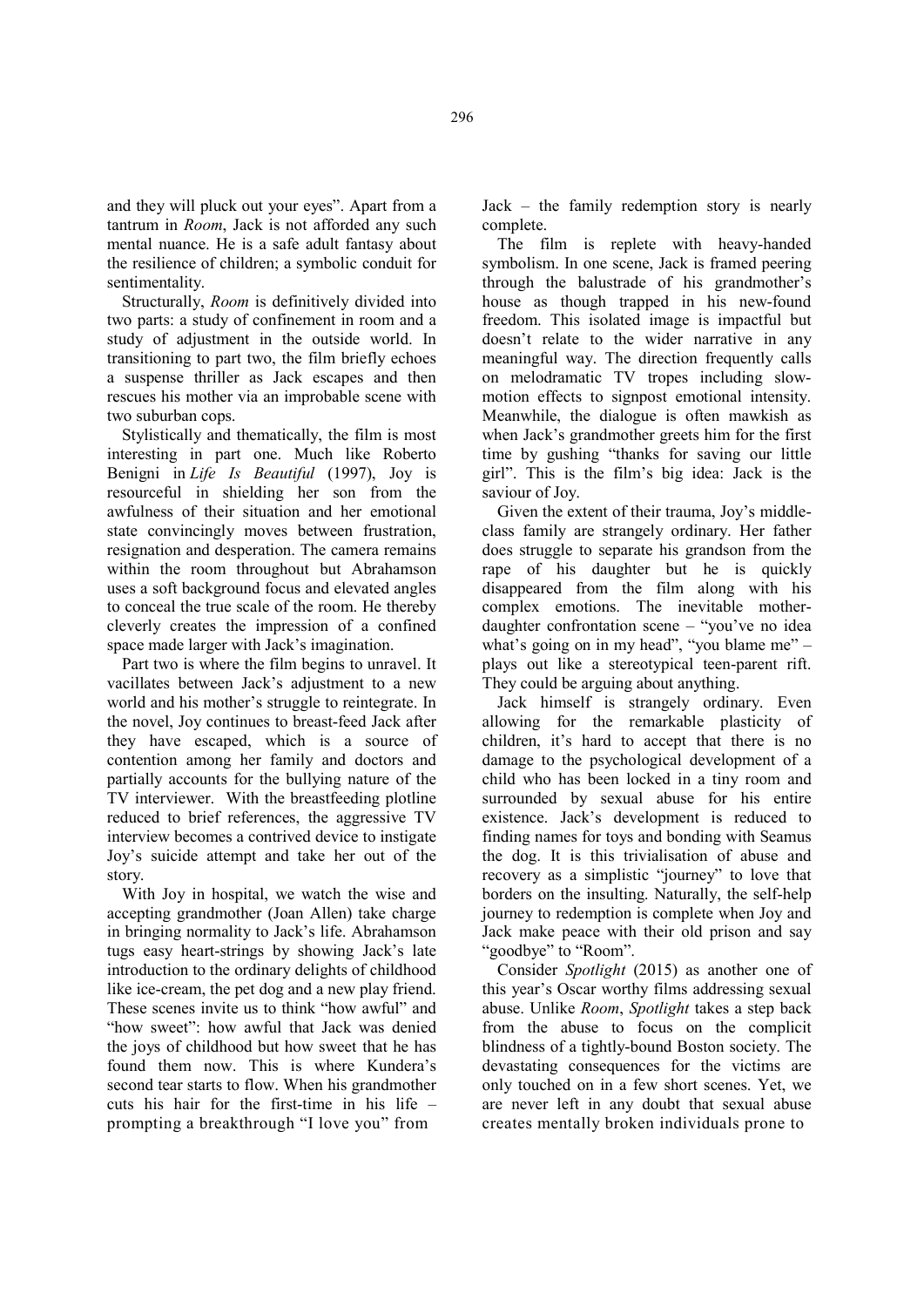addiction, self-harm and suicide. *Room* puts the victims centre-stage but there is little insight into human suffering beyond the most basic empathy for an awful situation.

This basic empathy may partially explain why popular reviews of *Room* are overwhelmingly positive. It feels heartless to criticise a film about such a difficult subject. Critics find it equally difficult to criticise well-intentioned 'progressive' films about war and genocide. Much like Danis Tanović's awards laden *No Man's Land*  $(2001)$  – a Bosnia set anti-war film – or even the Spielbergian take on Thomas Keneally's "Schindlers's Ark", the appeal of *Room* is that it makes a challenging subject palatable and applauds the viewer for her compassion.

To paraphrase Wilde, *Room* offers Hollywood the luxury of a difficult art film without the

emotional strain. For Abrahamson, this is perhaps the point. He has already established his art-film credentials; in particular, with the character study of rural isolation in *Garage* (2007) and the uplifting portrayal of eccentricity in *Frank* (2007). *Room* is a calling-card to Hollywood.

Martin Scorsese has described his Hollywood career as a balance between making "one for them and one for me" whereby a mainstream studio film like *The Colour of Money* (1986) is followed with a more risky and personal film like *The Last Temptation of Christ*  (1988). *Room* might best be remembered as the means by which Abrahamson got himself into the privileged position to make such strategic decisions.

Eileen Culloty is Associate Researcher at the Institute for Future Media and Journalism and a lecturer in the Department of Communications, Dublin City University, Ireland.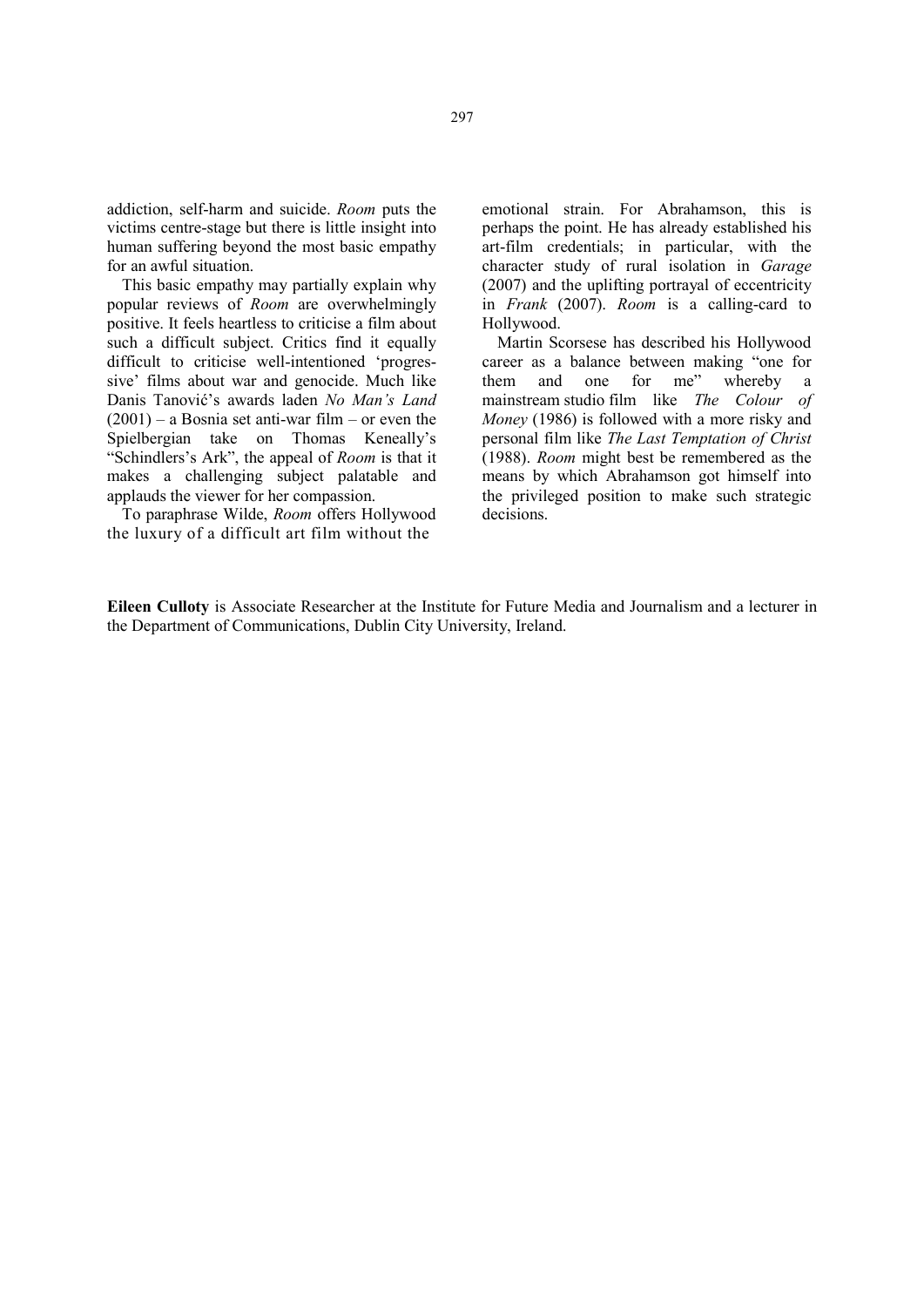## *Queen of Ireland* (Conor Horgan 2015)

## Debbie Ging

Like Panti herself, a self-declared 'accidental activist', Conor Horgan's *The Queen of Ireland* was partly shaped by the serendipitous coalescence of certain events. When Horgan began filming in 2010, he could not have foreseen Rory O'Neill's legal row with the public broadcaster, Panti's Noble Call speech in the Abbey Theatre or Ireland's resounding yes vote in the 2015 marriage referendum, all emotionally charged events that would provide him with a dramatic and deeply affective 'third act'. Yet, while there is no doubt that the stars aligned in mysterious ways to produce the unexpected and wonderful story that is *The Queen of Ireland*, this documentary is also the product of meticulous archival research, a keen awareness of the importance of queer history and a deeply held humanist sensibility. Similarly, Panti's trajectory from drag queen in Japan to prominent LGBT spokesperson is not merely a tale of happenstance but also a journey shaped by the synthesis of creativity, intellectual curiosity, political activism and hard work. Horgan's outstanding achievement – like Panti's – is that he has successfully drawn together the political, the personal and the performative in a way that demonstrates how drag can function as a potent agent of social change.

In 1968, the year of Rory O'Neill's birth, a documentary called *The Queen* was released in America. It was a behind-the-scenes insight into a New York drag-queen contest, and it divided the critics, some of whom welcomed it as a sympathetic exposé of the real people behind the caricatures, while others feared that it would do the gay rights movement more harm than good by playing into "flaming queen" stereotypes (Luther Hillman 2011). Drag has long been a central presence in gay culture and politics: drag

queens and street queens featured heavily in the 1969 Stonewall rebellion in New York, and have been central to Gay Pride marches all over the world since the 1970s. As Judith Butler has commented, drag is, by its nature, both gendertransgressive and progressive, not only because it highlights the fact that all gender is performance but also because it exposes "the failure of heterosexual regimes ever fully to legislate or contain their own ideals" (Butler 1993: 26). But drag has also been a contested and divisive issue in LGBT politics. As Luther Hillman (2011: 158) notes:

While some liberationists appropriated drag as a symbolic statement against gender norms, others saw drag as exacerbating stereotypes of 'effeminate' homosexuality. Still others aligned with radical feminists who saw female impersonation and drag as an affront to women, reinforcing cultural stereotypes of femininity. These debates coalesced into contradictory stances on the political and cultural meanings of drag and drag queens as constituents of gay liberation.

Almost 50 years later, when the prospect of a referendum in Ireland on marriage equality finally came into view, a not entirely different set of tensions emerged in debates within the LGBT community. Those with more conservative leanings readily embraced the idea of marriage, while more radical queer activists feared that conforming to an outmoded, patriarchal institution such as marriage and its attendant investment in procreation, monogamy and the nuclear family would reduce and restrict the possibility of more fluid understandings and articulations of gender, sexuality and the family. Why would anyone want to assimilate a restrictive set of ideals and constructs into queer culture, they  $-$  rightly  $-$  asked. But besides the

ISSN 1699-311X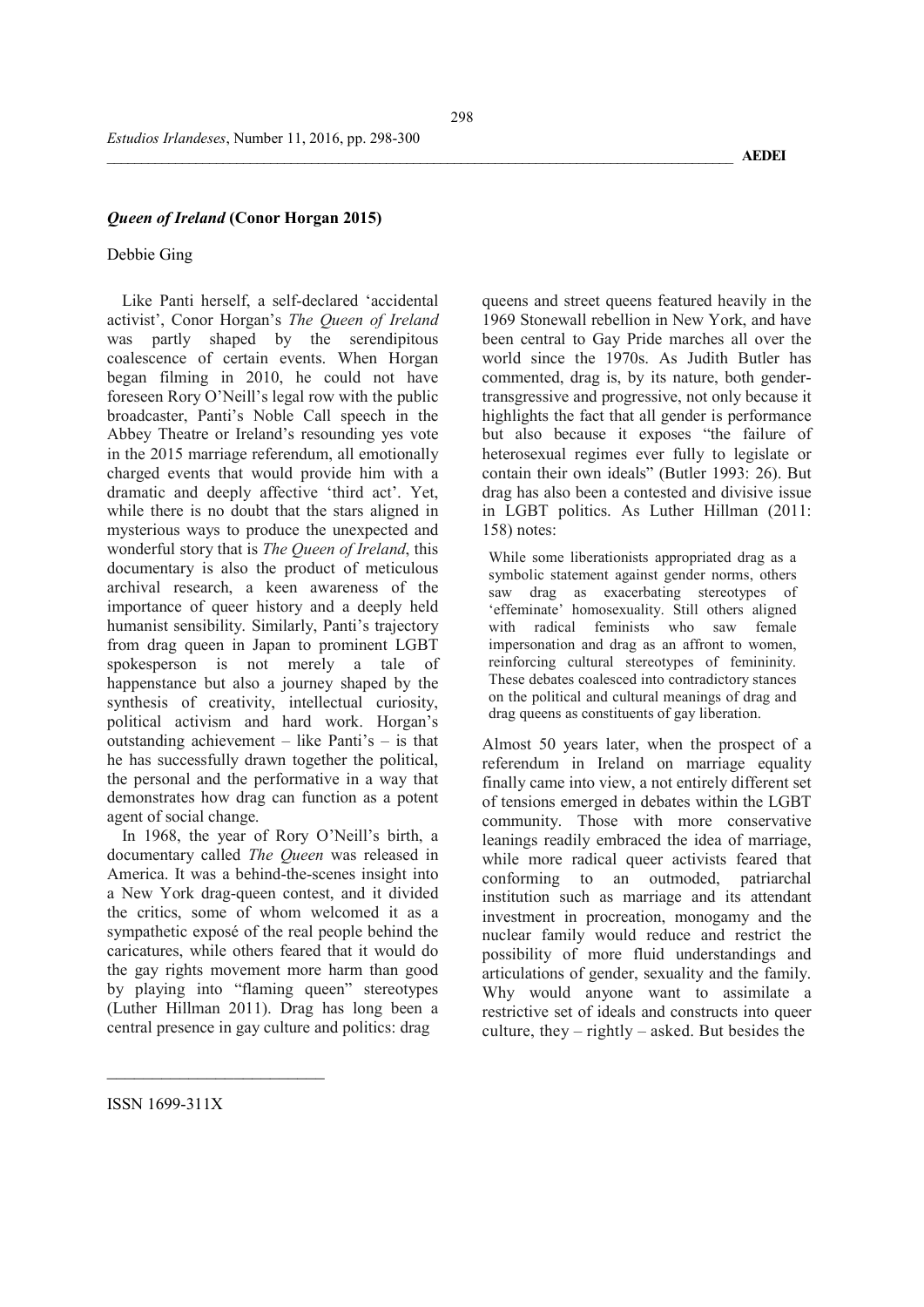practical issues that were at stake regarding people's rights in relation to children, property inheritance and next-of-kin arrangements, this was seen by almost everyone as a basic human rights issue. And so even those who were ideologically opposed to the institution of marriage got behind the campaign because there was growing consensus that it was, first and foremost, about recognizing all of Ireland's citizens as equal. LGBT people and their allies, whether they were monogamous, Fine Gaelvoting Christians or anarchist, polyamorous BDSMers, understood that persuading the electorate to vote yes would require empathy as its key strategy as well as a certain degree of convincing the nation's more conservative citizens that LGBT people were the same as everyone else.

One could have been forgiven, therefore, for thinking that transgressive, "flaming queen" queerness might not cut it with the crucial swathe of Middle Ireland who were undecided, and who were ultimately going to swing the vote. Except somehow it did. This is Panti's most remarkable achievement, and the power of Horgan's documentary lies precisely in its subtle exploration of how Rory O'Neill's "giant cartoon woman" alter ego succeeded in getting an older, more traditional Ireland on the side of marriage equality. Clearly, the marriage equality campaign was not championed by Panti alone – it was the result of many years hard work by hundreds of committed activists – but the fact that a glamorous and outspoken drag queen became its key figurehead is remarkable. O'Neill has lived a remarkable life through remarkable times: born in the year of the student riots in Paris, he embodies Ireland's transformation from a conservative, Catholic state to a modern, secularizing nation. From the murder of Declan Flynn in 1982 through the emergence of HIV and AIDS to Dublin's burgeoning queer club scene in the 1990s, the decriminalization of homosexuality in 1993 and, finally, marriage equality, Horgan presents a concise but colourful and insightful history of LGBT rights in Ireland through the prism of O'Neill's life as a performer and activist. O'Neill narrates much of

this story in interview and narrative voiceover, allowing us an insight into the intellect, selfreflexivity and humour that have given rise tothe more flamboyant persona that is Panti. As O'Neill comments, Panti allows him to play the role of the clown, the fool, the court jester; to say the unsayable.

Crucially, both Panti and Horgan's documentary refuse to play into obvious homonormative strategies of tolerance and acceptance. The documentary's unapologetic celebration of gay life and culture includes stills of risqué nightclub posters from the HAM and GAG club days as well as an anecdote about a fetish club performance in which a string of pearls was secreted in – and ceremoniously removed from – "Panti's person". These images and segments sit alongside photos from O'Neill's 1970s childhood and postcard-type shots of his hometown of Ballinrobe, not to create a montage of striking juxtapositions but rather to imply that these experiences of Ireland are now oddly compatible and harmonious. The glue between the personal and the political, and between Ireland's rural past and modern present is most effectively rendered, however, through the sparse but powerful presence of O'Neill's parents throughout this story. Open, warm and unassuming, they are impressively unfazed by the drama that their "fourth daughter" has brought into their lives. O'Neill's is not a conventional coming out narrative of struggle and eventual coming to terms, therefore, since his parents recognised and accepted his difference from the outset. Over a montage of photos of his early childhood, his smiling mother proudly comments, "He's his own man". When O'Neill speaks candidly about discovering he was HIV-positive in 1995, his father talks about how he prayed to Jesus for a solution. However, it is not conventional Catholicism but rather their understated humanism that makes O'Neill's parents such compelling and inspiring characters in this story.

It is this same humanism that is at the heart of Panti's potent balance of humour, political activism and righteous anger, and the shows that O'Neill has been doing since 2007, such as *In These*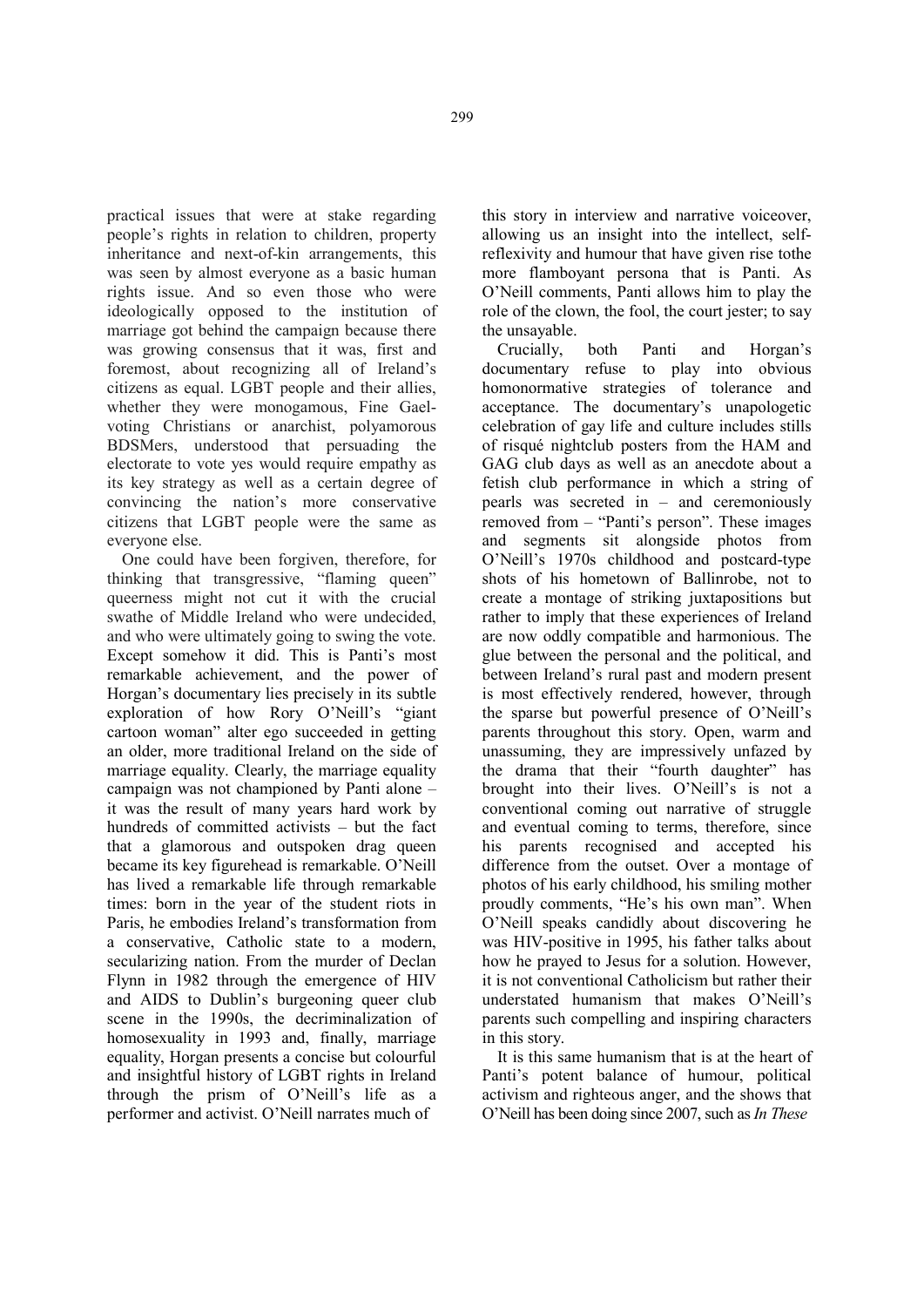*Shoes*, *All Dolled Up* and *High Heels in Low Places*, are testimony to the political and affective power of drag. Beneath the ribald anecdotes and self-effacing humour lies a sophisticated theorisation of gender and sexuality. Panti is exceptionally clear about why she dresses as a woman and what it means: she is not pretending to be a woman, nor is she celebrating or appropriating stereotypical (hyper) femininity – she is lampooning the extreme rigidity of gender roles and is using that performative space to expose gender as a cultural code that relies on mimicry and cultural reinforcement, just as drag kings lampoon hypermasculinity by performing as soldiers and sailors. She is conversant with intersectional politics, and sensitive to both the achievements and limitations of second-wave feminism. In this sense, Panti is something of a Trojan Horse, smuggling serious gender-political analysis and queer politics into popular forums in the guise of entertainment, always with a well-measured dose of righteous anger. This becomes especially evident in the marriage referendum segment of the film, when she addresses the crowd at a post-Pride rally as follows: "Any asshole can get married but not you. Any dumbfuck soccer hooligan can get married. Any gay basher on Georges Street at 4am can get married. Any fascist, any murderer, any sex offender can get married. But you cannot…you should be angry about that".

*The Queen of Ireland* reaches its emotional crescendo in the unfurling of those extraordinary events that preceded the referendum – Pantigate, the outstanding Noble Call speech in the Abbey

a show for O'Neill's mother, this performance theatre and the heady reaction it provoked when it went viral, with supportive tweets sent from Madonna, Martina Navratilova, Stephen Fry, Boy George and Ru Paul – culminating in the victorious day itself. Seeing the footage of Dublin Castle on the  $23<sup>rd</sup>$  of May is deeply moving, and it is impossible to imagine anyone watching these scenes without crying. But it is the documentary's final segment – Panti's return to Ballinrobe to perform in a marquee erected in the car park of the local tyre business – that provides the film's real tear-jerker finale. Conceived of as serves as the ultimate narrative reconciliation of queer culture with small-town, rural Ireland. Panti's walk from the family home to the marquee, flanked by her parents wearing rain jackets and carrying umbrellas, calls to mind (a peculiarly Irish twist on) Mike Silverstein's comment about the revolutionary power of drag:

When a Street Queen walks down the street, she's a one-person rebellion, her being an affront and attack on the straight world around her…The Street Queen denies the reality of the whole structure of Masculine-Feminine roles. She refuses to be either a man or a woman, and that is the most profoundly revolutionary act a homosexual can engage in (Silverstein1970, cited in Luther Hillman 2011).

The final scenes, in which O'Neill's parents laugh hysterically at in-jokes about a local character called Cock Jennings are overlaid with the film's moving original score, and serve as a poignant affirmation that the world can be changed in astonishing and unexpected ways.

## Works Cited

Butler, Judith. 1993. "Critically Queer", *GLQ: A Journal of Lesbian and Gay Studies* 1(1). 17-32.

Luther Hillman, Betty. 2011. "'The most profoundly revolutionary act a homosexual can engage in': Drag and the Politics of Gender Presentation in the San Francisco Gay Liberation Movement, 1964–

1972", *Journal of the History of Sexuality* 20(1). 153-81.

Silverstein, Mike. 1970. "god save the queen', *Gay Sunshine* 1(3). 2.

Dr. Debbie Ging is a lecturer in the School of Communications, Dublin City University. Her research focuses on all aspects of gender and sexuality in the media and, in particular, on masculinity in film. She is co-editor of *Transforming Ireland: Challenges, Critiques, Resources* (Manchester University Press 2009) and author of *Men and Masculinities in Irish Cinema* (Palgrave Macmillan 2012).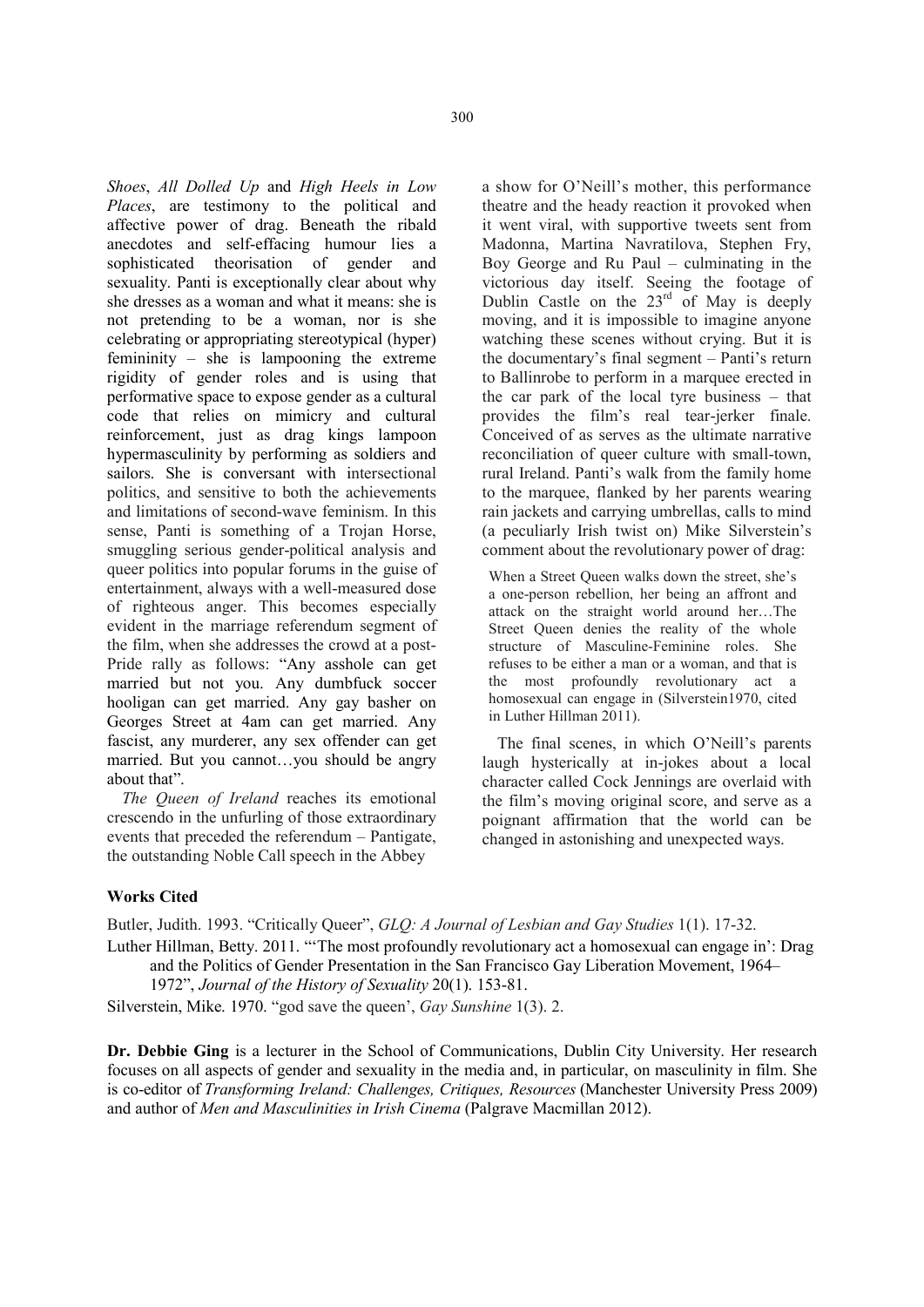## Performance of Myth: *The Legend of Longwood* (Lisa Mulcahy 2014)

Loretta Goff

*The Legend of Longwood*, situated in the realm of family adventure film, is one of a number of recent Irish films, including *Pursuit* (2015) and *Song of the Sea* (2014) to feature the use of myth prominently. The film follows twelve year old Mickey Miller, her mother, and younger brother as they move from New York to the fictional Irish village of Longwood after inheriting a home there. Mickey's arrival coincides with the return of the legendary Black Knight. Once a prominent and kind man living in the Dumonceau castle, after his baby daughter was kidnapped he became angry and bitter, working the villagers too hard and starving them in a manner reminiscent of Famine Era Ireland. On the night of a tragic fire that killed seven village children, the Knight mysteriously disappeared and was believed dead. Since then, the village has been cursed by the Black Knight who continues his search for his daughter. While the employment of the myth in this film will satisfy the film's younger viewers (and intended audience) with its fantastical elements, it raises different points for older viewers with economically-driven subplots, performative undertones, and questions of identity.

Unlike the established Irish mythology used in *Song of the Sea* or *Pursuit*, the mythical story in *The Legend of Longwood* originated in the Netherlands, with the screenplay by Nadadja Kemper, and was then rewritten by director Lisa Mulcahy (*Red Rock*, *The Clinic*) for the Irish setting. This hybridisation speaks to the film's international co-production and financing: Grand Pictures (Ireland), Holland Harbour (the Netherlands), and Longwood Pictures (Germany), produced the film and it was funded by the Irish Film Board, the Dutch Film Fund, Premiere Pictures, and the German Federal Film Fund. This mixture of funding, the fact that the film was shot primarily in Wicklow and Dublin, and the plot which centres on an American heroine, all bear influence on the film and are reflected in

its distribution to date. After premiering in July 2014 at the  $44<sup>th</sup>$  Giffoni Film Festival in Italy, *The Legend of Longwood* continued to play on the Festival circuit in Europe and, in 2015, was released on DVD in the US and Canada, and theatrically in Germany, Ireland and the UK. The clear links between the film's funding, casting, narrative and the locations of its distribution, speak to the ways in which economic factors play a large role in how films are constructed. The topic of economic incentive also features prominently within this film, and is critiqued.

The employment of myth in *The Legend of Longwood* acts, in two separate ways, to place Ireland in an international context. The first of these focuse on money and the second on identity. Early on in the film we are introduced to the commodification of Longwood, and its myth, in the village library. Here, we see a poster advertising the sights of Longwood as well as a rack of postcards for sale. As the librarian discusses having seen the Black Knight recently, the Mayor picks up a postcard featuring the Knight, highlighting the degree to which the legend has become a product. This postcard sparks an idea for further revenue, and the Mayor schemes up a way to draw more visitors to the village. He enlists the help of a newspaperman to perform the myth and then write an article on it. After the "Knight" makes an appearance at the village's very public inaugural car rally and word spreads, the Mayor hopes that the intrigue of the legend will put the village on the map. Though he does not believe in the legend himself, the Mayor is more than happy to sell a performance of it. While hatching the plan, he says: "There is no Black Knight. But then, the tourists don't know that."This statement, overtly referencing tourists (and how to fool them), brings to mind Ireland's own strong economic links with tourism. A recently published report by Fáilte Ireland detailing

ISSN 1699-311X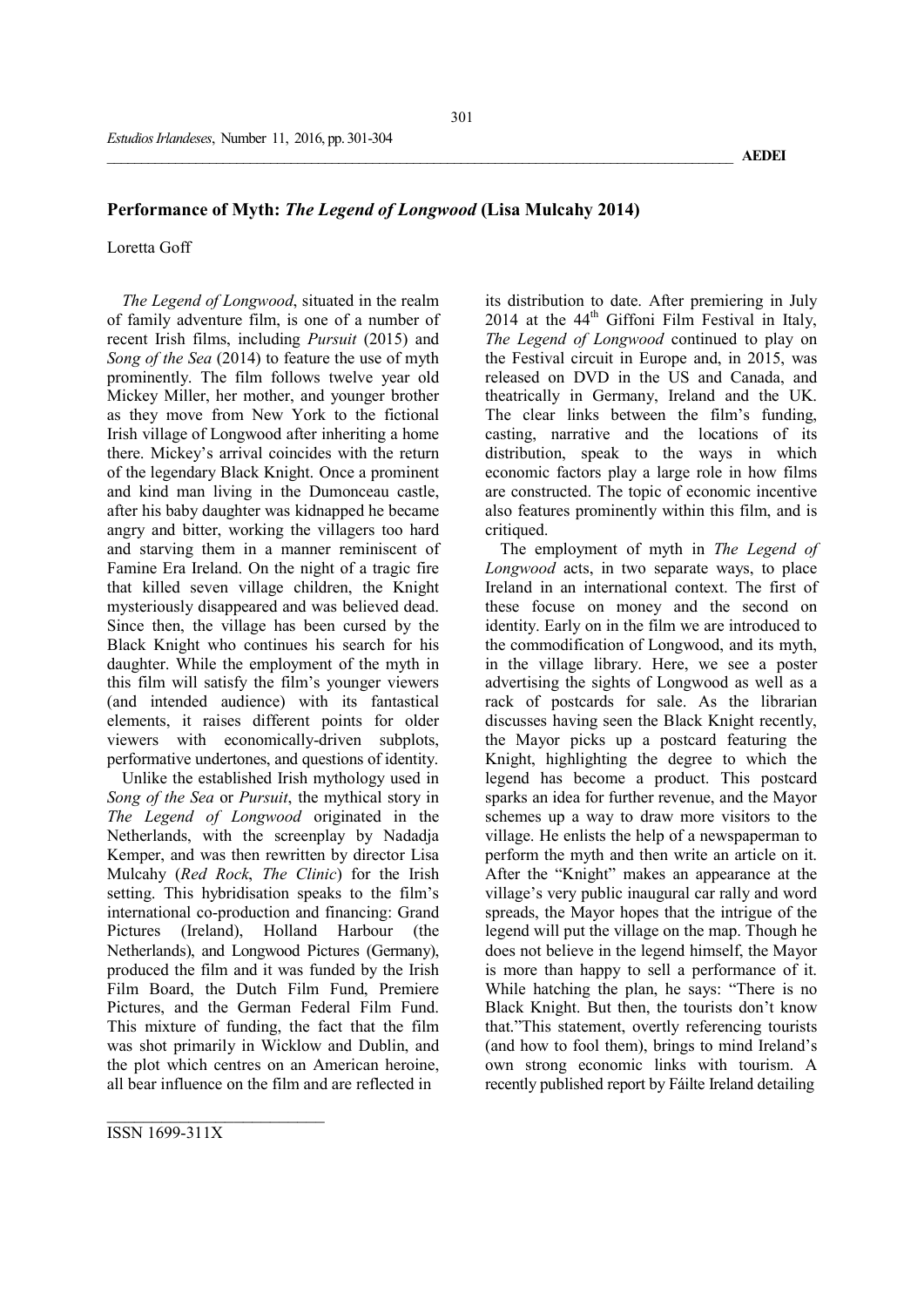overseas tourism to Ireland in 2014, notes an overall growth of 6%, bringing in 7.1 million visitors who spent an estimated €5.1 billion in the country (*Tourism Facts 2014*2). The impact this has in Ireland is made clear by the fact that 24.5c is generated in tax for every euro spent on tourism and 34 tourism jobs are supported by every  $E1$  million of tourist expenditure (4). Additionally, "because tourism is characterised by the fact that consumption takes place where the service is available and tourism is frequently concentrated in areas which lack an intensive industry base, it is credited with having a significant regional distributive effect" (2). Bearing these facts in mind, the Mayor's plan to revitalise his village in *The Legend of Longwood*  does not seem outlandish, even if he does have to create a performance to do it. After all, so too are most tourism campaigns, along with the performances of traditional music and dance (and myths of leprechauns) that bring tourists to Ireland.

Unfortunately, the Mayor's plan to "save" Longwood is ultimately an expression of his own greed. His character is set up as one of the "bad guys" in the film, aligned with Caitlin Lemon, who will stop at nothing to marry the wealthy Earl, Marc Dumonceau (descendant of the Black Knight), in order to raise her own status and riches (her mother used to clean the Dumonceau castle which Caitlin now seeks to inherit). The excessively materialistic, status-driven attitudes of these two characters, and their snobby children, are reminiscent of the excesses of Celtic Tiger Ireland. Their self-indulgence sees them hatch plans of questionable morality together in order to reach their respective goals; Caitlin plans to sell the Dumonceau lands to the Mayor for  $E2$  million so he can create a golf course to personally benefit from tourism revenue and she can transform the castle into a modern mansion, complete with tennis courts and pools.

The fact that these two characters are portrayed as conniving, willing to break the law, and cause harm to others, in the pursuit of their capitalistic desires, illustrates the potentially negative impacts of tourism. It is here shown as a greedy endeavour by a few individuals that would

harm the town's culture and history, particularly evident through the plans to modernise and commercialise the historic Dumonceau castle and grounds. This characterisation of tourism (development plans) as "bad" and capitalistic in the film is similarly found in other films with Americans travelling to Ireland, particularly *The Matchmaker* (1997), *Irish Jam* (2006), and *Honeymoom for One* (2011). As is the case in all of these films, the "good" locals ultimately win, preserving their community with the help of the American who has become a part of it. Just as the Celtic Tiger went bust, so too does the greed of Caitlin and the Mayor backfire in *The Legend of Longwood* as their plans are foiled by Mickey. This negative portrayal of tourism falls in line with the binary typically found in Irish tourism research wherein "either tourism is seen as a 'Good Thing' which brings in money, creates jobs and facilitates regional development or it is seen as intrusive, exploitative and uniquely destructive in its commodification of peoples and their cultures" (Cronin and O'Connor 3). Though the Mayor's utilisation of the myth to drive tourism in Longwood is has the potential to benefit the village, the way he and Caitlin are positioned in opposition to the film's heroine, their greed, and the questionable methods they use in their endeavours, ultimately paint tourism as both exploitative and destructive, rather than allowing for a middle ground.

Meanwhile, Mickey's involvement with the myth, and her own plan to save Longwood by breaking the curse, creates positive personal growth for her character, broadening her perspective and reconfiguring her identity. Upon first learning of her family's sudden move from New York to Ireland, Mickey is upset and does not want to go. Her mother tells her "it's Ireland, not the end of the world". However, upon arriving at their new (run-down) home in Longwood during a cold, grey day, Mickey calls it just that, and has no interest in being there. Told this is their home now, Mickey claims that "this will never be home", a sentiment that is visually reinforced moments later with a broken "Home Sweet Home" flowerpot. Mickey is thus initially set up in opposition to Ireland, hoping to return to New York. However, things soon change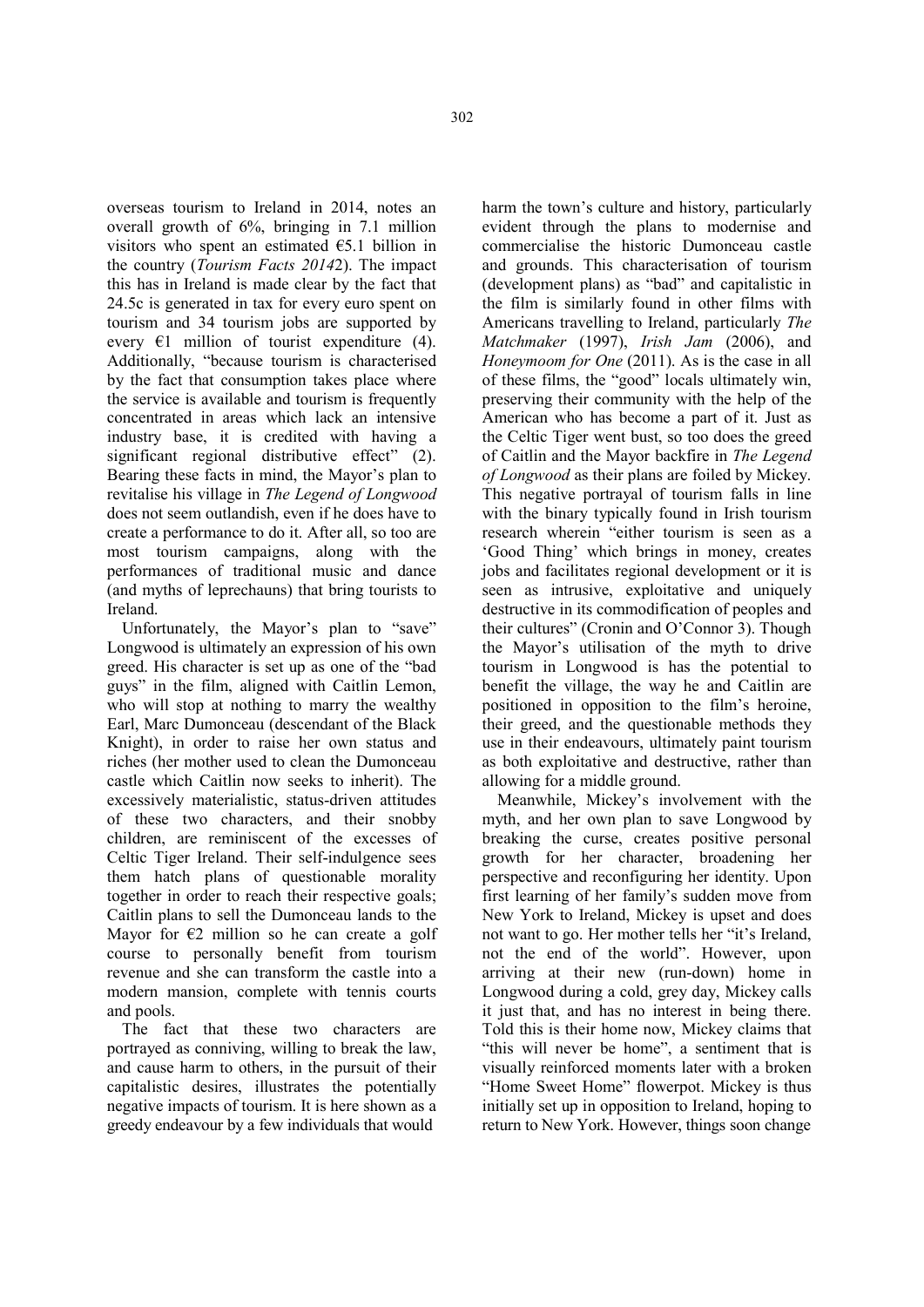as she becomes involved with the legend of the Black Knight. Mickey befriends her classmate Sean, whose help she enlists in breaking the curse, and Lady Thyrza Dumonceau, who explains the legend to her. These friendships act as the first connections to her new life, wearing down her oppositions. Thyrza also introduces Mickey to seven white horses tied to the legend that appeared on the castle grounds after the death of the seven children. Mickey's love for horses, and the reminder of her old horse in New York, immediately connects her to them, and further draws her into the legend and her new life.

The more Mickey investigates the more her links to the tale become evident, and she reevaluates her own identity. We learn that Mickey's father, an archaeologist who has been missing for years (presumed dead), was from Ireland, and Mickey begins to relate to this side of her identity, previously left largely unexplored. After Thyrza suddenly turns up dead and Mickey has visions of the Black Knight, with Thyrza telling her to break the curse, she seeks Sean's help. Not believing Mickey's visions he exclaims: "you Americans, you come here and see ghosts [...] What's next, leprechauns?" This once again separates Mickey from Ireland, labelling her as American (or foreign). It simultaneously brings attention back to the tales told to draw in tourists, commodified myths. However, after now having lived in the village, Mickey takes a new stance, telling Sean: "My father is Irish, so technically I'm only *half* American." With this statement, Mickey firmly establishes her identity as Irish-American, rather than simply American, and, at the same time, now professes to have a more intricate knowledge of, and connection to, Ireland than an average American. Now that she lives there, her sense of connection has shifted and she reduces her identification with America to half, illustrating the protean nature of identity. The direct measurement (and hyphenation) of her identity reveals the choice and shifting balance of identification involved in forming it.

Mickey is still referred to as a "Yank" in the film by classmates, and, as she and Sean work out how to break the curse they award points to

"Ireland" or "America" based on who figures it out. Therefore, she is still set up as American, and ultimately an outsider, in Ireland. Despite claiming her Irish side,

Mickey is still *from* America. She also faces the possibility of returning to America after her investigation of the legend results in confrontations with Caitlin who files a lawsuit, leading Mickey's mom to decide to move back to New York. Despite originally wanting to return, both Mickey and her brother are now determined to stay in Ireland, their new home. This again illustrates the major shift in Mickey's identification. As her perception changes, Mickey's Irish connection is revealed to be even deeper. The amulet she wears (a gift from her father) is connected to the curse, and needed to break it, along with a song he sung to her as a child. As she discovers these links, Mickey also uncovers the fact that the Black Knight's daughter survived, adopted by the family who ran the mill, and that she, herself, is a direct descendant of them both. Not only does this mean Mickey is perfectly suited to break the curse and save Longwood, it also provides her with historic, deeply embedded roots in the village. This draws comparison to many other Irish-Americans whose relatives left Ireland generations ago, but Mickey's experience is made more unique by the myth which not only gives her a specific purpose and role in Longwood, but also allows her to interact with her ancestors as the legend essentially brings them to life, connecting her to Ireland in both an historical and contemporary sense.

Ultimately, the use of myth in *The Legend of Longwood* drives more than the narrative of the film. As Barry Keith Grant points out, "whether they are set in the past or in the future, on the mean streets of a contemporary New York or long ago in a galaxy far away, genre movies are always about the time and place in which they are made" (6). The decision to perform the legend of the Black Knight to entice tourists in the film directly references Ireland's own tourism industry, wherein various "performances" are sold to tourists. Practices of tourism that tarnish history are simultaneously critiqued here by revealing the Mayor's greed and placing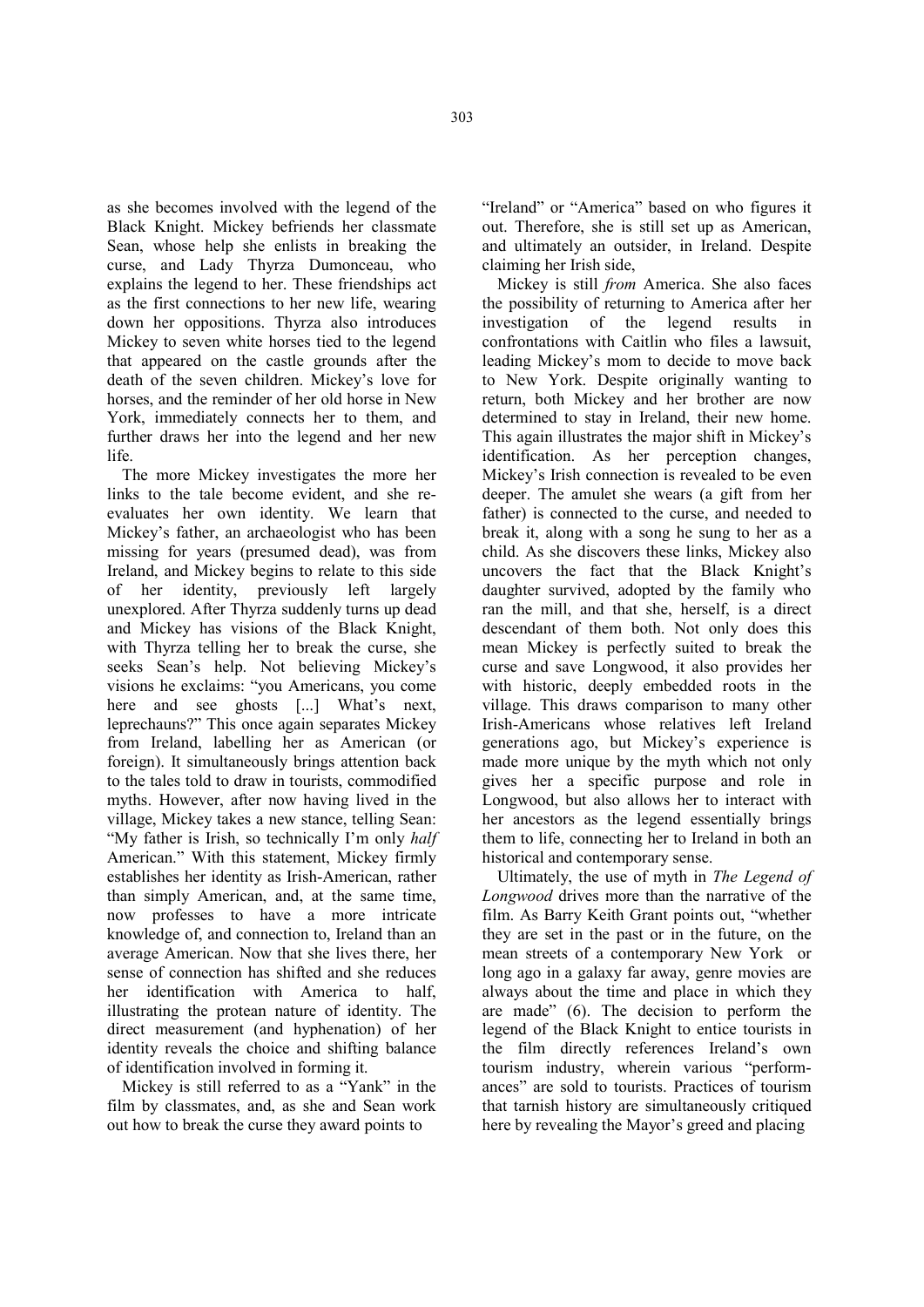him (and his plans for the village) on the "bad" side. At the same time, the myth casts Mickey as a heroine, and affects her own performance of identity. Acting at a more personal level, Longwood's legend becomes Mickey's own as she confronts her family's past and transforms from a homesick American to an Irish-American at home in Ireland (albeit still considered American). In its application to Irish tourism and

diasporic identification, the performance of the. myth in *The Legend of Longwood* ultimately links directly with certain Irish realities. The international nature of these, and the collaboration involved in producing the film, similarly speaks to the reality of an increasingly globalised, migratory world which continues to shape both identity and film

## Works Cited

Cronin, Michael and Barbara O'Connor (eds.). 2003. *Irish Tourism: Image, Culture and Identity*. Clevedon: Channel View Publications.

Grant, Barry Keith. 2007. *Film Genre: From Iconography to Ideology.* London: Wallflower Press. *Tourism Facts 2014*. 2015. Dublin: Fáilte Ireland, October 2015 [Web accessed on 30 December 2015].

Loretta Goff is a PhD in Film and Screen Media candidate at University College Cork, Ireland.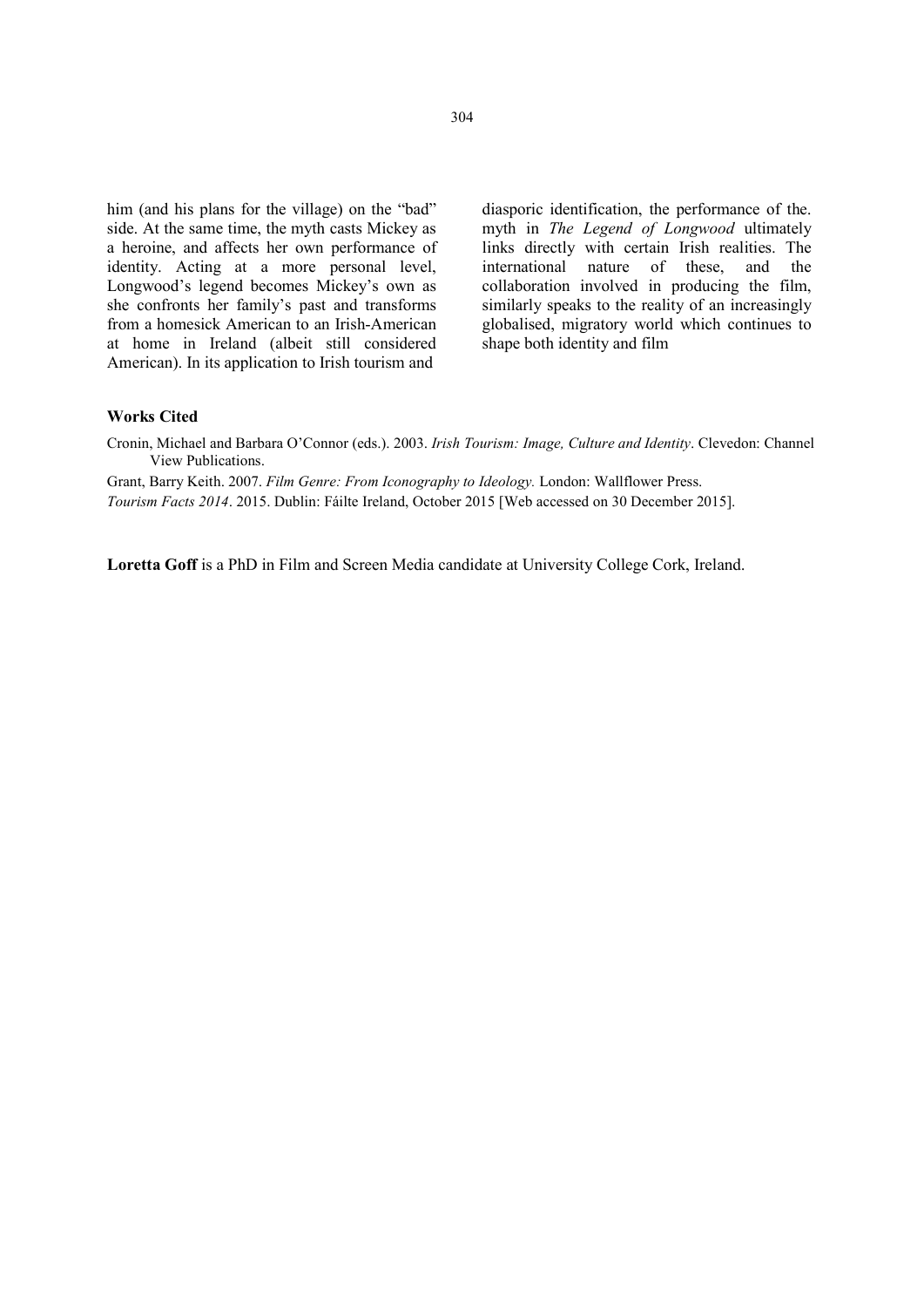#### *My Bonnie* (Hannah Quinn 2015)

Isabelle le Corff

*My Bonnie* is the directorial debut of Hannah Quinn, a member of the talented Quinn family which includes her film-making father Bob and brother Robert, and who has worked for over 20 years as an assistant director on numerous film productions. The story was adapted from the Tiny Play *Sanctuary* written by Liz Quinn and first performed by Fishamble Theatre Company in 2012. As a reminder of Bob Quinn's films*,* it is made entirely by a west of Ireland crew and set very deliberately in Conamara.

Shot on location by gifted Irish cinematographer Tim Fleming (*Once*, *As if I'm not there, Gold*, the film opens on a peaceful blue seascape. A pan to the left reveals the slim figure of a woman sitting on a rock facing the rising sun. In the next shot, Sadie (Liz Quinn) is seen in midshot, humming the old ballad "My Bonnie Lies over the Ocean". The discontinuity of the shots, the contrast between the first open, unobtrusive composition and the following close-shot raises the question of the right distance from which to look. On the last note the woman rattles some pebbles in her hands, making a sound like applause. Her imagined audience – we – are thus made complicit in Sadie's triumph, as she gets excited, acknowledging our demand for an encore.

A wide shot immediately reminds us that Sadie is perfectly alone on the beach and giving free rein to her imagination. The spectator is consequently made intrusive in the same way as a second character, who appears at the extreme left-hand corner of the long shot, just as she twirls and collapses ungracefully into the shallow water. The man has witnessed her moment of embarrassment. She is outraged and storms away.

At this stage the spectator may believe that the meeting between the two characters is fortuitous, but the connection between them increasingly becomes transparent. The eye-level shot on the

\_\_\_\_\_\_\_\_\_\_\_\_\_\_\_\_\_\_\_\_\_\_\_\_\_\_\_\_

couple climbing the rocks, Sadie trying to get away and Dan (Tom Sullivan) attempting to reach her, epitomizes their conflicting relationship. As we are gradually made aware of their familiarity, the couple appears to be trapped on a rock that resembles a whale at high tide. Without any possible escape, they have to confront the distance that has grown between them. Dan is appeasing but she is obdurate. Every exchange between the two suggests failure. "There's plenty of space on this beach you know", she tells him, and he obstinately replies, "I know, it's great"; "You're never more than six feet from a rat", he says, "You don't say", she ironically answers. He offers breakfast; she refuses, screams that she "hates fucking black pudding", something he had obviously never realized in all the years he has lived with her. She intends to leave him. As they keep arguing, several long shots reveal the two characters, sometimes close and sometimes far from each other on the majestic Carraig Leathan rock. But either way, they are surrounded by water, and they cannot run away from each other. She denies she is "the rat deserting the sinking ship", the rock is steady and "he will be fine". As the day passes, they gradually dig up warmer memories – as through the device of an underwater shot. When at sunset they admit their relationship with each other, the statements "I hate you" "I hate you too" clearly mean that, despite all, they are still inextricably and lovingly involved.

That catharsis is a lot to attempt in a short film but *My Bonnie* succeeds in achieving it. The use of a spectacular location (Carraroe, Conamara) perfectly fits with the storyline, and music by the Americana folk duo "Hidden Highways"<sup>1</sup> beauti-

 $\overline{\phantom{a}}$ 

ISSN 1699-311X

<sup>1.</sup> https://hiddenhighways.bandcamp.com/album/ hidden-highways-ep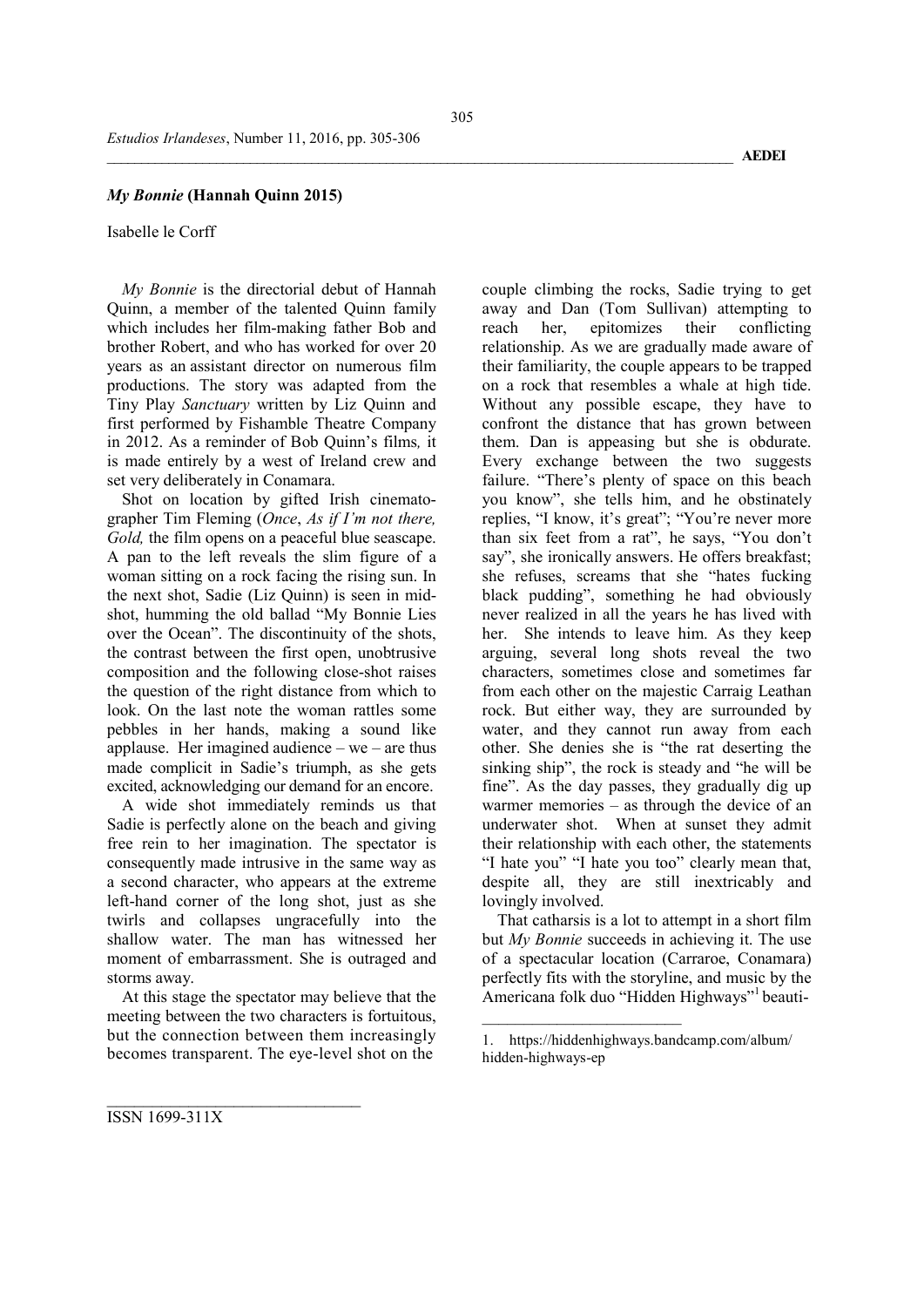fully concludes the narrative. The difficulty of the couple on the rock to be together or split, find the right distance, epitomizes every human relationship, and may well symbolize Northern Ireland and Eire in their struggle to love and hate each other or be fine separately together.

The film was premiered at the Newport Beach film festival, California in April 2015, where it

won the honour of "Outstanding Achievement in Filmmaking".

It then won the "Donal Gilligan award for Best Cinematography" at the Galway Film Fleadh and "Best Irish Narrative Short". It has screened successfully at numerous international film festivals since.

Isabelle le Corff is Maître de conferences in Anglais et Cinéma, Université de Bretagne Occidentale, Brest.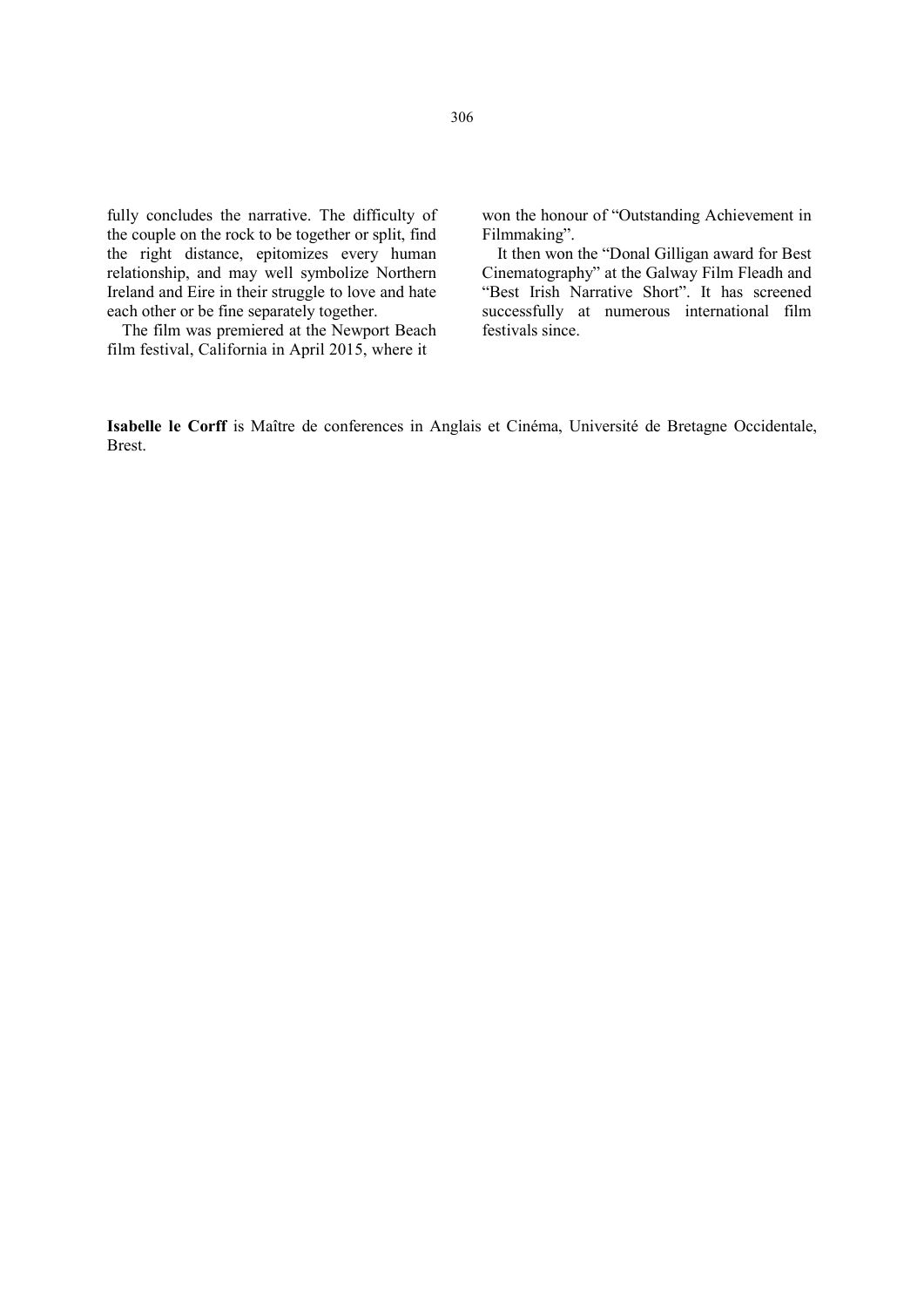## *A Revision of the Family in Irish Film: Glassland* (Gerard Barrett 2015)

#### Deirdre Molumby

Having garnered critical praise and a number of awards for his first feature, Gerard Barrett follows *Pilgrim Hill* (reviewed in *Estudios*   $I$ rlandeses  $\overline{N}$ o. 9)<sup>1</sup> with *Glassland*. While the earlier film focused on a lonely dairy farmer who cares for his critically ill father, *Glassland* moves to the urban setting of Dublin while continuing the director's thematic exploration of isolated Irish men who struggle with contemporary Irish life. Jack Reynor plays a young taxi driver who struggles daily to make ends meet and keep those around him safe and happy. His mother Jean (Toni Colette) is an alcoholic who refuses to see her son, John's brother, Kit (Harry Nagle), who has Down syndrome and has been placed into a care facility. John's best friend, Shane (Will Poulter), will soon be emigrating, leaving John on his own to piece together his broken family and to help his mother face her addiction head on. *Glassland* contributes to the Irish film canon by way of its revision of the Irish family, rewriting figures such as the "Irish mammy" and "Irish lad" and through its exploration of the theme of alcoholism.

The "Irish mammy" is a dominant figure that has persistently appeared in popular culture produced by and about Ireland. Exemplified by Brenda Fricker in *My Left Foot* (Jim Sheridan, 1989) and *The Field* (Jim Sheridan 1991), the type continues to appear in pop culture today in many forms including advertising<sup>2</sup> and the hit

 $\overline{\phantom{a}}$  , where  $\overline{\phantom{a}}$ 

\_\_\_\_\_\_\_\_\_\_\_\_\_\_\_\_\_\_\_\_\_\_\_\_

television series *Mrs Brown's Boys* (BBC 2011- 14). Ireland as a country has traditionally been feminised, associated with the Virgin Mother and likened to 'Mother Ireland'. Gerardine Meaney writes how the "image of Ireland as sweet, wild girl" or alternatively "as suffering and nurturing mother"<sup>3</sup> has been common in pop culture. In Irish cinema specifically, the relationship between mother and son has been represented again and again. Ruth Barton and Martin McLoone have identified the recurrence of Oedipal narratives in the films of Jim Sheridan and Neil Jordan, and also in Celtic Tiger cinema.<sup>4</sup> As well as the doting mother, Irish film has tended to be distinguished by the absent or ineffectual father figure. According to Debbie Ging, "the dysfunctional father trope persists in contemporary Irish cinema".<sup>5</sup>

*Glassland* expresses consciousness of this traditional mode of representation, seeking to both perpetuate the 'mammy' and turn the stereotype on its head. There are in fact three mothers in the film – John's mother, Jean;<br>Shane's mother. Bridie (Darine Ni (Darine Ní Dhonnchadha); and the mother to Shane's son, who appears briefly near the end of the film. Bridie is the most traditional 'mammy'.

Bridie works with Jean in a kitchen, which is a notably conservative and traditional space associated with the maternal figure. She takes care

 $\overline{\phantom{a}}$  , where  $\overline{\phantom{a}}$ 

5. Debbie Ging, *Men and Masculinities in Irish Cinema* (Basingstoke: Palgrave Macmillan 2013), 102.

\_\_\_\_\_\_\_\_\_\_\_\_\_\_\_\_\_\_\_\_\_\_\_\_\_\_\_\_\_\_\_\_\_\_\_\_\_\_\_\_\_\_\_\_\_\_\_\_\_\_\_\_\_\_\_\_\_\_\_\_\_\_\_\_\_\_\_\_\_\_\_\_\_\_\_\_\_\_\_\_\_\_\_\_\_\_\_\_\_\_\_\_ AEDEI

ISSN 1699-311X

<sup>1.</sup> Laura Canning*,* "*Pilgrim Hill* (Gerard Barrett 2012)", *Estudios Irlandeses* 9, 2014, 218-20.

<sup>2.</sup> Diane Negra, "Adjusting Men and Abiding Mammies: Gendering the Recession in Ireland", in *Masculinity and Irish Popular Culture: Tiger*'*s Tales*, ed. Conn Holohan and Tony Tracy (Basingstoke: Palgrave Macmillan, 2014).

<sup>3.</sup> Gerardine Meaney, *Gender, Ireland and Cultural Change*: *Race, Sex and Nation* (New York: Routledge, 2010), 7.

<sup>4.</sup> See Ruth Barton, *Irish National Cinema* (London: Routledge 2004); Martin McLoone, *Irish Film: The Emergence of a Contemporary Cinema* (London: British Film Institute 2000).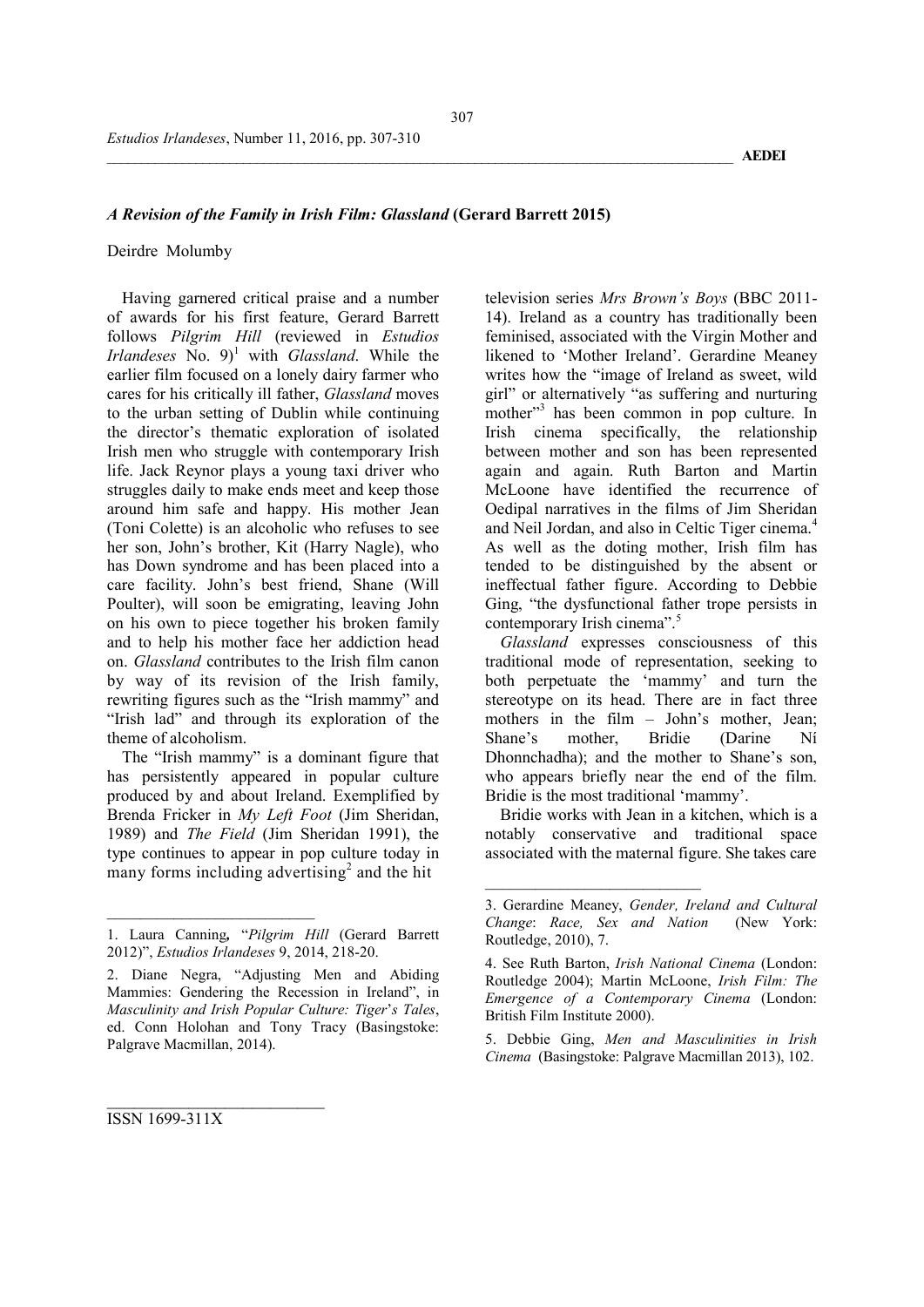of both Shane and John, feeding them and bringing them tea at Shane's beck and call. In one scene, Bridie joins the boys as they play a game on a Playstation. She warns Shane about his bad language when he curses, and also asks John how his mother is, thus signifying the teaching but also the caring role that is synonymous with the 'mammy'. She can be a little over-bearing, for example, insisting on taking a picture of John and Shane before Shane leaves to go abroad, and while Shane gives out about this, immediately afterwards (in one of the more humorous moments of the film) she gives Shane his passport, which he almost forgot, before he leaves. She thus proves her worth as the practical mother who remembers everything, and when the boys drive off, the camera lingers on her to capture the sadness of a mother whose child is leaving home.

Bridie works with Jean in a kitchen, which is a notably conservative and traditional space associated with the maternal figure. Jean, on the other hand, is associated with the destruction rather than the maintenance of the domestic space, destroying plates and attempting to tear the house apart at one point in the film when she is looking for alcohol. While she is aggressive and clearly causes John a great deal of anxiety, she also expresses a great deal of affection towards him. When she explains the circumstances that led to her alcoholism (She tells John about how her partner, his father, left when Kit was born, and then her family and friends refused to see her), the character becomes humanised and highly sympathetic. This sense of a three-dimensional character, who is loving but also full of rage, flawed but idolised by John, signifies Barrett's wish to break down the mammy stereotype and to show the variety of hardships that mothers may face.

The theme of alcoholism is another that sees revision here. Binge drinking is a major problem in Ireland, leading to high rates of depression and death.<sup>6</sup> In a recent WHO report, the country was named the eleventh highest consumer of alcohol

 $\overline{\phantom{a}}$ 

per capita in the world.<sup>7</sup> The "drunken Irish" tend to appear humorously in film, used by auteur John Ford in the past but also in more recent features, for example, *Grabbers* (Jon Wright 2012) follows a community in a small Irish town who have to get drunk in order to ward off an attack from an alien invasion. In *Glassland*, alcohol is not glamorised. Rather, the physical, emotional and psychological damage of alcohol addiction is emphasised. When Jean is submitted to hospital after OD'ing, the doctor tells John that she will eventually need a liver transplant, but worries she will not even live to have that operation. "She's systematically killing herself every day slowly", he tells John. In the film's most powerful scene, John has driven Jean to a clinic but she refuses to go in. John explodes at her, saying: "I'm sick of cleaning up your vomit, I'm sick of dragging you in off the doorstep like a fucking animal…I'm sick of watching you walk around that corner to work every morning and not knowing whether you were gonna come home", eventually screaming "I'm sick of it, I'm fucking sick of it, sick of it, sick of it!" His repeated use of the word 'sick' emphasises that his mother's condition is actually an illness, which is reinforced when the counsellor they see, Jim (Michael Smiley), tells John that what Jean has is a "disease".

Jim is a nurturing, soft-spoken and considerate character who goes considerably out of his way to help John and Jean. Interestingly, Jim is the only adult man we see in the film. The visual absence of men here (for example, we hear the voice of the pimp who John contacts to borrow money from to pay for his mother's rehab but do not see him) seems to emphasise the visible lack of male role models or positive father figures in John and Shane's lives. John's father has left and while Shane's is still around – again, the audience never actually sees him in the course of the film – he refuses to come outside to wish his

 $\overline{\phantom{a}}$  , where  $\overline{\phantom{a}}$  , where  $\overline{\phantom{a}}$  ,  $\overline{\phantom{a}}$  ,  $\overline{\phantom{a}}$  ,  $\overline{\phantom{a}}$  ,  $\overline{\phantom{a}}$  ,  $\overline{\phantom{a}}$  ,  $\overline{\phantom{a}}$  ,  $\overline{\phantom{a}}$  ,  $\overline{\phantom{a}}$  ,  $\overline{\phantom{a}}$  ,  $\overline{\phantom{a}}$  ,  $\overline{\phantom{a}}$  ,  $\overline{\phantom{a}}$  ,

<sup>6. &</sup>quot;Alcohol and Health - Alcohol Action Ireland", http://alcoholireland.ie/facts/health-and-alcohol/.

<sup>7. &</sup>quot;Revealed: Where Does Ireland Rate on the List of the World's Booziest Countries? - Independent.Ie", http://www.independent.ie/life/health-wellbeing/ health-features/revealed-where-does-ireland-rate-onthe-list-of-the-worlds-booziest-countries-34346823.html.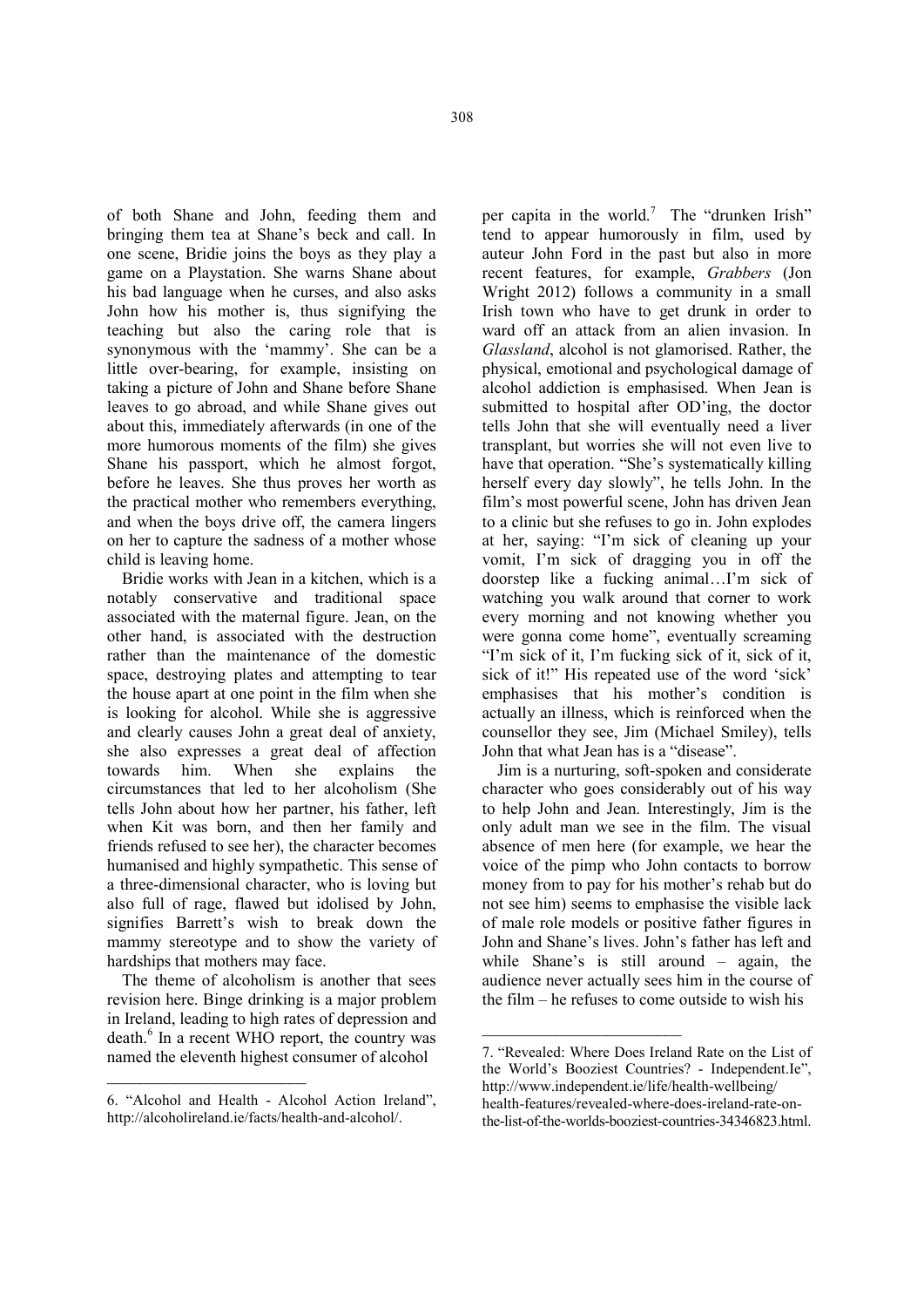son goodbye before he leaves to emigrate, thus suggesting there is an emotional distance between the two. In the absence of their own fathers, however, John and Shane represent alternative paternal figures who provide more positive role models than what they have been shown. This is evident from the fact that Shane wants to see his son (as opposed to Shane's father who won't see his son off), and through John's taking up of a number of domestic duties traditionally associated with parents. He cleans the house, does the shopping, feeds his mother, puts her to bed, and lectures her about the outcomes of her tantrums. In a particularly tender moment, he dances with Jean in the hospital, having been told by her at home that she misses dancing with his father. Gerard Barrett has said in an interview:

after college I moved to Ireland, and the first thing that struck me was kids parenting their parents. Mothers and fathers battling addiction and it was falling on the kids to pick up the pieces and parent them. A complete role reversal. I found it absolutely fascinating.<sup>8</sup>

While John and Shane are on the brink of adulthood and do take up parental roles, they also relish the opportunity to act like children again, for example, hanging out in the arcade and playing games at Shane's house. In their youth, homosocial friendship, participation in leisure activities, and 'slagging off' of one another, the young men also exemplify the 'lad', a figure that has appeared in Irish film since the turn of the millennium and has been written about extensively in the work of Debbie Ging.<sup>9</sup> Here, however, the Irish lad has been rewritten into a more expressive and caring figure than before. While Shane can evidently be aggressive, for example, in his confrontation with the rental store employees, he is also a responsible father, providing child support and determined to see his

\_\_\_\_\_\_\_\_\_\_\_\_\_\_\_\_\_\_\_\_\_\_\_\_\_\_\_

son. When he is finally reunited with him, they play games together and express great joy in each other's company, sharing an affectionate hug as they say goodbye. Shane and John talk about the challenges they face in their respective lives with one another, and in the scene where John gives out to his mother outside the clinic, he touchingly expresses a dependency for his mother – "I want my mother back, I need you. You're breaking my heart every single day".

As the lead, John is the most important figure in demonstrating this reconstitution of the young lad into a 'new man'<sup>10</sup> who expresses his emotions and is devoted to his friends and family. The casting of Jack Reynor in the role is of great significance in this regard, having previously played 'D4' 'laddish' types in films such as *Dollhouse* (Kirsten Sheridan, 2012) and *What Richard Did* (Lenny Abrahamson, 2012), the latter being his breakthrough role. As the titular character, Reynor brought a sense of menace and maturity to that role that was beyond his years, and the actor received similar acclaim for his role in *Glassland*. *Total Film* wrote "this is Reynor's film and he holds the screen like a pro – always thinking, tapping, twitching with silent fury".<sup>11</sup>This 'silent fury' can be seen in the moments where John searches for his AWOL mother, or at work giving taxi rides, and it explodes when he finally confronts his mother about her problem. However, he never expresses dissatisfaction with the way his life has turned out, but simply accepts that he is the one who has to mend his broken family and to put others before himself. At the same time, the fact that when he is alone he often looks through windows, evokes the sense that he feels trapped by life, desires more, and is eager to get out and see new things. The character of John sees new potentials for the Irish father and also revises the image of the Irish son or 'lad' in film. In Jean, John and Shane, we are presented not with stereotypes but deeply complex, conflicted,

 $\overline{\phantom{a}}$  , where  $\overline{\phantom{a}}$ 

<sup>8. &</sup>quot;Glassland: Behind the Scenes with Director Gerard Barrett", http://www.movies.ie/glasslandhttp://www.movies.ie/glasslandbehind-the-scenes-with-director-gerard-barrett/.

<sup>9.</sup> See Ging, *Men and Masculinities in Irish Cinema*.

<sup>10.</sup> See John Beynon, *Masculinities and Culture* (Buckingham: Open University, 2001).

<sup>11.</sup> Matt Glasby, "Glassland Review", http://www. gamesradar.com/glassland-review/.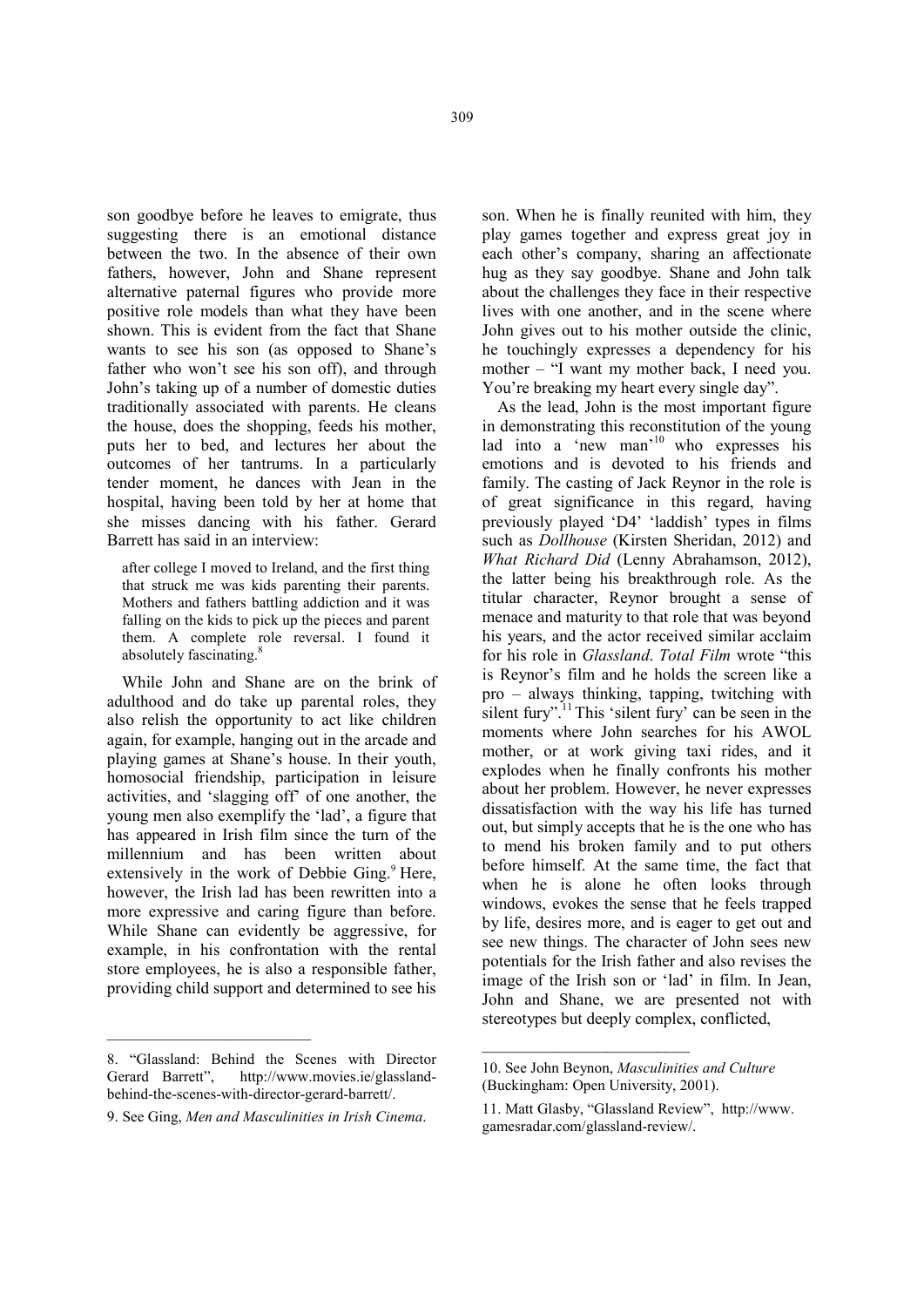three-dimensional characters which arise from the struggles of contemporary life in Ireland.

The only major shortcoming of *Glassland* is its ending. In order to borrow money to pay for his mother's rehab, John is required to carry out some shady work which is ambivalent and confusing to the audience. The repercussions of

his final act are also unclear. Nonetheless, *Glassland* stands out as a well-written and exceptionally well-acted Irish film. Its revision of the Irish family unit could have far extending influences than are apparent at this moment in time.

Deirdre Molumby is an MLitt in Film Studies candidate at Trinity College Dublin, Ireland.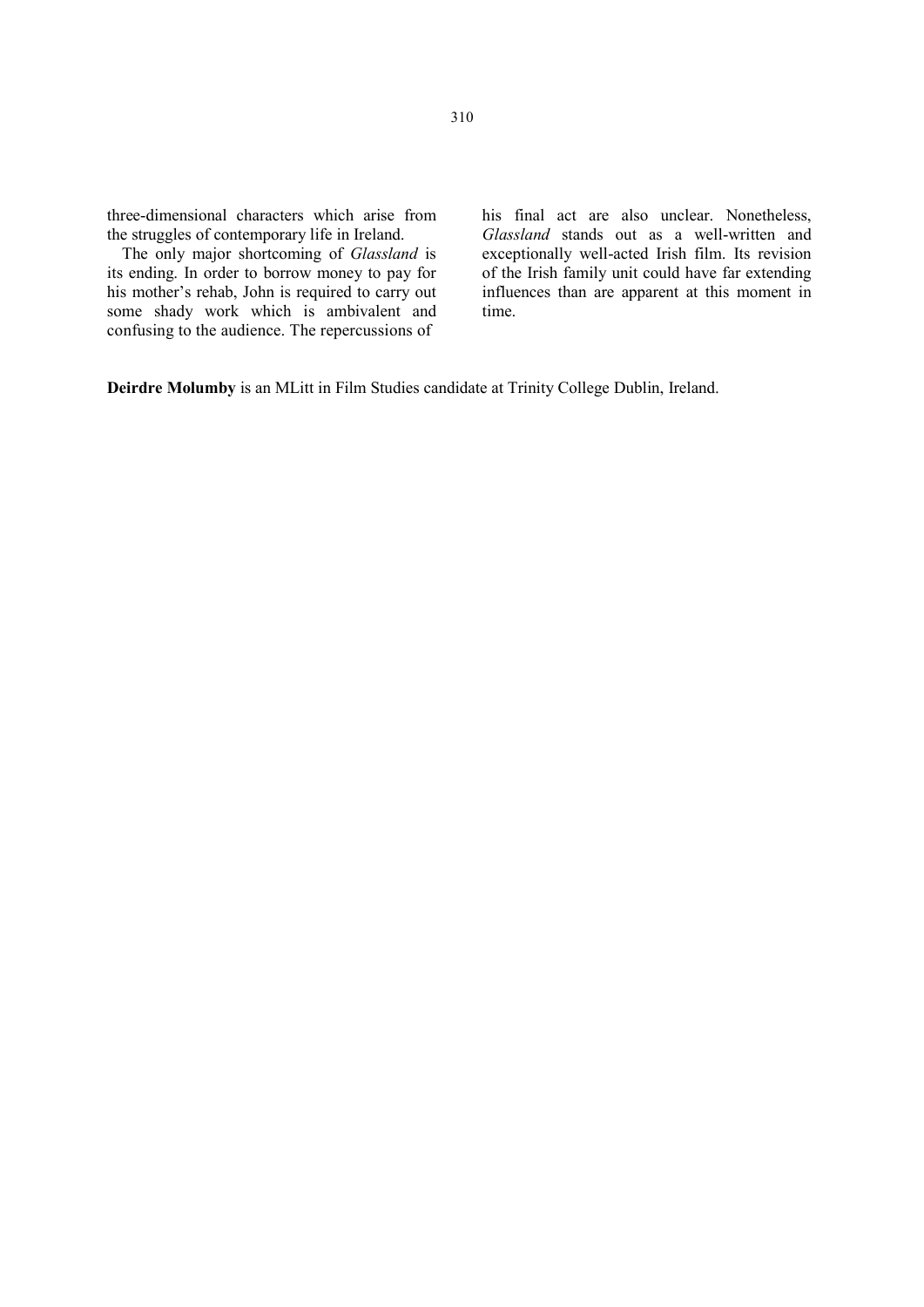## *The Great Wall* (Tadhg O'Sullivan 2015)

#### Michaela Marková

According to the UN Refugee Agency, the year 2015 marked the record number of migrants and refugees across the world, particularly in the EU. Since April, when five boats carrying almost two thousand emigrants to Europe sank in the Mediterranean Sea, the phrases "European migrant crisis" and "European refugee crisis" have become the commonly used in the media. Issues concerning ways of coping with this influx now incessantly preoccupy the EU Parliament. Measures proposed to be taken have varied. The precaution introduced in Hungary, euphemistically called the "Great Wall', has given rise to much bitter controversy. This protective measure, however, Tadhg O'Sullivan's eponymous feature documentary informs us, is neither an isolated nor the least problematic one implemented by the EU. However, instead of criticising specific governments and particular barriers, *The Great Wall* explores political geography, articulation of power and the motives of those responsible for making decisions about borders of inclusion and exclusion.

O'Sullivan's *The Great Wall* is a conceptual and at times rather abstract artistic treatment of the abovementioned issues. It strongly resembles essayistic film work by the late French director and multimedia artist Chris Marker. Therefore, it might be more apposite to call *The Great Wall* an essayistic film rather than a documentary, particularly as the work does not follow linear narrative style. Indeed, organizing his contemplation thematically as well as structurally is O'Sullivan's appropriation of Franz Kafka's short story "The Great Wall of China". 1 Despite

the different media and the different periods, Kafka's poetic exploration of leadership's competence to make decisions, including those about national protection, complements O'Sullivan's project well. This is due to timelessness of the major topics the works examine. Both works scrutinize the ideological construction of otherness. Both also bring out fundamental patterns of human behaviour one adopts in relation to "the other". O'Sullivan seeks for the audience to engage in a dialogue on those topics, which is apparent from the specific work of camera throughout the film. The images presented are thematically related yet random and their sequencing might seem incoherent to some. *The Great Wall*, nevertheless, does not turn into a tangential mess due to careful direction and editing. The overall outcome becomes a social critique with taut, kinetic progression towards a synthesising message, the urgency of which is enhanced by the accompanying soundtrack and O'Sullivan's masterful sound design for which he is well known.

In its lyrical, visual elaboration of "the other" question, *The Great Wall* draws the viewer's attention to the liminal states that tend to be the EU buffer zones aimed at preventing the influx of illegal immigrants. It manifests how one's desire for stability affects the way people treat the unknown, and hence potentially threatening, "other" – they build barriers, visible as well as invisible. Barriers that grow with the increasing level of fear "the other" instil. The fact that this fear of "the other" might be informed by the aforementioned desire for stability rather than substantiated is alluded to by Kafka's aphorism which opens the film: "A cage went in search of a bird". The cage, a parable for the walls, is a man-made object. The implied focus is on those who argue that to fear "the other" is justifiable even though there might not be any proof for such

 $\overline{\phantom{a}}$  , where  $\overline{\phantom{a}}$ 

<sup>1. &</sup>quot;The Great Wall of China" is a short story written by Franz Kafka in 1917. It was not published until 1931, seven years after his death when Max Brod selected stories and published them in the collection *Beim Bau der Chinesischen Mauer*.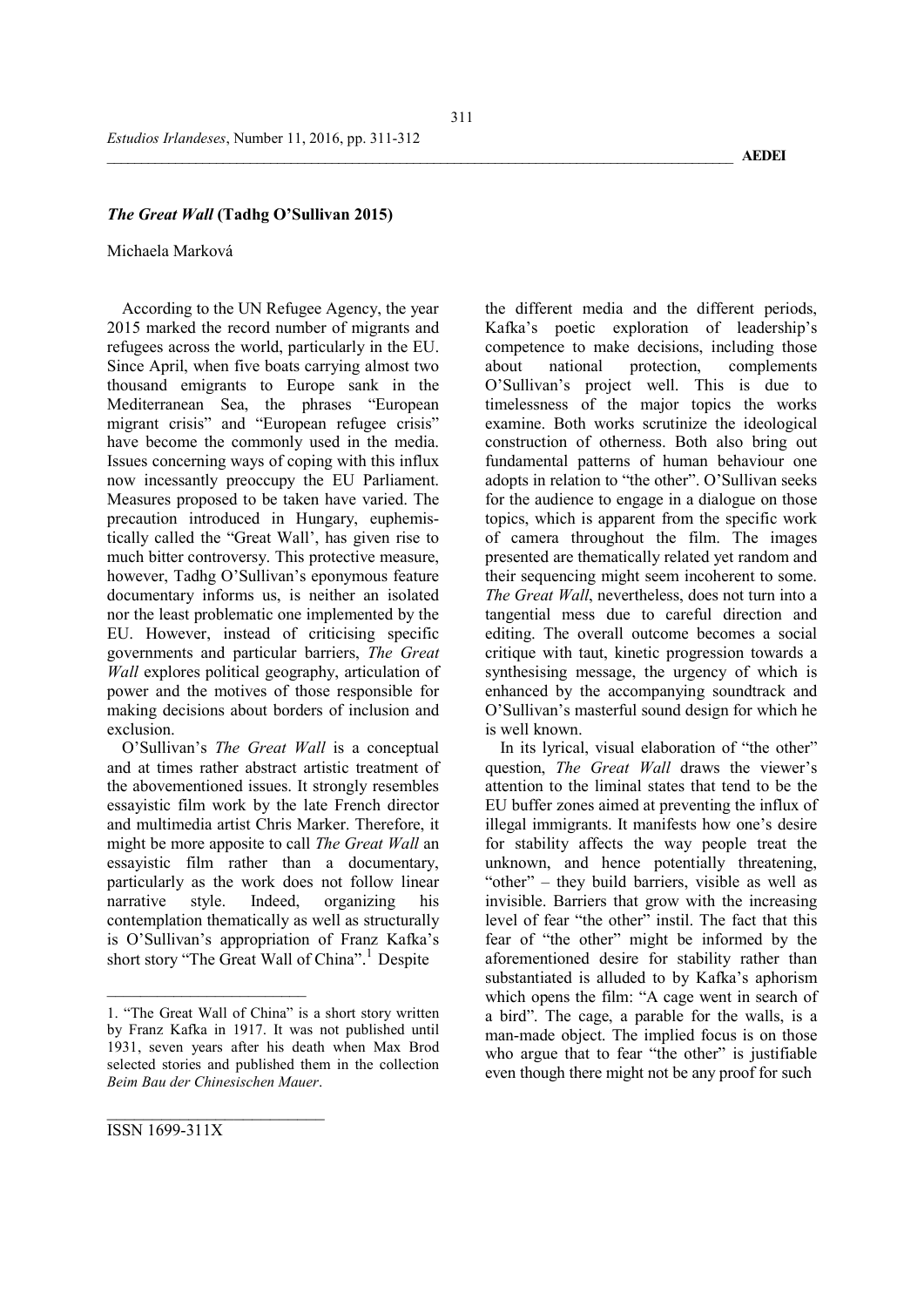a claim and demand for the walls to be built. This behaviour fuels fear society. Consequently, *The Great Wall* inspires the viewer to question ambivalence that is central to stereotypes. It was such ambivalence, a scene depicting the old fortress in the Spanish city of Melilla in mainland Africa suggests, which gave colonial discourse its currency. This ambivalence also ensured that deterrent structures have a long and challenging tradition in European history. Indeed, it contributed to repeatability of stereotypes in changing historical conditions as the new Melilla border barrier constructed to stop illegal immigration to the EU is not that far<br>from the old colonial fortifications The from the old colonial fortifications. ambivalence typical of stereotypes is in contrast to the ambiguity of O'Sullivan's work itself. The documentary avoids showing any recognizable landmarks, yet the scenes it depicts seem only too familiar to the audience. This artistic choice and O'Sullivan's image framing help to create the feeling of a universal mise-en-scène which further underlines universality of the discussed issues.

In its questioning of ambivalence as the strategy of discriminatory power, *The Great Wall* mirrors Bhabhian analysis as it challenges the positions on the meaning of exclusion and oppression. However, *The Great Wall* challenges the motives behind the construction of alleged protective walls even further. Through its use of visual imagery combined with the excerpts from Kafka's story, the documentary averts to the negative impact of globalism. Shots of fleeing refugees and migrants trying to cross barriers are contrasted with those of businessmen in expensive suits on the streets of the bastions of EU commerce and control, such as London. This

issue is, similarly to the other ones the documentary discusses, linked to colonial misuse of power and resultant supremacy via shots of the fortress in Melilla and the exposition of colonial acquisitions it houses. While the documentary also hints at the role ordinary people play in capitalism, O'Sullivan's examination of the electorate's responsibility concerning the actions the EU leadership takes in its name seems more poignant. *The Great Wall* invites the audience to ponder its own agency. It raises the question whether people should think for themselves, challenge their leadership's conduct and if so to what extent. In other words, the film asks whether people, to use a parable from Kafka's story, should become rivers which burst their banks.

O'Sullivan's *The Great Wall* constitutes an invaluable contribution to the discussion of current affairs. It is thus fortunate that the filmmaker received support from the Arts Council's *Reel Art* scheme. Yet, it is necessary to say that even though O'Sullivan is passionate about the subject; his film prefers to convey its message in a visually and poetically artful manner rather than as polemic. Although the voice over of excerpts from Kafka's work (narrated in the original language of the story with accompanying English subtitles) and the captivating soundtrack might condition the way the audience perceives the visual imagery, this conduct is not as intrusive as direct address applied in documentaries can often be. *The Great Wall* is no propagandistic manifesto but the audience might nevertheless feel compelled to ponder its themes and to take a stand. The decision to do so, however, is their own, as are the consequences.

Dr Michaela Marková took a PhD at School of English, Trinity College, Dublin. Her dissertation discussed narrative strategies in contemporary Northern Irish Troubles fiction. Her research interests are contemporary literature in English, urban anthropology and psychogeography. She is the co-editor of *Politics of Irish Writing*: *A Collection of Essays* (2010), *Boundary Crossings* (2012) and *Tradition and Modernity* (2014).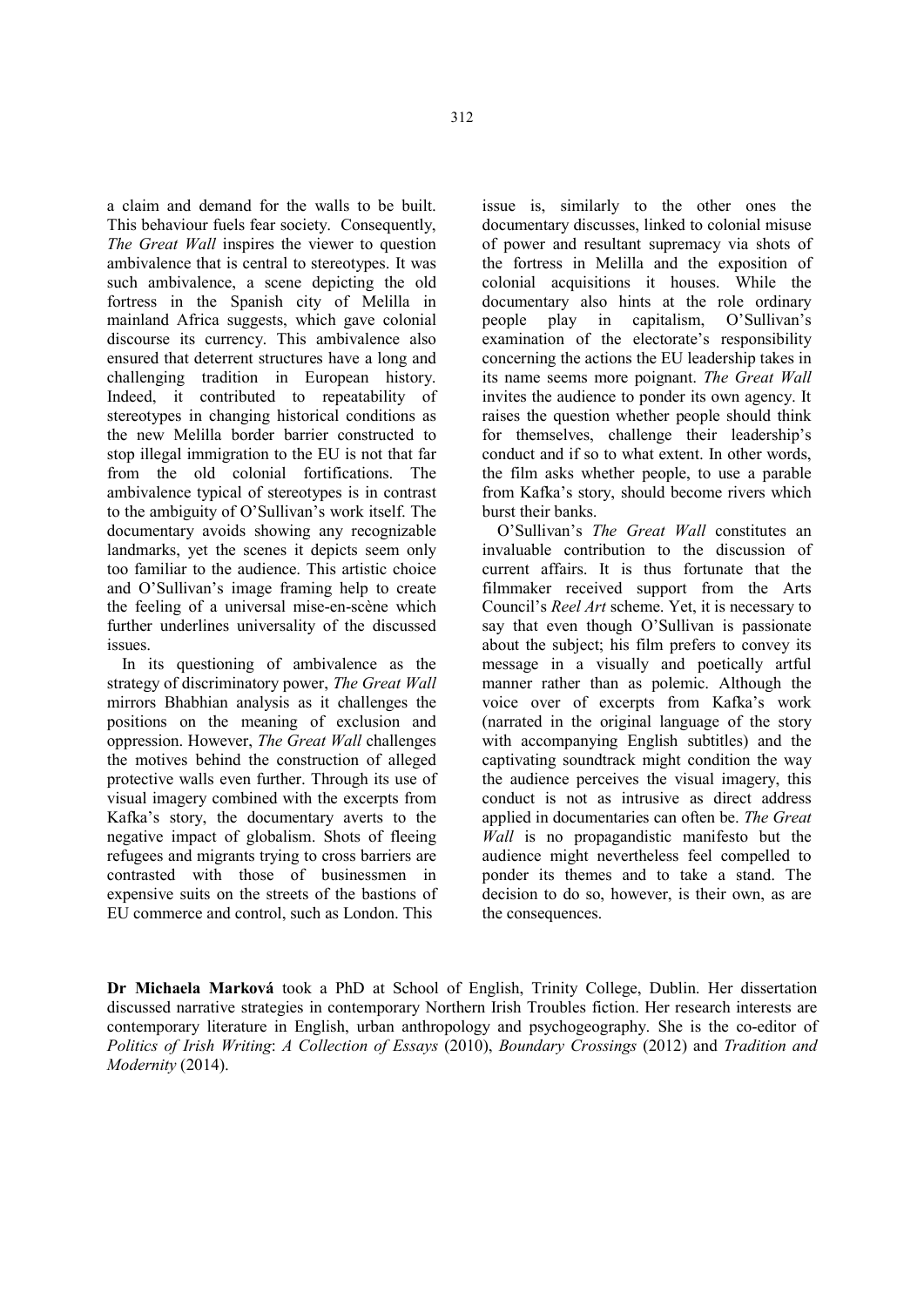## *Rebellion* (Colin Teevan / RTE 2016)

#### Sheamus Sweeney

2016 marks the centenary of the 1916 Easter Rising, a pivotal moment in Ireland's revolutionary period, and the event from which the modern Irish state traces its inception. *Rebellion* is RTE's dramatic centrepiece to mark the halfway point in what has been described as a decade of commemorations. Reaction to the five part series has been "mixed" to put it mildly. Criticism has ranged from its perceived historical inaccuracies and politically motivated revisionism, to more general flaws of execution, with a melodramatic storyline that seems to owe more to ITV's *Downton Abbey* than a historical epic. John Boland (2016) felt that it failed to convince, "largely because [the writer] Teevan had come up with embodiments rather than individuals, character types that could be ticked off a checklist." Bernice Harrison (2016) excoriated its attempts to exert its feminist credentials by placing women at the centre of the narrative, while replacing the female nurse who carried the white flag at the rebels' surrender with a man. The public also seemed to tire as the weeks passed, with first run audiences dropping from 619,000 in the first week, to 487,000 by week four (Slattery 2016). One dissenting voice was<br>Eoghan Harris (2016) in the Sunday in the *Sunday Independent*, who praised the drama's apparent courage in proving that the Irish, and not "the Brits", were the architects of their problems.

It is Harris's evaluation of the series' alleged strengths that points toward its greatest weakness. For a drama intended to tell the story of a rebellion against what was then the most powerful empire on earth, there is little sense of any context beyond the parochial and insular concerns of the (mostly) Dubliners involved. There is little sense, as Justine McCarthy (2016) points out, that "anti-imperialism was a growing movement around the world in the late  $19<sup>th</sup>$  and

early 20<sup>th</sup> century". However, while *Rebellion* can be denounced or praised for many of its<br>constituent elements. whether perceived constituent revisionism, anachronistic dialogue, or *Downton Abbey* pretensions, the main problem lies in its refusal to properly commit to any of them in a way that makes for convincing and compelling drama.

Written by Colin Teevan, whose previous credits include the 2015 drama *Charlie* (on former Taoiseach (Prime Minister) Charles Haughey), the series had  $a - by RTE$  standards – substantial reported budget of €6m (Brosnan 2016). This is small in global terms, but the production still looks relatively impressive, not least because it was able to shoot on location at many of the key buildings from the period. Arguably the most surprising aspect is the decision taken by the national broadcaster not to commission an Irish-based company to lead the production, opting instead for the Parisheadquartered Zodiak Media (albeit Element Pictures played a co-producer role). As a consequence, although most of the key creative personnel were Irish, two senior crew members – director (Aku Louhimies) and editor (Benjamin Mercer) – are Finns. That the national broadcaster subcontracted out the making of a drama about one of the foundational moments of the state to a multinational melange of production companies says a lot about the economic orthodoxy in Ireland in 2016.

Therefore *Rebellion* was apparently<br>munissioned with two intentions The commissioned with two intentions. The producers seem to have been intent on creating something with enough period drama flourish to appeal to audiences enthralled by *Downton Abbey* or *Poldark* (BBC 2015). (This paid off even before the series was completed with Sundance TV in the US acquiring US rights to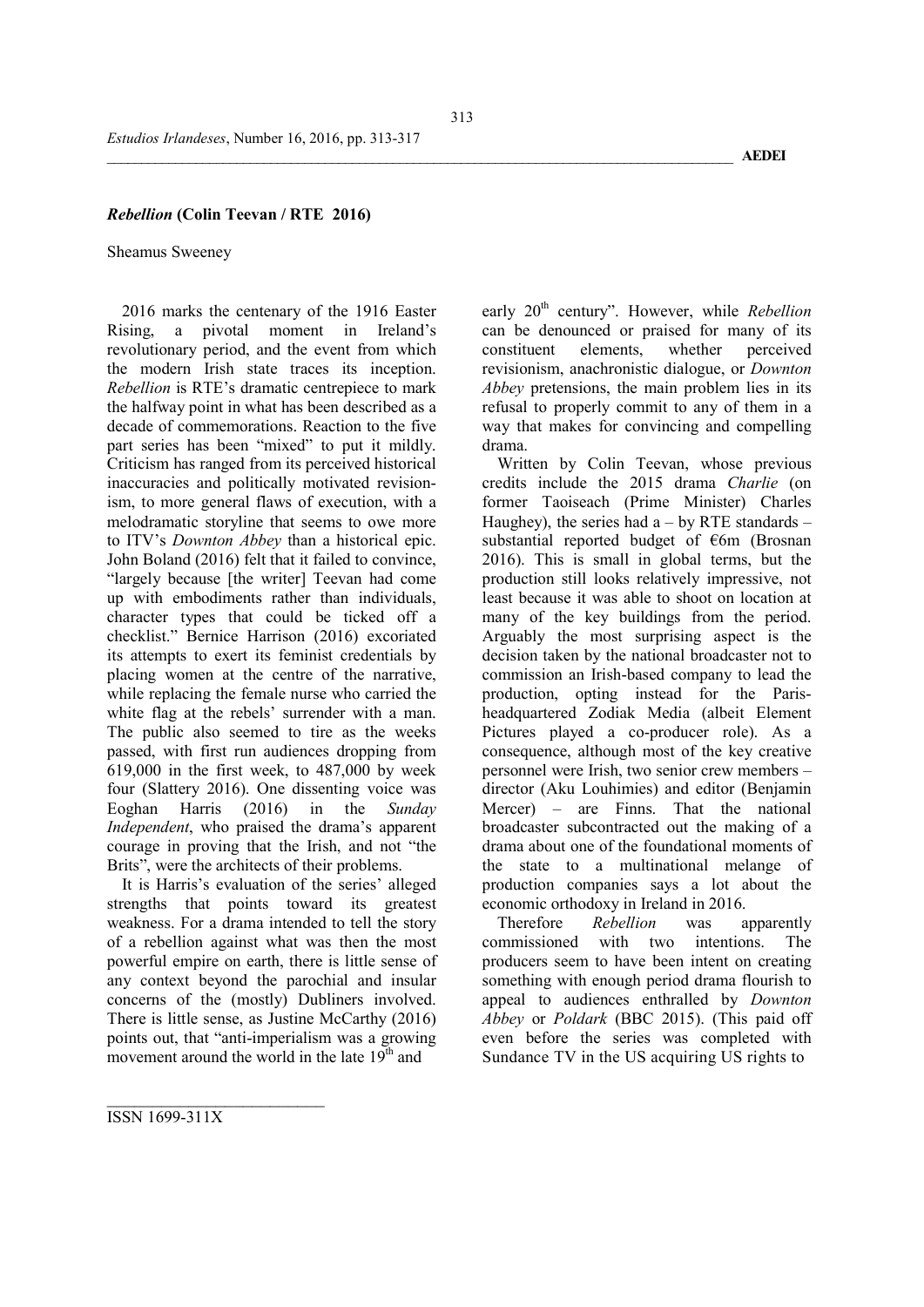the show at MIPCOM in October 2015). In interview Teevan has spoken of his desire to create a drama that deliberately sidelined the rising's major figures in favour of a more bottom up perspective, especially the stories of habitually marginalised female characters, a decision which promised an innovative perspective on events. Teevan has noted how unaware he was of the prominent role of women during the Rising, declaring himself "'astonished' by the numbers involved once he had researched the period" (McGreevy 2016). He cites Dr Kathleen Lynn as an inspiration for some of the characters, before curiously claiming that "the Irish Citizen Army was a strange alliance of middle-class women and workingclass men. That really led me to the stories of the women" (ibid.). This revelation would come as news to working class women of the Irish Citizen Armylike Rosie Hackett (whose name adorns a new bridge over the river Liffey). While there is an element of truth in Teevan's statement, it elides the far greater prominence of working class women, like Hackett and Helena Molony. It also ignores the more radical truth that the Citizen Army was the only organisation that went into action in 1916 with working class men and women fighting together. Furthermore, the equation of working class men with middle class women is an interesting illustration of their relative places in the hierarchy of marginalised voices. Working class women of course are largely voiceless. The most prominent "working class" woman in the drama is not one of the three main characters, but a prostitute-cum-pettythiefcum-looter, albeit her criminality is contextualised by her poverty.

With the parts of medical student Elizabeth Butler played by Charlie Murphy, Cumann na mBan member Frances O'Flaherty by Ruth Bradley, and Brian Gleeson playing Citizen Army soldier Jimmy Mahon, there are obvious intertextual associations with RTE's *Love/Hate*. In one sense that crime drama is the nearest analogue to *Rebellion* in terms of approach to its subject. Both tell stories that cry out for contextualisation, while settling for a frustrating preoccupation with minute and individual moti-

vations that fail to resonate with wider themes. In both cases the depiction of working class life seems largely composed of violence and criminality.

The lack of context means that there is also little sense of why the rebellion actually happened. As Tom Stokes observes in a recent review:

There has been no attempt so far to explain the motivations behind the revolution apart from the need to break the link with the coloniser. Without those motivations being referred to the revolution is just an amateurish enterprise inspired by nationalistic grievance (Stokes 2016a).

Some curious dramatic choices are made, particularly in the need to create some kind of immediate cause for the Rising itself. The "Castle document" is included, an apparent plan by the British administration to arrest prominent nationalists, but which is still subject to debate as to whether or not it was genuine (Townsend 2005: 131-3). Regardless of its actual provenance, in the drama it is smuggled out of the castle, not in an act of nationalist rebellion, but in a fit of pique by the jilted May Lacey (Sarah Green). Similarly, a second episode scene depicts the cold-blooded shooting of a woman by a member of the Irish volunteers. Although although the Volunteers may in fact have shot at those looting shops near Rising hotspots, in this case this woman is not depicted as a looter leaving her murder unexplained. Even more curious, is the inclusion without context or explanation of a summary execution by the British Army. Tom Stokes (2016b) asks the question, "Why might it be important to know that he [the executed man] was Francis Sheehy-Skeffington, a journalist, an advanced-feminist, a pacifist who had played no part in the revolution itself?" That only those with previous knowledge of the period will make this connection further raises questions about the utility of the drama in terms of recounting the story of 1916.

Similarly, while it is one thing to tell the story of the Rising from a number of perspectives, it is another to treat its organisers as both incidental and one dimensional. Michael Collins, a minor figure at this time, is accorded nearly as much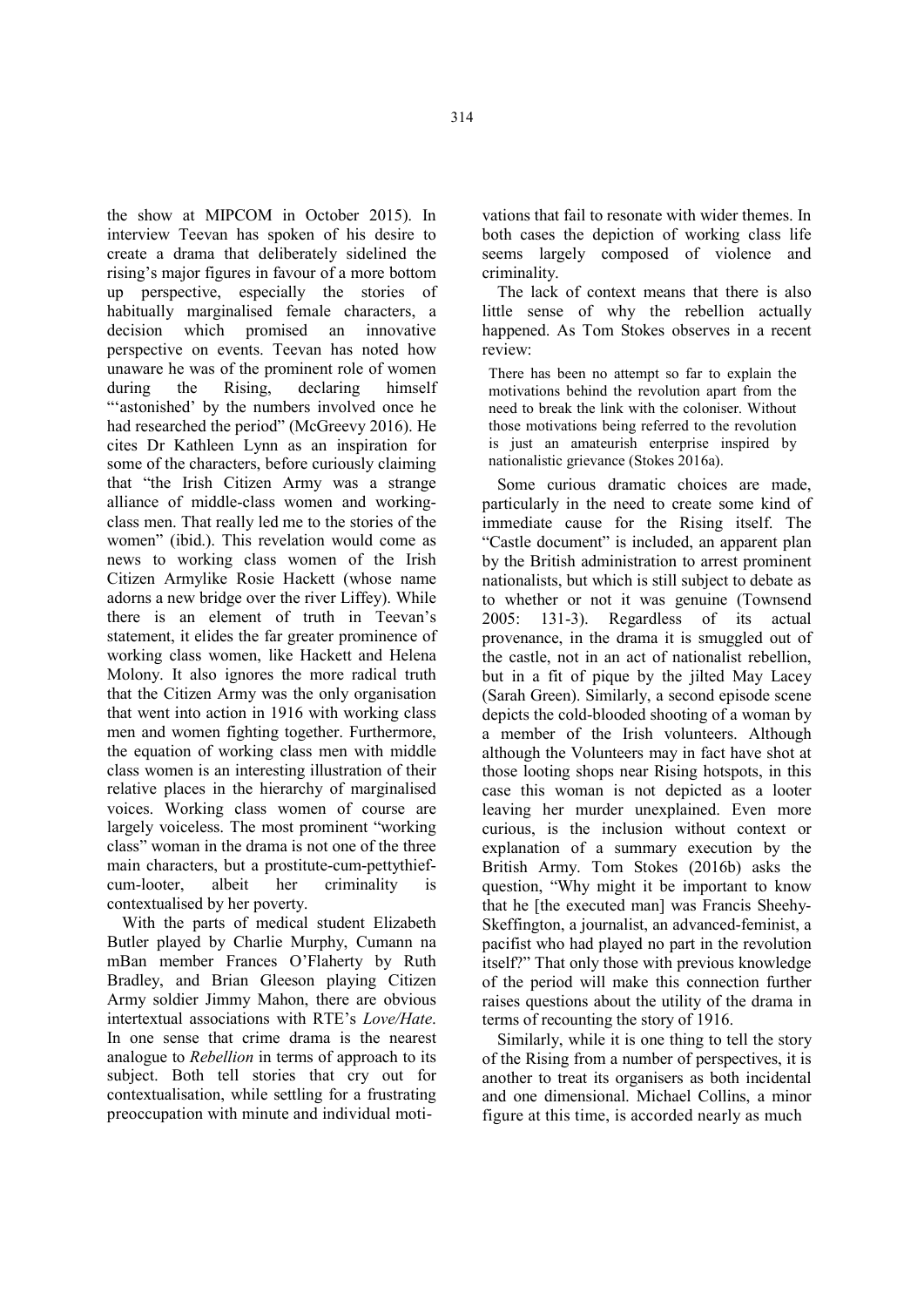screen time and dialogue as James Connolly. Indeed, Connolly, who has left a collection of readily available writing from which to fashion some dialogue, is largely silent throughout. When, in an entirely speculative fourth episode encounter with British civil servant George Hammond, he does expound at some length, he speaks in nationalist clichés, his socialist beliefs left unreferenced.

With its nods to period costume drama, *Rebellion* recalls earlier co-productions of Irish historical drama. In 1982 *The Year of the French*  retold the United Irishman rebellion of 1798, and was produced, appropriately, with French channel FR3 and Channel 4 in Britain. Commercial logic suggested that the subject matter should prove appealing to a French and an Irish audience. This proved not to be the case, with the finished product containing lots of decontextualized battle scenes, superficial political engagement and interpersonal intrigue (Sheehan 1987). Similarly in *Rebellion*, heavily telegraphed allegorical domestic troubles are included at the expense of any attempt to contextualise what was happening. The story of 1916 is swamped "in a drama largely about the comings and goings of establishment families and characters" (Stokes 2016c).

Responses to the drama on social media focussed on perceived historical inaccuracies, from the inclusion of the "Castle document", to the caricatured representation of Constance Markiewicz, who appears only once and comes across as both unhinged and in possession of an unfeasible Dublin accent. Eamon deValera is represented as cowardly, incompetent and devious. By contrast, the appearances of Michael Collins underline his confident presence, and bluff amiability, counterposing the pragmatism of the most famous treaty signatory against a collection of semi-delusional romantics. The contrast is underlined particularly forcefully in episode three, which sees a speech by Padraig Pearse intercut against Jimmy Mahon and Elizabeth Butler grieving the death of the former's nephew. Pearse is raving, amid the götterdämmerung of the GPO, about how their children will reap the fruits of their sacrifice.

While the Irish Citizen Army is represented more sympathetically, at least in terms of motivation, aspects of their depiction also raise questions. In the second episode Jimmy, sitting in Liberty Hall, quotes from a pamphlet by Lenin. That English translations of Lenin pamphlets were available in Dublin in 1916 seems implausible at best. Regardless, Jimmy is sitting in Liberty Hall, where Ireland's first socialist newspaper is written and printed and where the works of the socialist James Connolly (not to mention the author himself) would have been far more accessible. The effect, through ignorance or design, underlines the idea of socialist thought and class conflict as a foreign import, and not something that emerged naturally from the social conditions in Dublin at the time.

These social conditions are paid lip service, but seem barely visible, in a city with the worst slums in Europe, barely three years after a protracted labour lockout. The depiction of urban squalor seems lifted from a stage production of *Les Miserables.* There is also little sense of the slums, or of people living on top of each other. The Mahon's room compares favourably with some flats available for rent in Dublin in 2016, resembling nothing so much as an unimaginative staging of O'Casey. In this regard, the series compares badly with *Strumpet City* (RTE 1980), which successfully evoked the sense of claustrophobic damp and darkness of people living in close proximity, and where access to space was a clear marker of class privilege.

The most noteworthy aspect remains the inclusion of three prominent female characters, in a television landscape where a single female lead remains unusual. Unfortunately, as the earlier cited comment by Bernice Harrison suggests, they are ill-served by the script. Niamh Horan (2016) suggests that this female representation partly consists of a prostitute "asking soldiers if they 'fancy a f\*ck?' and a scene where the two main female leads tear shreds from each other over the men in their life", while "afterwards, social media was alight with praise simply because the storyline 'revolved around women'". In fact, all three women are defined by the men in their lives. Elizabeth's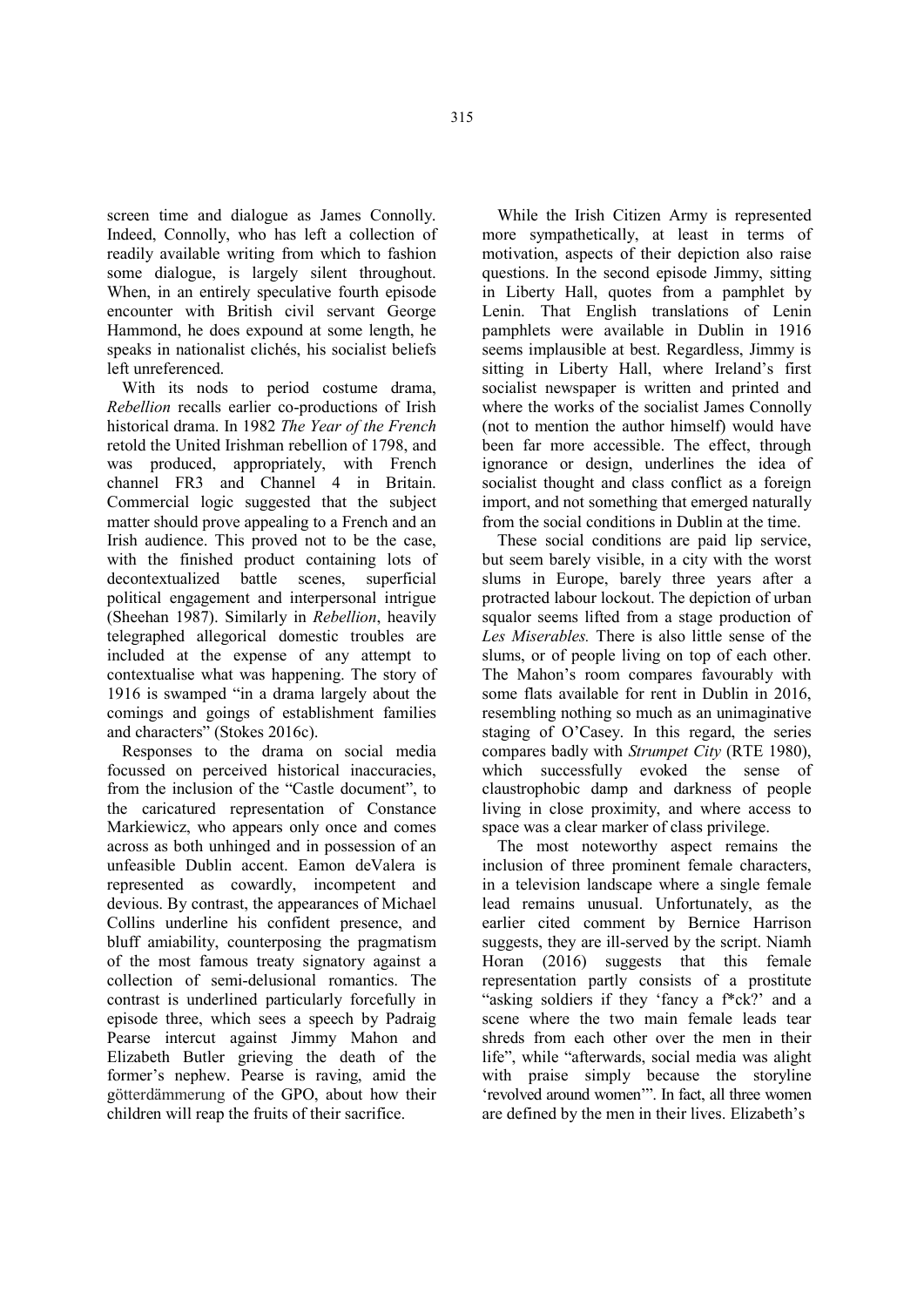decision to throw in her lot with the Rising on her wedding days seems at least partly motivated by her attraction to Jimmy. She runs from one man to another. Frances Flaherty is platonically en thrall to Pearse, and having spent most of the series dressed as a man, Frances reveals that she has romantic feelings for May at the very end. The inclusion is tokenistic and ill-judged, particularly as it seems to conflate Frances's sexuality and gender identity with her emerging ruthlessness. The final scene shows Frances shooting a police detective in the back of the head, on a Dublin street.

It also points up a central problematic with the drama's approach to marginalised voices. There were a number of gay women active during the Rising one of whom, Kathleen Lynn, appears in *Rebellion* as Elizabeth's superior in the Citizen Army. Lynn was a doctor, who fought alongside her partner Madeleine ffrench-Mullen during Easter week, living with her for decades afterwards (Sheehan 2016). Elizabeth O'Farrell, who carried the white flag at the surrender, and who is replaced by a man in *Rebellion* is buried in the same grave as her partner in Glasnevin cemetery (ibid). If the intention was to tell the story from the point of view of those whose narratives have been suppressed, there is no shortage of those on whom to base narratives of radical politics and life experience, to help contextualise the roots of the rebellion.

As Robert Rosenstone has argued in his numerous engagements with the genre of the historical film, "it is precisely at the level of argument and metaphor, particularly as these engage the larger discourse of history", that its contribution lies (2006: 39). Insofar as the drama expresses a coherent political perspective on the events, it is that the Rising was a reckless, ill-thought out, and naïve piece of adventurism, launched with a callous disregard for the inhabitants of Dublin, and made immeasurably worse by the stupidity of the

British response. Furthermore, while there were undoubtedly many Irish men in the British Army at the time, the extent to which they are foregrounded in Dublin during the early days of the Rising seems to reconfigure the conflict more as a civil war, could perhaps best be characterised as one that manages to blame both the Irish and British simultaneously. While this might seem to place it in a rather ecumenical position with regard to debates around 1916, it also suggests a dramatic point of view strangely detached from history. However, the subtext of the conclusion potentially makes a different argument. This seems to suggest that the rebellion and its aftermath were irruptions into a relatively stable social order, where progress was being made, especially in the shape of its feminist protagonists. It closes with Elizabeth's drunken wastrel brother, who has inherited the family fortune, declaiming his "plans for this new hibernian world" in the company of his working class prostitute companion. What are we to make of this? Are these the people who will inherit the country?

It has been suggested that this is merely the first part of a trilogy of dramas to chart the revolutionary period in Ireland, with further instalments about the War of Independence and Civil War (Blake Knox 2015). In this respect, the ending of *Rebellion* may come to make some kind of retrospective sense. However, these are periods which have already received significant attention from more politically motivated filmmakers, albeit of differing ideological leanings; Neil Jordan's pro-Treaty *Michael Collins* (1996) biopic, and Ken Loach's socialist revisionism of the same period, *The Wind That Shakes the Barley* (2006). To build on the achievements of each, RTE will need to produce something more substantial than a drama that pursues international sales by gutting the period of its radical underpinnings.

## Works Cited

Blake Knox, Kirsty. 2016. "Women central to drama that makes history feel new". *Irish Independent,* January 5 .2-3. \_\_\_\_\_\_\_. 2015. "RTE plans second series of 'Rebellion'". *Irish Independent,* December 22. 20.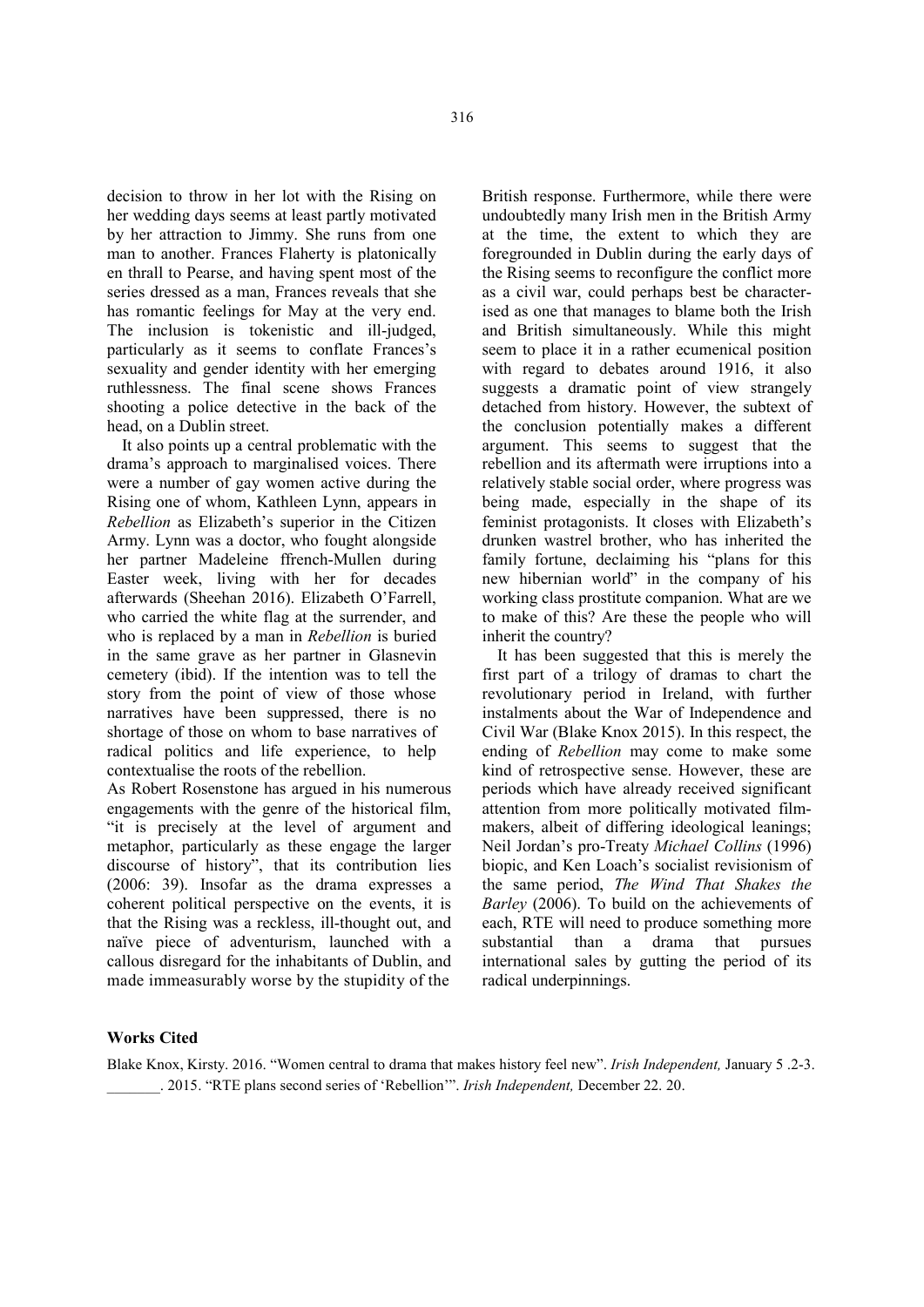Boland, John. 2016. "RTE's 1916 history lesson lacks a touch of real drama". *Irish Independent,* January 9. 18.

Brosnan, Sean. 2016. "Rebellion's Ruth Bradley talks improv and empowering female characters" IFTN.IE. Accessed 22 February 2016.

http://iftn.ie/?act1=record&aid=73&rid=4288885&sr=1&only=1&hl=Rebellion&tpl=archnews.

Harris, Eoghan. 2016. "Blame the Irish dogs that did not bark in the night-time". *Sunday Independent* [online]*,*  January 31st. Available from: http://www.independent.ie/opinion/columnists/eoghan-harris/blame-the-irishdogs-that-did-not-bark-in-the-nighttime-34410186.html [Accessed 14 February 2016]

Harrison, Bernice. 2016. "Truth of rebellion more dramatic than this fiction". *The Irish Times,* February 1. 4.

Horan, Niamh. 2016. "Brave rebels turned into doe-eyed girls. *Sunday Independent,* January 10. 14.

McGreevy, Ronan. 2016. "TV writer amazed at women's 1916 role". *The Irish Times,* January 11. 3.

Sheehan, Maeve. 2016a. "Lesbians of 1916 are the Rising's 'hidden history'". *Sunday Independent,* January 24. 28.

\_\_\_\_\_\_\_. 2016b. They gave everything for their country and were then overlooked. *Sunday Independent,* January 10. 14.

Scally, Aisling. 2015. "The (euro) 6m haul". *Irish Daily Mail,* December 22. 3.

Slattery, Laura. 2016. "'Rebellion' surrenders its hold on viewers". *The Irish Times,* January 26. 4.

Stokes, Tom. 2016a. "The deliberate disaster that is RTE's 'Rebellion'". *The Irish Republic,* January 11. Available from: https://theirishrepublic.wordpress.com/2016/01/11/the-deliberate-disaster-that-is-rtes-rebellion/ [Accessed 14 February 2016]

\_\_\_\_\_\_\_. 2016b. "RTE's 'Rebellion' series, and its propaganda value". *The Irish Republic.* January 18. Available from: https://theirishrepublic.wordpress.com/2016/01/18/rtes-rebellion-series-and-its-propaganda-value/ [Accessed 14 February 2016]

\_\_\_\_\_\_\_. 2016c. "RTE's 'Rebellion' – slandering heroes while creating dross". *The Irish Republic,* January 25. Available from: https://theirishrepublic.wordpress.com/2016/01/25/rtes-rebellion-slandering-heroes-whilecreating-dross/ [Accessed 14 February 2016]

Tipton, Gemma. 2016. "Great Irish homes with added drama". *The Irish Times,* January 28. 13.

Dr. Sheamus Sweeney lectures on media and communications to Boston University's Dublin Programs hosted by Dublin City University. In 2013 he was awarded his doctorate for a study of David Simon's HBO series *The Wire*.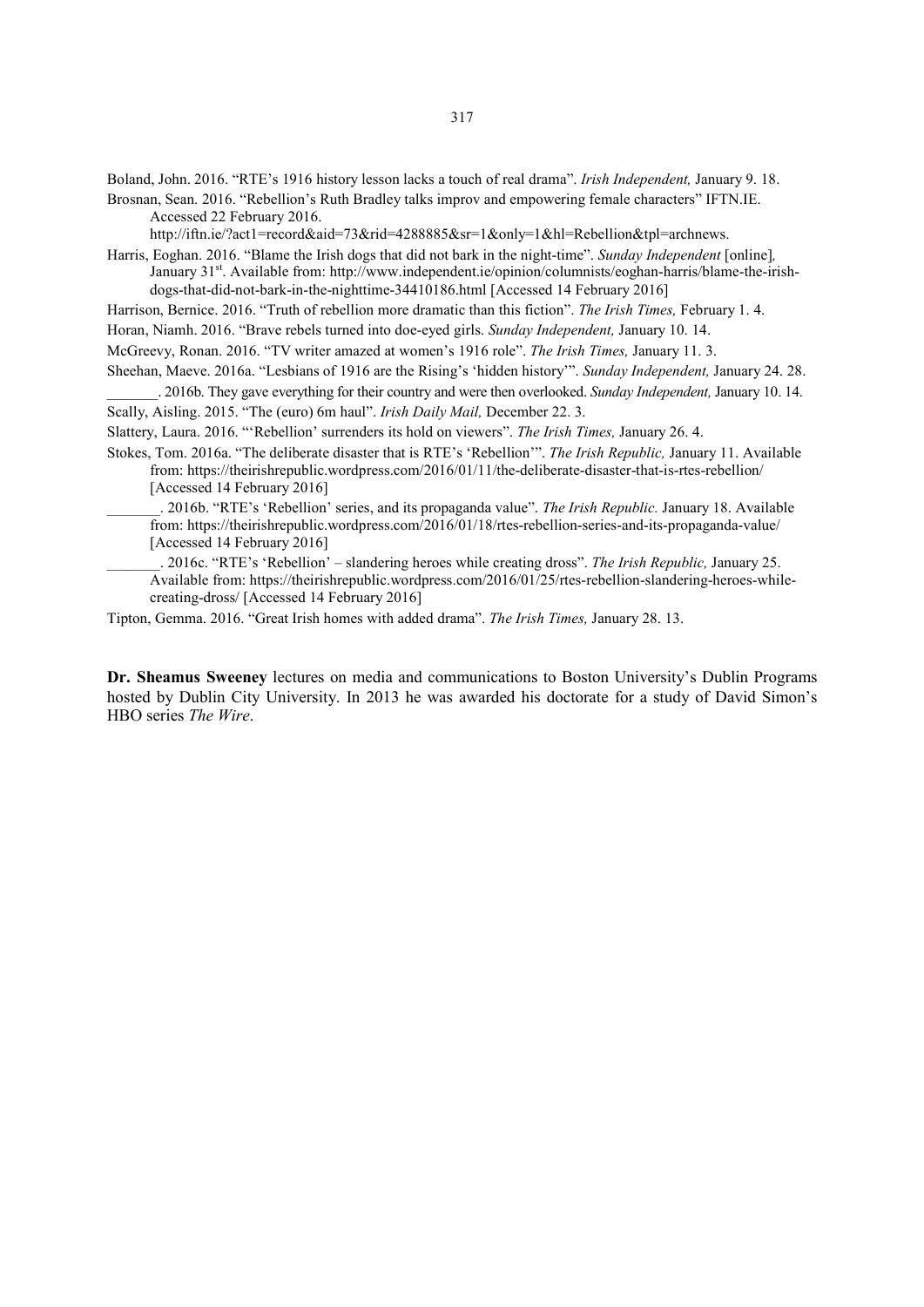## *I Used to Live Here* (Frank Berry 2015)

#### Tony Tracy

Frank Berry is an emerging Irish-film maker who received widespread praise for his preceding, debut film, the feature-length documentary *Ballymun Lullaby* (2011) (reviewed in *Estudios Irlandeses*  $7$ ).<sup>1</sup> Building on several years of community film-making experience, that film followed a local community music project commissioned to mark the regeneration of Ireland's least loved social experiment: the Ballymun tower blocks scheme. The film's formal conventionality (primarily a series of interviews interspersed with footage of rehearsals) belied the energy of its message of hope and renewal, incarnated by dynamic music teacher Ron Cooney, who inspires his young singers to rise above the everyday circumstances of their lives through song. Berry's film did a major service in overhauling Ballymun's persistent on-screen depiction as a social failure evident in films such as *Pigs* (1984), *Into the West* (1992) and *Adam and Paul* (2004). Its infectious energy and life-affirming portrait of community stirred audiences who had never heard of the deprived neighborhood as well as those whose minds were long made-up. After a limited cinema release in Ireland (an achievement in itself for a 'no-budget' documentary feature), it won the Directors Finders Series 2011 (a joint initiative between Screen Directors Guild of Ireland and Directors Guild of America) and represented Ireland as the closing film of the 'European Film Weeks 2011' in Helsinki, Finland.

The success of *Lullaby* afforded Berry the opportunity to embark on a long-held ambition to direct a fiction feature film. *I Used to Live Here* 

is the result and it marks an assured debut that builds on the writer/director/producer's commitment to give expression to contemporary Dublin working-class youth while exhibiting a distinctive cinematic voice. The starting point of the film for Berry was a number of *Irish Times* articles dealing with young suicides by psychologist Dr. Tony Bates, an authority on depression and Director of Headstrong – The National Centre for Youth Mental Health.<sup>2</sup> After exploring his proposal to develop a feature film on the subject with Bates, Frank Berry visited the suburb of Killinarden, Tallaght, first as an observer of Headstrong workshops, then as facilitator. Arising from these sessions a number of story elements emerged which Berry then honed into an 80 minute script which is performed by a cast of local, non-professional actors.

The film centres on Amy Keane (Jordanne Jones), a 13-year-old trying to cope with the death of her mother, and the events in her life over the course of an eventful and emotionally demanding week. In an early scene she meets an  $acquaintance - Joe - in the supermarket during$ which she awkwardly sympathizes with him on the death of his brother. How the brother died is not made clear and the paradoxical status of suicide within sections of Irish society – simultaneously taboo and rampant – is made clear the following day when she discovers that Joe has also died. As she and her peers walk past the spot where the boy jumped to his death the camera cuts to their writing 'R.I.P Joe' in and around the scene in marker; crude but touching gestures of condolence and memorial. We do not

 $\overline{\phantom{a}}$ 

\_\_\_\_\_\_\_\_\_\_\_\_\_\_\_\_\_\_\_\_\_\_\_\_ ISSN 1699-311X

<sup>1.</sup> Denis Murphy, 'Ballymun Lullaby', *Estudios Irlandeses* 10. 213-5. http://www.estudiosirlandeses. org/ reviews/ballymun-lullab.

<sup>2.</sup> Dr. Tony Bates speaks about youth suicide on a DVD extra for the film: https://www.youtube.com/ watch?v=wUEBCZRDhss.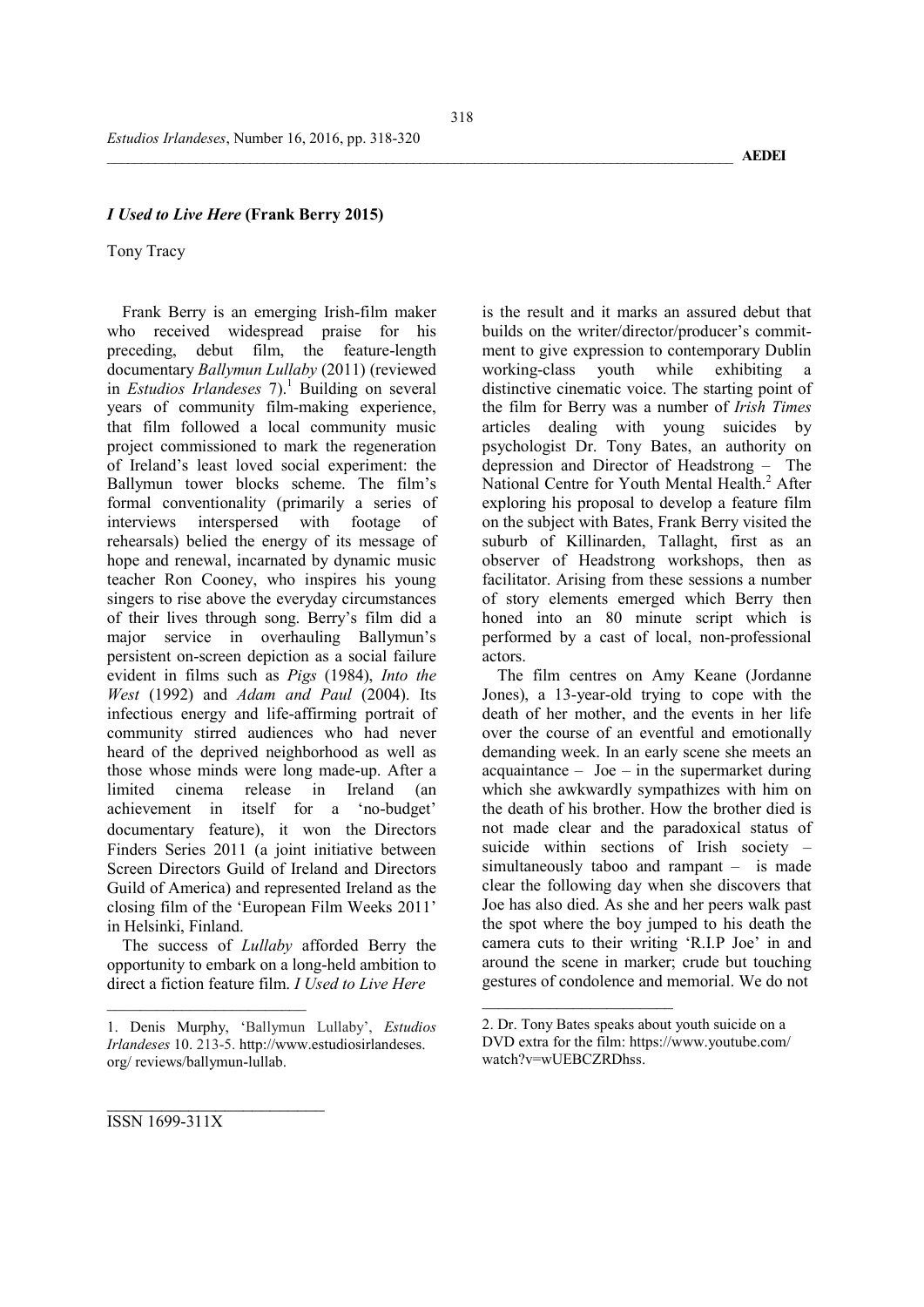witness the funeral and while this absence jars somewhat from a narrative standpoint (there are several similar ellipses in the film), it powerfully evokes both the silence around this social epidemic as well as the loss of Catholicism as a structuring system of meaning in Irish society, an absence in the film that extends to other institutions such as education, law and social services. While there are memorable –through fleeting – glimpses of community (particularly an old friend of Amy's mother who offers to do her nails) the overall picture that emerges is one of isolation. While the setting is familiar from the stories and films of Roddy Doyle, an altogether bleaker picture of working-class suburbia emerges here with youths hanging around with little to motivate or engage them and vulnerable to the pressure of others or, more just as often, themselves.

While a difficult topic, the film is carried by Jordanne Jones' compelling presence and performance as Amy which modulates a wide emotional range from vulnerable child to stroppy youth and mature young woman; her calm exterior masking a turbulent inner life. While coming to terms with her mother's death, Amy is also coping with her emerging sexuality and, accordingly, an uncertain and shifting dynamic with her father Raymond (James Kelly) to whom she is alternately a daughter and adult partner. To further complicate matters, Raymond – a man caught between decency and desperation – is going through his own crisis as former girlfriend Dina (Alicja Ayres) returns and asks for a paternity test relating to her infant son. With little alternative, he allows Dina and the baby to move into his family home 'for a few days' provoking frustration, sarcasm and anger in his<br>emotionally vulnerable teenage daughter. emotionally vulnerable teenage daughter. Beyond her home Amy isn't doing much better in terms of emotional stability. Her closet friend Dylan (Dafhyd Flynn) is an introverted boy who's being hounded by local drug dealing bullies. His reticence drives her towards a budding romance with another teen which begins promisingly but quickly turns to disappointment and humiliation.

The world which Amy and Dylan inhabit is thus one where self-confidence and personal dignity is under constant threat and where suicide is a known, if taboo, mechanism of 'escape'. Beyond breaking that silence, the film's message – if it can be said to have one – is that while emotional confusion and pain is a common, even defining experience of young people's lives, suicide does not remove that pain, but extends it to the loved ones and wider community left behind. Thus, one of the film's most touching moments is when Raymond realizes that his daughter is in danger and rushes to comfort her. This moment of awareness, in which the father reclaims his role, has the potential to save both of them. Others, through lack of vigilance or inarticulacy, may not be so fortunate.

*I Used to Live Here* ennobles its often grim settings and themes through naturalistic performances of integrity and a simple but credible screenplay grounded in experience. In both style and content it eschews the Anglo-American ambitions of much contemporary Irish cinema (although it should be remarked that its world is less bleak than another contemporary family drama *Glassland*, also reviewed in this issue) and while it clearly differs in ambitions and production values, it deserves to be as included with films such as *Brooklyn* and *Room* (each of which, notably, also foreground female protagonists) in celebrations of the vibrancy of indigenous film production. Shot on a low-fi digital format that reinforces a sense of social marginality, the film's minimalist style, cinematography and concern for young and vulnerable characters connects it to the cinema of Robert Bresson and the Dardenne brothers, even if it eschews the transcendent themes often present in those film-makers' work. Frank Berry has also cited the influence of the Romanian New Wave – which is evident in the film's muted color palate and dour realism – but this is a film underscored by hope, more committed to the redemption of the individual than social determinism. A key stylistic element in this regard is Daragh O'Toole's brilliant score which creates a spare but evocative sonic evocation of